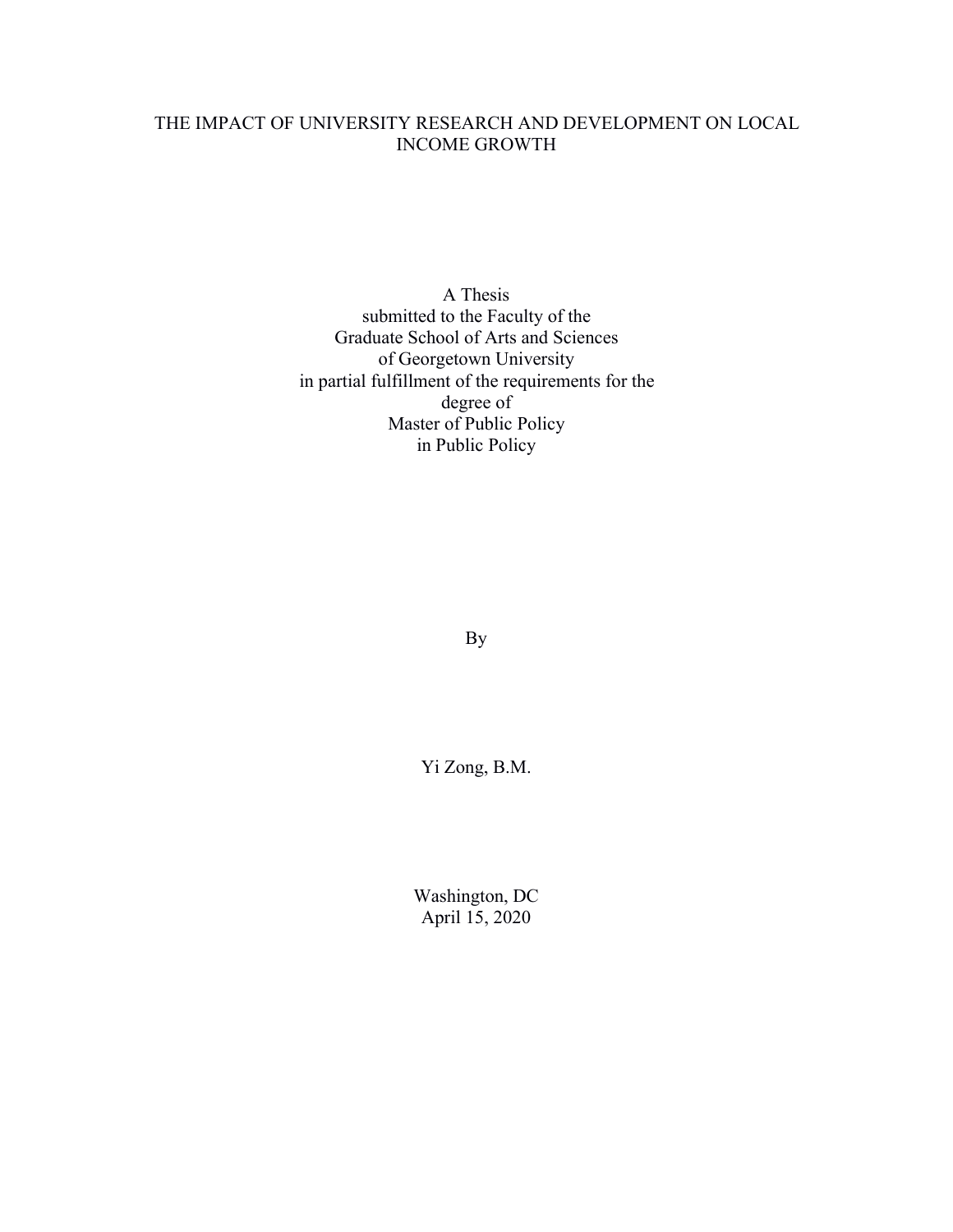Copyright 2020 by Yi Zong All Rights Reserved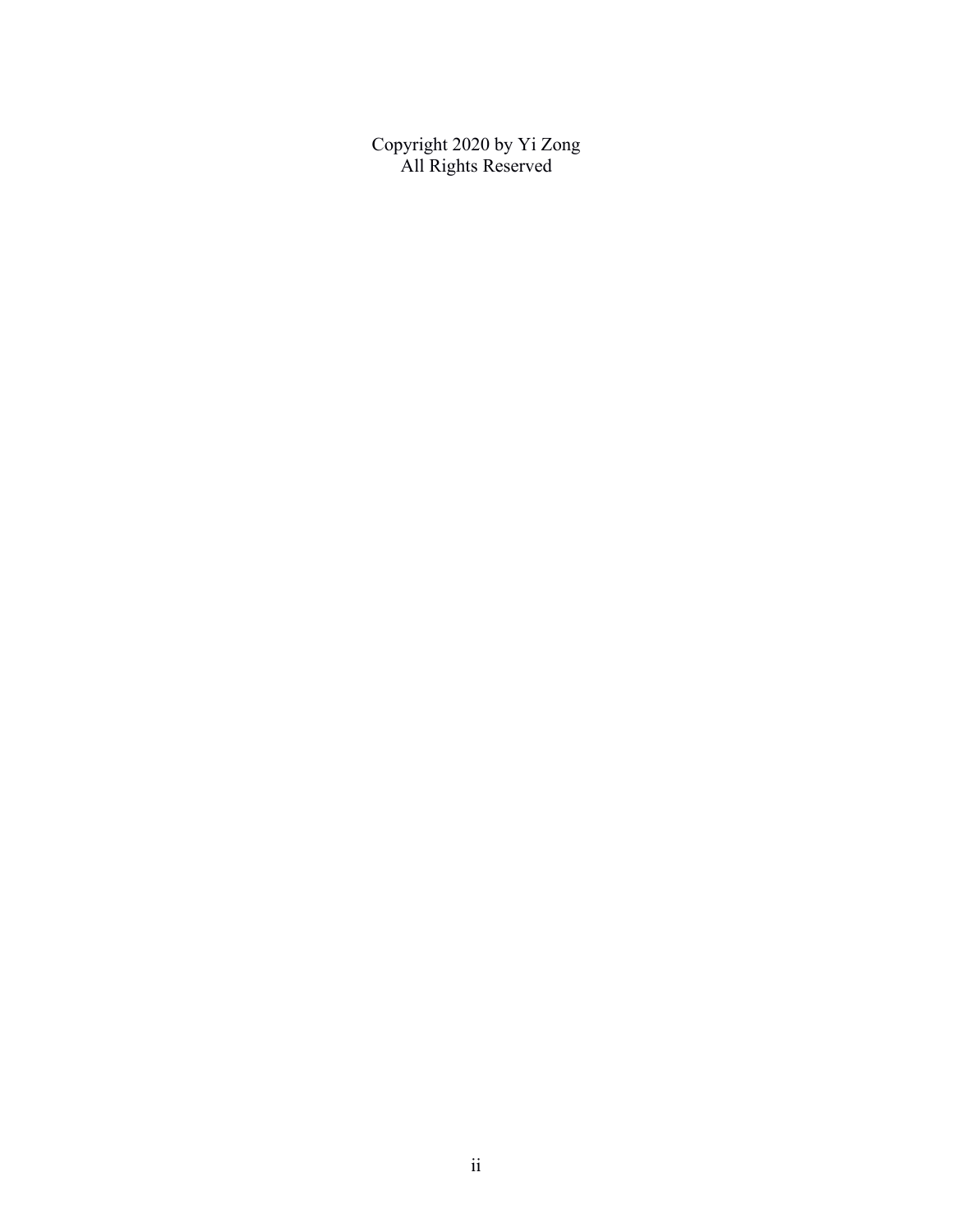### THE IMPACT OF UNIVERSITY RESEARCH AND DEVELOPMENT ON LOCAL INCOME GROWTH

#### Yi Zong, B.M.

Thesis Advisor: Andreas Kern, Ph.D.

### ABSTRACT

Research and Development (R&D) is the backbone of innovation. With the increasing R&D investment, Chinese universities are playing an more important role of social innovation. In 2016, 256 universities R&D has exceeded 10 million RMB. Increasing R&D input makes positive impact on local economic development, upgrades employment structures and improves human capital. However, the regional distribution of educational resources is uneven in China, which could exacerbate regional disparities and social inequity. Thus, this study examines the hypothesis that more  $R&D$  investment in universities can promote the local wage growth by using the four databases. This paper mainly finds two conclusions: (1) more R&D input of universities and colleges is related with increasing wage of the primary sector, secondary sector and tertiary sector, and  $(2)$ compared with other regions, universities R&D input is associated with larger increases in wage of the three sectors in the East China.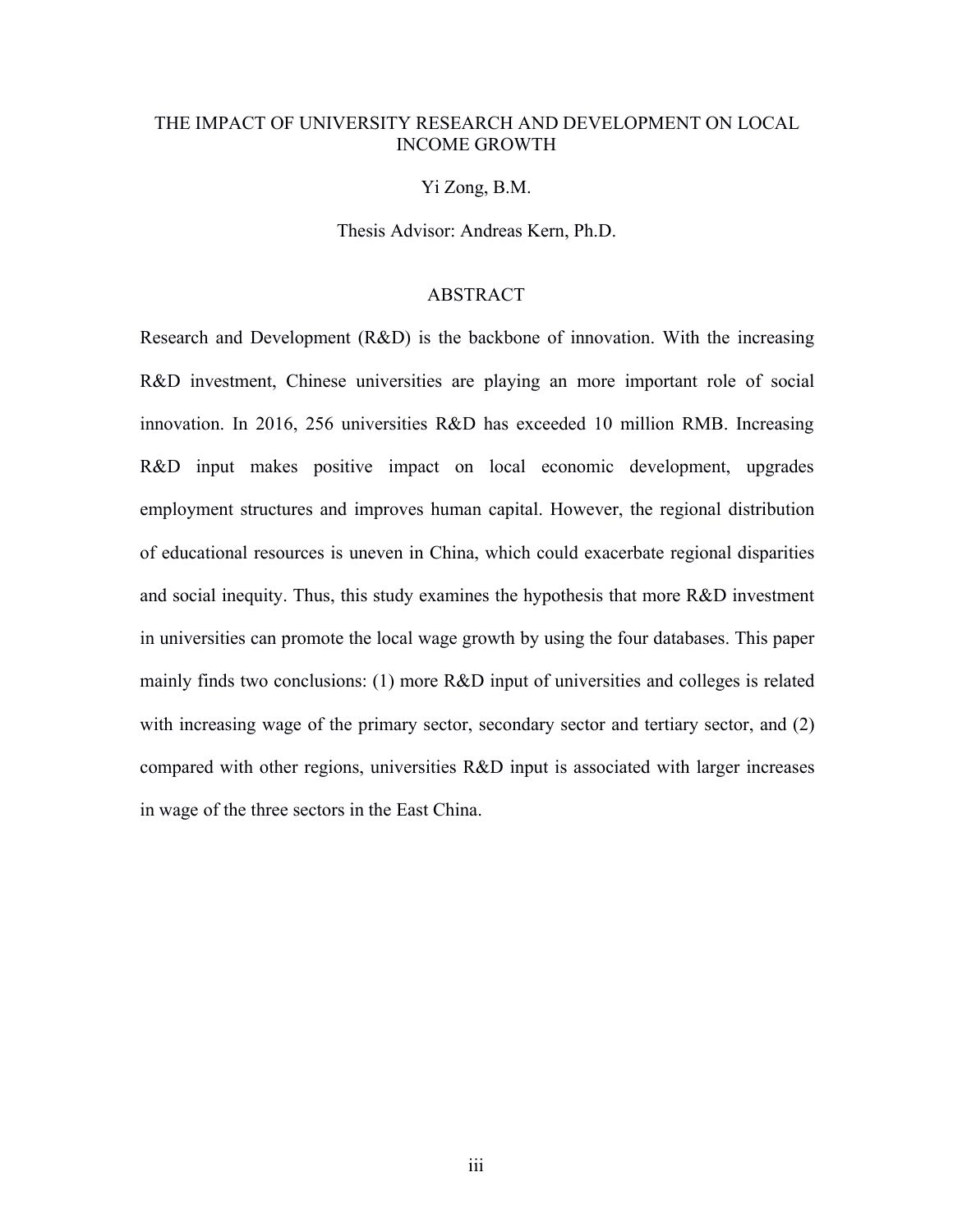The research and writing of this thesis is dedicated to everyone who helped along the way, especially during Covid-19 outbreak.

> Many thanks, Yi Zong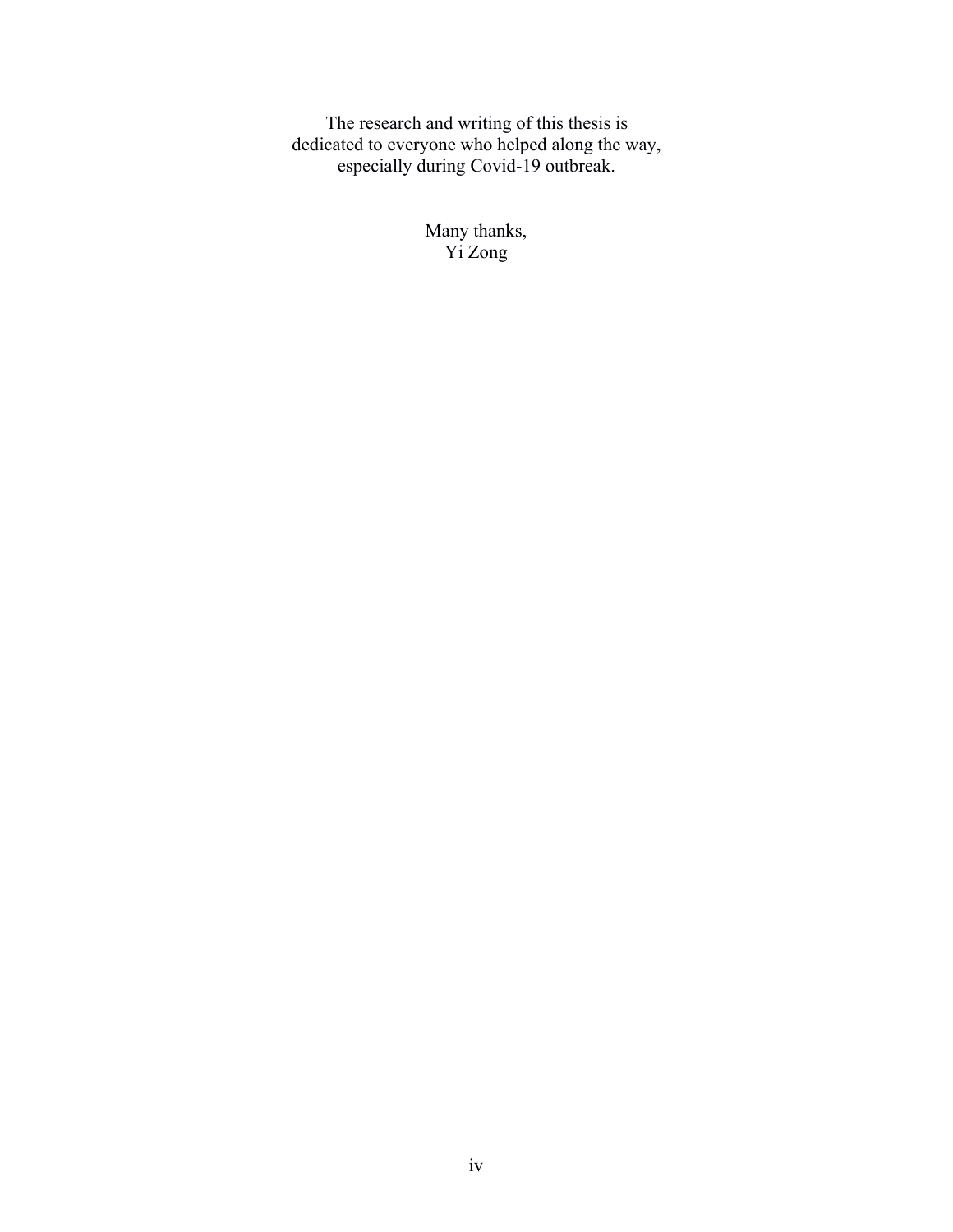### TABLE OF CONTENTS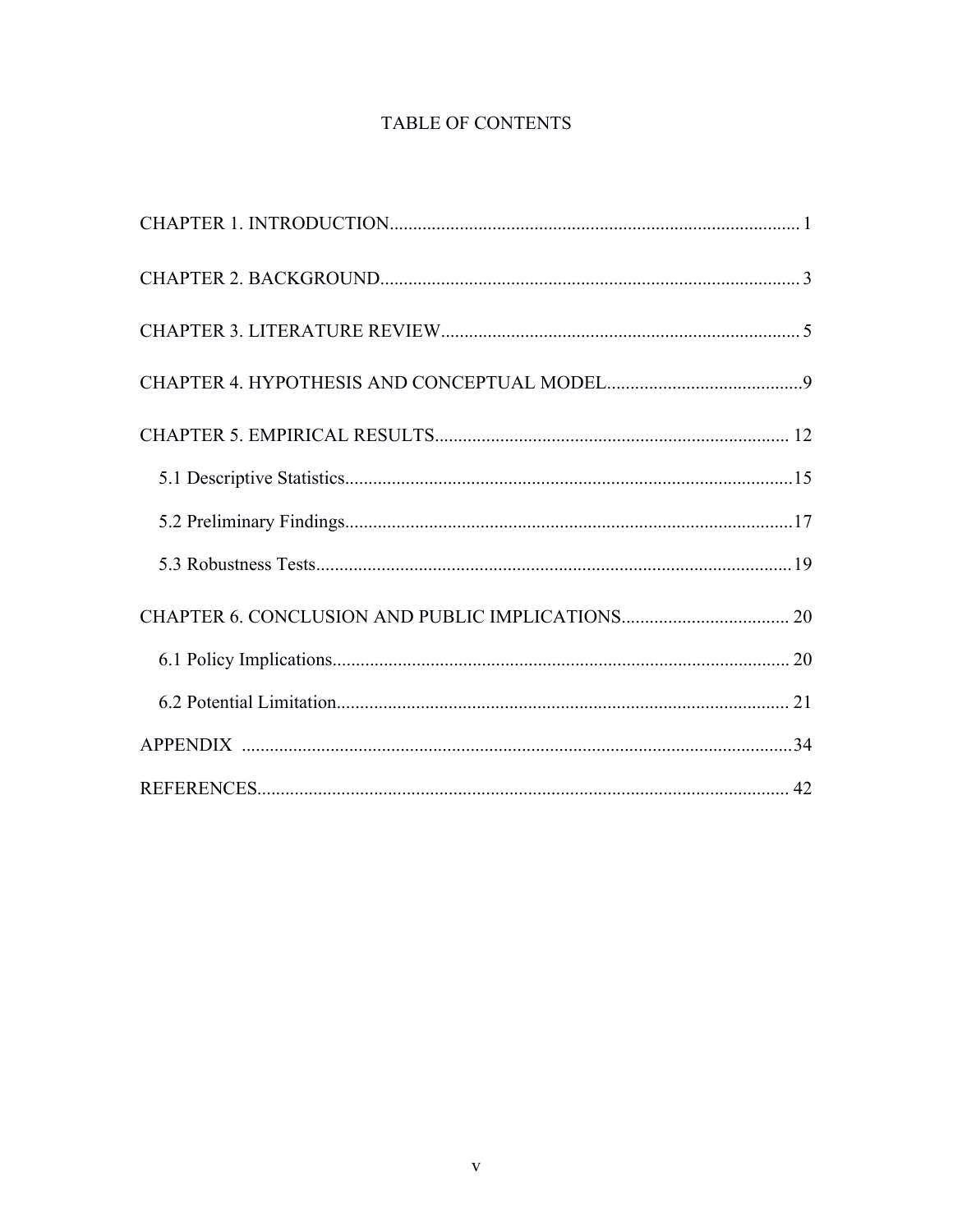### LIST OF TABLES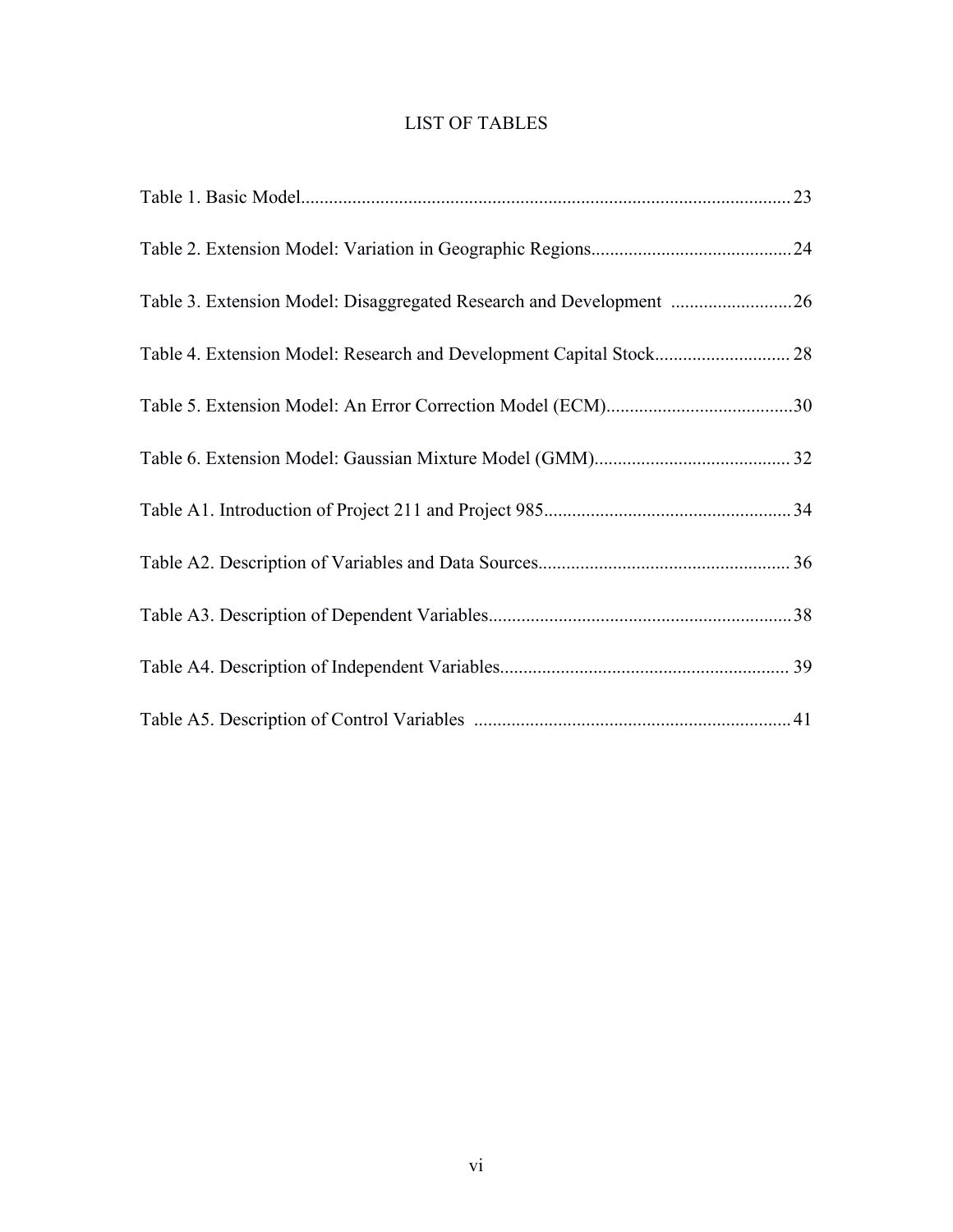#### CHAPTER 1. INTRODUCTION

Research and Development (R&D) are the backbone of innovation. China's R&D spending accounted for the GDP is increasing rapidly from 0.72 percent to 2.07 between 1991 and 2015. And China is moving forward to the goal of 13th 5-year plan (2015-2020), achieving 2.5 percent by 2020 (China Power Team, 2019). The OECD depicts four main users of R&D funding: government, business, higher education institutions and private non-profits (China Power Team, 2019).

Universities play an important role of social innovation. Chinese universities are becoming more important as R&D investment is increasing. In 2016, 256 universities' R&D has exceeded 10 million RMB (Department of Science and Technology of Ministry of Education PRC., 2018).

In addition, researchers found that there is a significant disparity in research funding among various institutions of higher education in China. There are 39 universities of the "985" project which contains top 50 universities in mainland China, accounting for 5 percent of total Chinese universities. But 985 project universities accounts for about two-third of R&D fund (Tian & Xu, 2015) of total R&D fund for universities. In addition, there is an existing uneven distribution of higher educational resources of universities in China. About 61 percent of "985" universities with large amount of R&D fund, are located in the east coast region. In contrast, the number of high-quality universities is less in the west and central China.

There is a burgeoning interest in understanding and modeling the effects of higher education institutions on regional and national economic conditions from both research and policy areas (Drucker & Goldstein, 2007). Very few studies have focused on the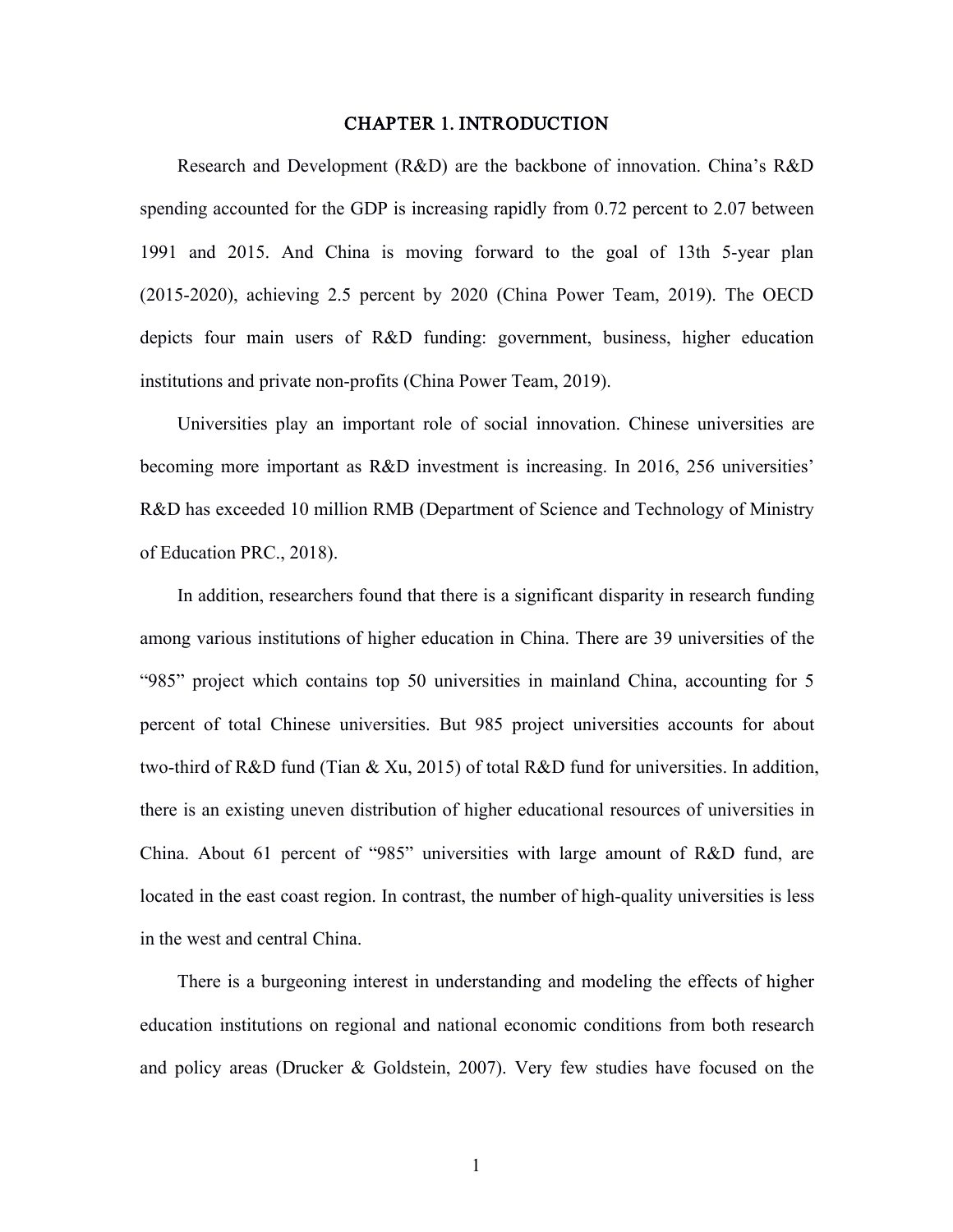relationship between Chinese universities R&D and regional inequality. The existing research found that "*university activities, particularly knowledge-based activities such as teaching and basic research, have been found to have substantial positive ef ects on a variety of measures of regional economic progress*" (Drucker & Goldstein, 2007, p.20).

Based on the research, this study examines the hypothesis that more R&D investment in universities can promote the local economic growth and improve human capital, leading to local wage growth, which would escalate disparities among different regions, and proposes the available ways to reduce the gap in education and economic growth among different regions in China.

Data on wage and R&D are for 31 provinces in China between 2006 and 2016. The dependent variable is the average wage of urban staff and workers from three sectors. The article focuses on the wages of workers from specific industries including scientific research and technical services, education, agriculture, manufacturing and construction. The independent variables is university's R&D research fund input per year. The control variables include GDP, per capita, the number of undergraduate students, employment in urban areas. The article uses China Statistical Book from National Bureau of Statistics, the Compilation of Scientific and Technological Statistics of Higher Education Institutions from Ministry of Education of the People Republic of China, China Statistical Yearbook on Science and Technology 2007-2017 and China Labor Statistical Yearbook 2007-2017, as four databases.

The regression results show that more R&D input of universities and colleges is related with increasing wage of the primary sector, secondary sector and tertiary sector.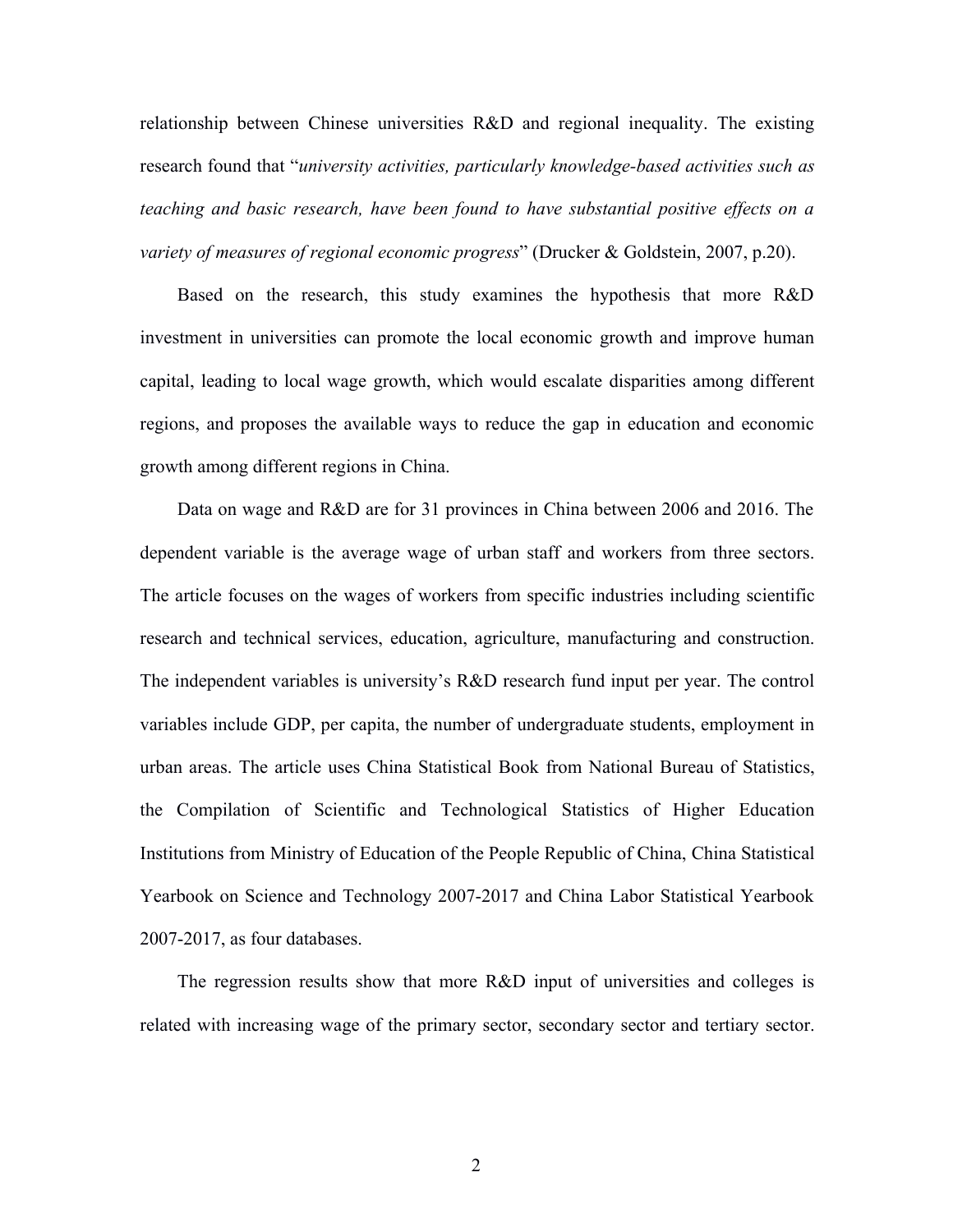And the imbalance of regional R&D allocation could make the regional disparity worse off.

Based on these findings, this paper suggests the central government to include more universities of the inland provinces into the national education development project and cooperate with local governments to establish qualified universities by giving financial support. Also, local governments should attract more R&D resources with more economic incentives and policies.

#### CHAPTER 2. BACKGROUND

China has experienced a rapid improvement in innovation capabilities, reducing the gap with leading OECD countries. Chinese global innovation index has risen steadily, becoming the highest among developing countries (World Bank Group & Development Research Center of the State Council, 2019). China is one of the global leaders in many technological areas such as e-commerce, artificial intelligence, fintech, high-speed trains, renewable energy, and electric cars. Chinese economic development benefits from innovation. Take digital technologies as an example. Among the 252 non-listed start-ups with a valuation of 1 billion dollars and above, also called unicorns, 98 are from China (World Bank Group & Development Research Center of the State Council, 2019). Between 2004 and 2018, the annual amount of e-commerce trade in China grew 30 times. (World Bank Group & Development Research Center of the State Council, 2019), achieving RMB 31.6 trillion. Thus, according to the 13th Five-Year Plan, the Chinese government is engaging in enhancing the domestic force of innovation, technology,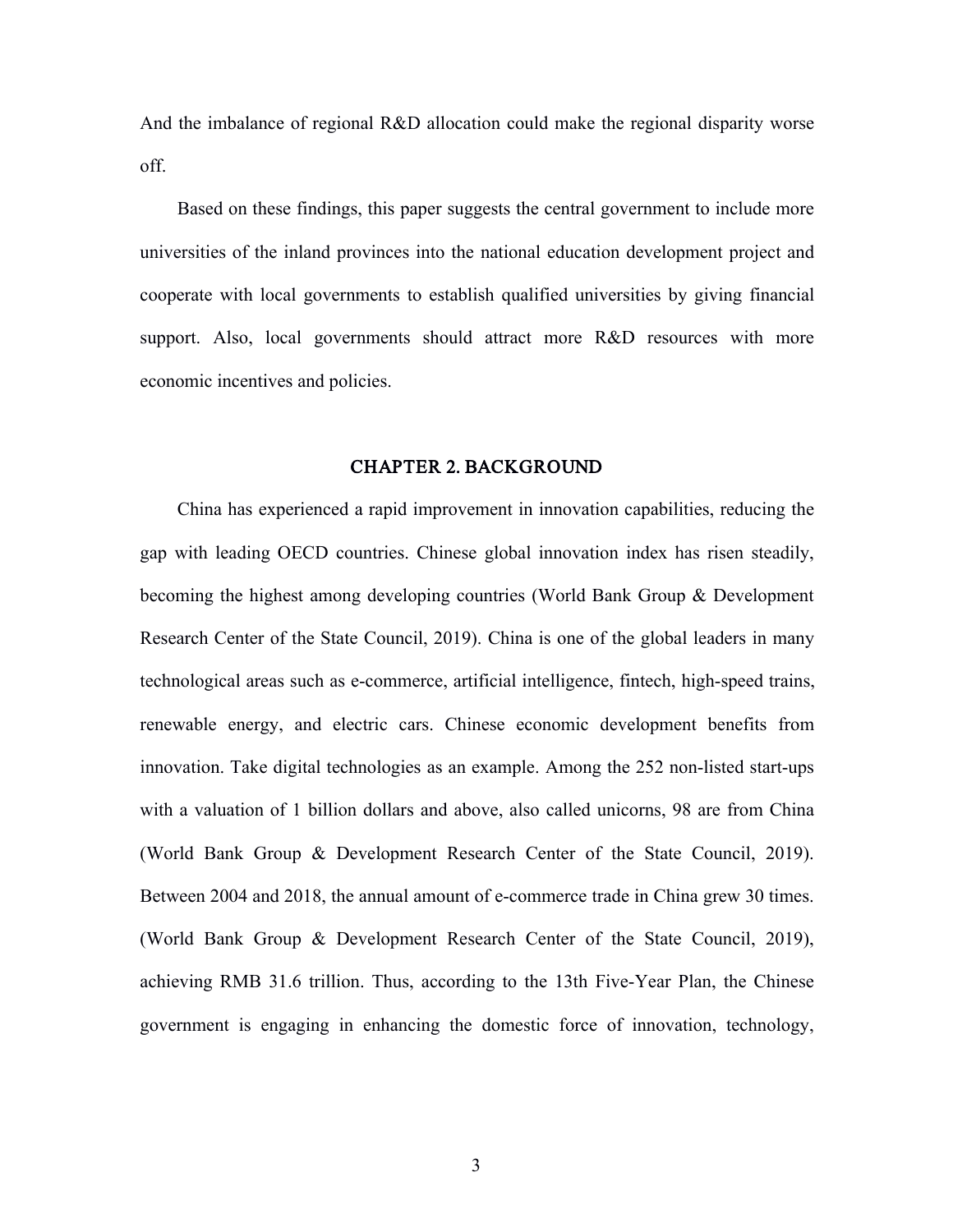science and R&D, with the purpose of accelerating the transformation of traditional industries and upgrading emerging economies.<br>R&D is the backbone of innovation. China's R&D spending accounted for the GDP

is increasing rapidly from 0.72 percent to 2.07 between 1991 and 2015. And China is moving forward to the goal of 13th 5-year plan (2015-2020), achieving 2.5 percent by 2020 (China Power Team, 2019). In 2018, Chinese R&D spending is the second largest in the world, accounting for about 20 percent. (World Bank Group & Development Research Center of the State Council, 2019). Although 76 percent of R&D spending is from industries and facilitating commercial applications, Chinese universities are playing important roles of innovations by improving human capital and producing high-quality researches, which is the foundation of China's growing innovation capabilities. There are 7 million graduate university students, 1.5 million of them majoring in science and engineering, and 30,000 PhDs from technical disciplines working in technological companies (World Bank Group & Development Research Center of the State Council, 2019). China owns the second largest number of publications and quality of academic papers, as measured by the number of citations, just behind the United States (World Bank Group & Development Research Center of the State Council, 2019).

However, the regional distribution of educational resources is uneven in China. The qualities of Chinese higher education sectors are highly different. The implementation of projects 985 and 211 (Appendix 1), launched by central government in the mid-1990s, are important ways to strengthen global competitiveness of first-class higher education institutions with higher qualities in China (Michael & Gu, 2016). According to the report from Ministry of Education of PRC released in 2017, the input of R&D funding from 211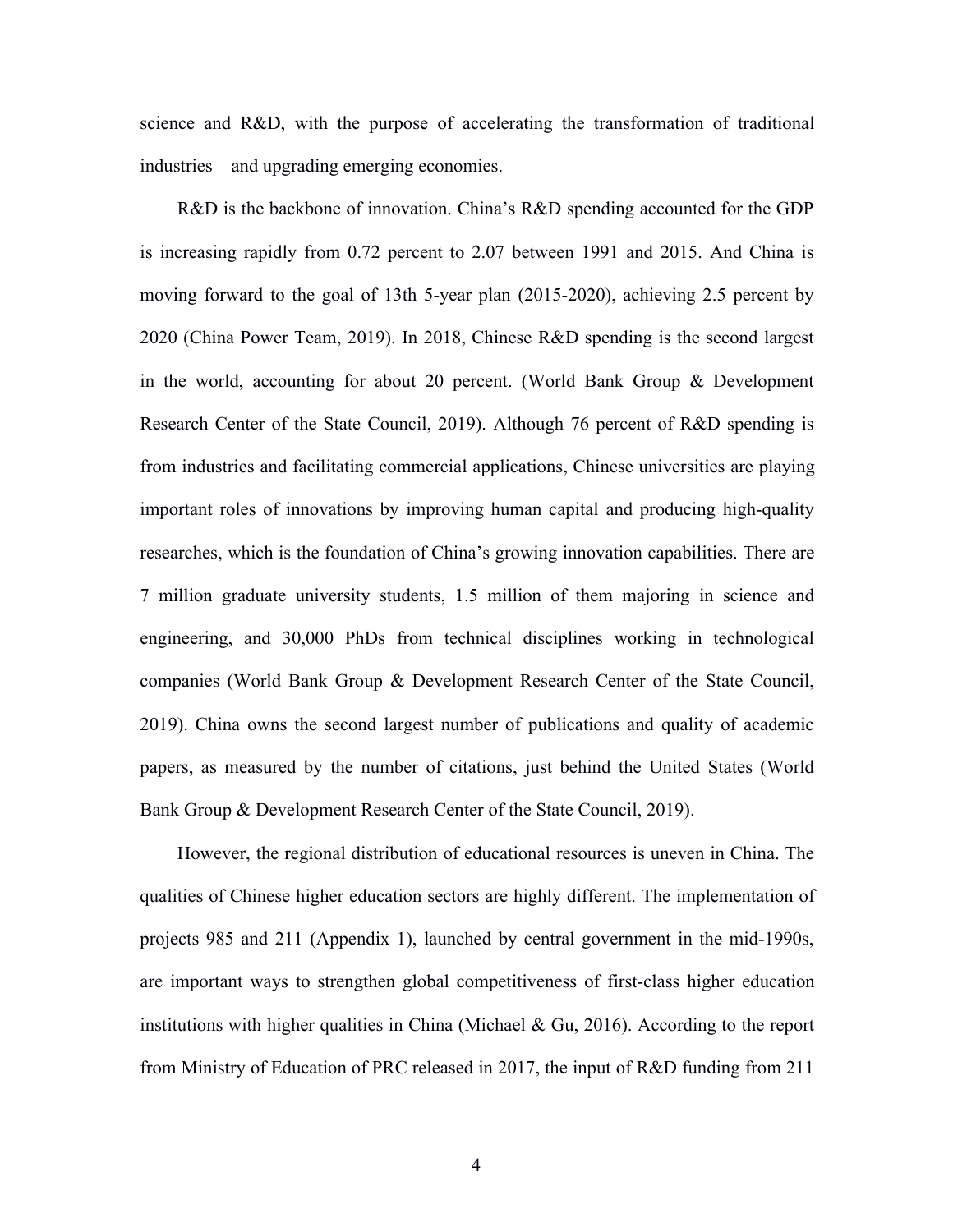projects and provincial ministry of higher education, totally 110 institutions, accounts for about 70.5 percent of total R&D input. Universities with larger amount R&D input are associated with more research activities and better research capabilities, which are able to attract more students and companies including start-up to come (Lundberg, 2017). But about 61 percent of "985" universities with large amount of R&D fund, are located in the east coast region. In the contrast, the number of high-quality universities are less in the west and central China compared to coastal provinces.

Currently, the authorities are aware of the uneven distribution of educational resources among provinces and have launched several policies to reduce the gap in higher education between east and west China. For example, the Ministry of Education of PRC has released the document to opposite that higher education institutions in the East China attract high level talents from the institutions in the West China by high salaries and other preferential policies. But higher institutions in the West China are still facing serious competitions and brain drain.

#### CHAPTER 3. LITERATURE REVIEW

In light of the importance of the subject among academics, there is a burgeoning interest in understanding and modeling the effects of higher education institutions on regional and national economic situations from both research and policy areas (Drucker & Goldstein, 2007).

Many researches explore how universities contribute to the functioning of regional economies (Drucker & Goldstein, 2007) and distinguish the different ways in which universities lead to a regional economic development. Researchers provided systematic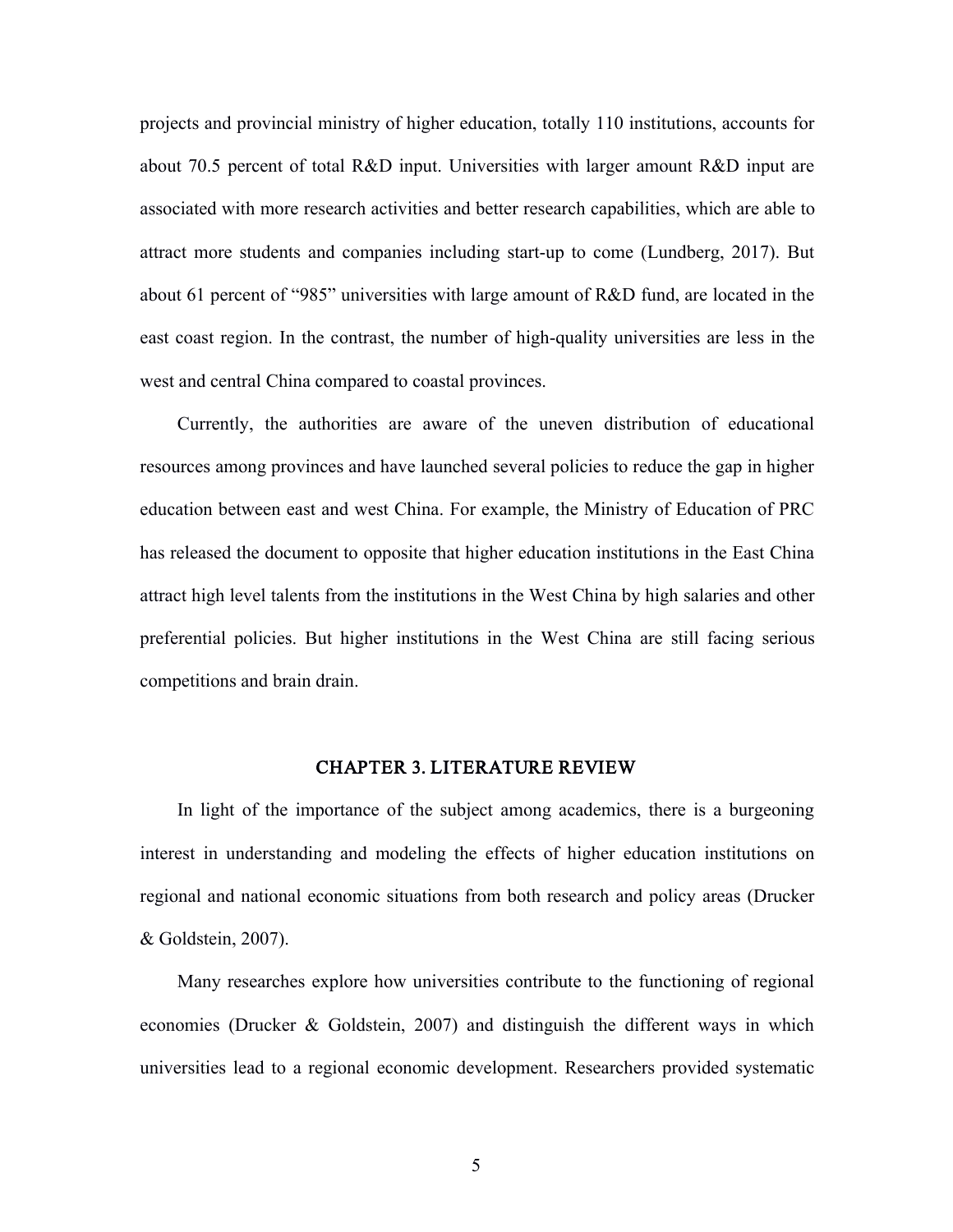frameworks to explain the mechanism of R&D and regional growth such as the tripod approach of knowledge creation, commercialization and retention of knowledge (Koo  $\&$ Kim, 2009). Based on the framework, the universities are the main producers of knowledge and technology by conducting basic research and providing with large amount of expertise so universities are able to improve the abilities of regions to produce knowledge and take advantage of innovations, contributing to the regional growth. Previous research of Goldstein, Maier, and Luger make a conclusion on eight various functions or outputs that potentially lead to economic development, including "*creation of knowledge, human-capital creation, transfer of existing know-how, technological innovation, capital investment, regional leadership, knowledge infrastructure production, influence on regional milieu*" (Drucker & Goldstein, 2007, p.22). Those eight factors are not mutually exclusive and their impacts may overlap by different university activities.

According to the eight outputs identified by the scholars, many researches specify some of those functions in detail with both empirical evidence and theoretical underpinnings support. Knowledge can make direct and indirect influence on productivity gains in private enterprises and other regional innovative capacities, leading to a long-term economic growth (Drucker & Goldstein, 2007). In addition, technology transfer and technological innovation and capital investment are also used to improve productivity and products with the application of knowledge. And economists also research on different methods of measuring economic impacts with the use of knowledge-production functions. Griliches (1979) measured the creation of knowledge by using expenditures on R&D and included it as an input to analyze the output at the firm and other industry-sector level. The optimized general Griliches model involves a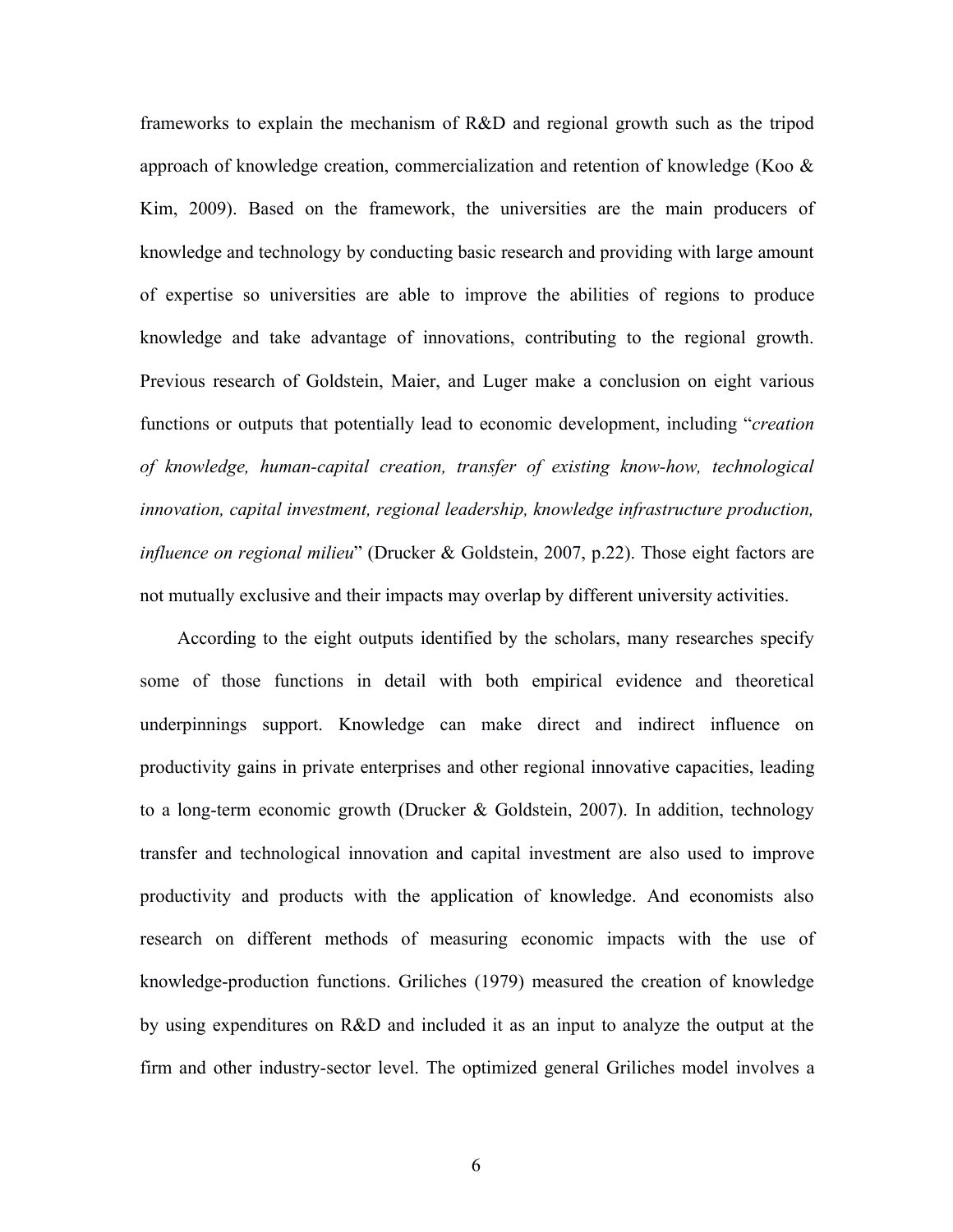measure of innovation as the dependent variable and industry and University R&D as independent variables (Jaffe, 1989).

According to regional leadership and regional milieu, research focus on influence of universities on communities and surrounding areas "*by they intellectual, social, cultural, or recreational, by attracting a concentration of highly educated and creative professionals and establishing a particular locational dynamic*" (Luger and Goldstein, 1997, p. 104-34). Researchers explore the way of R&D spillover by examining the geography of innovation and production. Knowledge externality is a key of the geographically cluster of innovative activities (Audretsch & Feldman, 1996).

Some research discusses mechanisms on how R&D makes impact on innovation, how makes R&D profitable and how R&D promotes economic growth under the framework on the university-industry relationship. Some research found that the impact of university-industry collaboration on innovation efficiency is not always significant due to enterprises' innovation ability (Hou et al., 2019). But some researchers found that the relationship between corporations and Chinese universities is important to make R&D profitable. Such cooperation is able to supply channels for technology spillover by academic exchange, human capital flow, demonstration and imitation, informal exchange, causing profits of R&D (Cui et al., 2010). Besides cooperation with industries, Chinese universities are also able to launch start-ups owned by themselves with the use of strong resources including R&D (Eunet al., 2006).

Human capital is necessary for establishing new knowledge which drive economic growth. Students and scholars with intellectual and technical skills create new knowledge which also occurs through academic conferences and other activities. In addition, the

7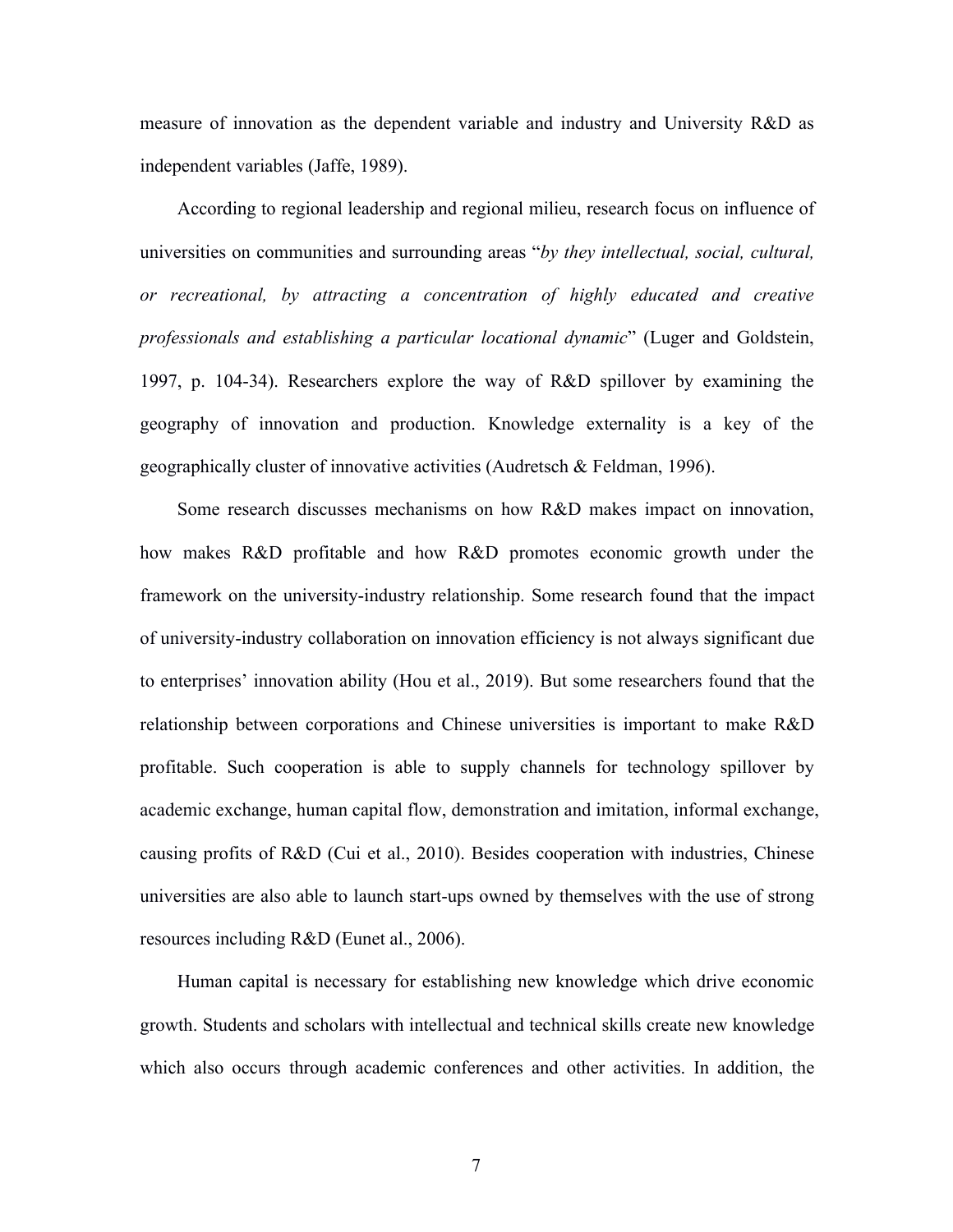Swedish case provides another explanation on local growth related with human capital, which is that R&D in specific research activities and mature universities may have positive impact on average income growth by increasing human capital (Lundberg, 2017). The assumption is also supported by American labor data, which shows that more four-year colleges and universities per capita could enhance the mobility in human capital (Hammond & Thompson, 2010). In addition, based on Chinese employee-employer database, some researchers examined the relationship between R&D intensity and wages that "a *one standard deviation increase in R&D intensity isassociated with an increase in the hourly wage rate between 3.4% and 6.9%*" (Mishra & Smyth, 2014, p.136). The results show that the wage elasticity for R&D intensity is higher in lager companies and for workers with better education and technical skills .

There exists a lack of empirical research on how R&D investments impact wage dynamics in China. Existing research focuses on the impacts of R&D input and R&D spillovers on changing employment structure (Zou et al., 2015), and increasing human capital premium (Huan & Zhang, 2012). There are some articles that showcase how Chinese higher education uses R&D investment to improve innovative abilities, upgrade industrial structure, and promote the interaction with regional economy (Zheng, 2011). When exploring the relationship between universities  $R \& D$  expenditure and wage, the research focuses on the allocation of research funding and salary system in universities (Huang & Li, 2013). Exiting researches explore to establish an effective distribution system to make scientific researchers benefit from the increasing R&D expenditure on projects (Wang, 2007).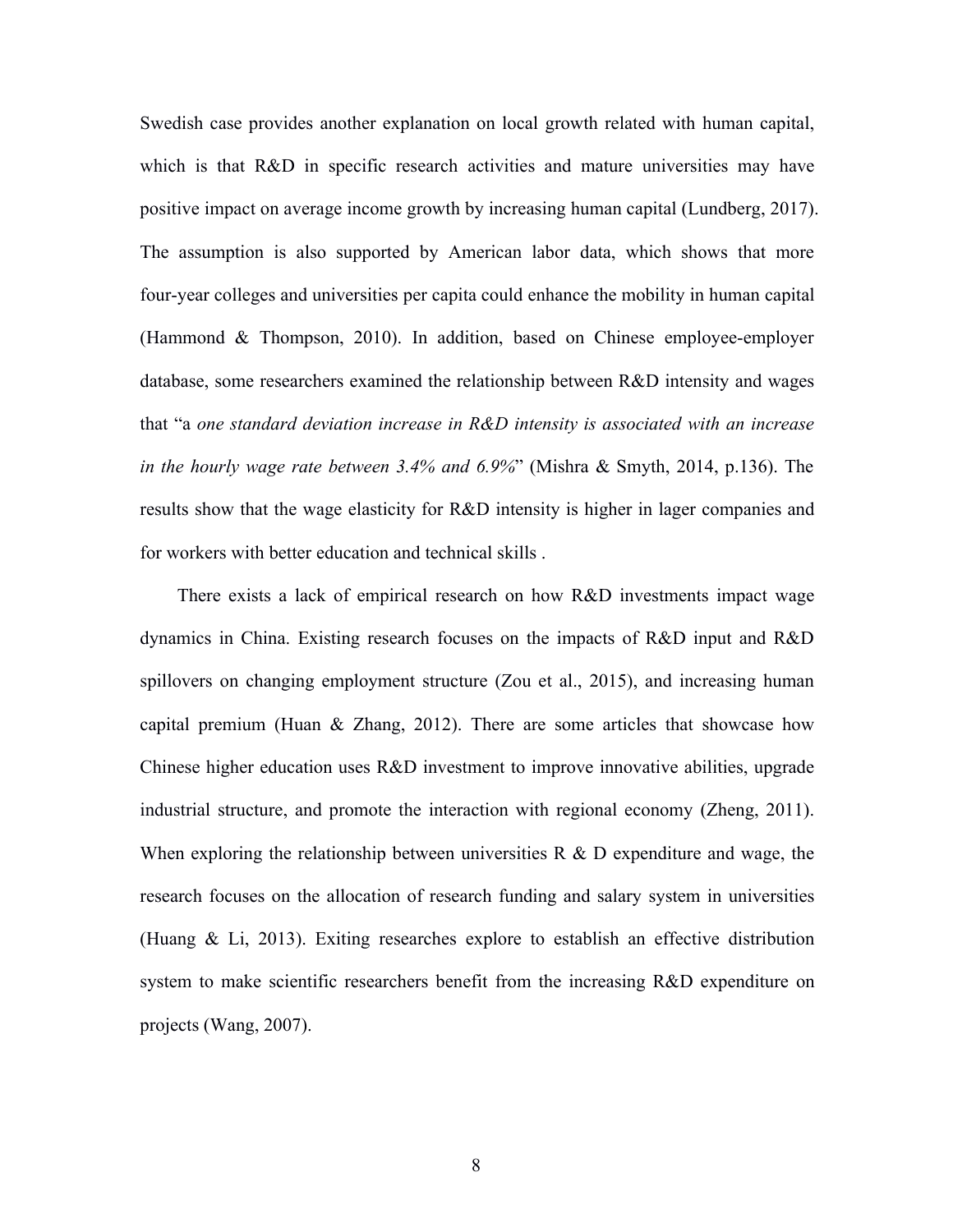Thus, the article can enrich empirical research on exploring the relationship between university's R&D and regional income growth.

#### CHAPTER 4. HYPOTHESIS AND CONCEPTUAL MODEL

The article will examine how provincial R&D input makes impact on regional wage in three sectors.

R&D investment could optimize the industrial structure, contributing to employment structure upgrading (Zou et al., 2015). R&D can promote technological progress, resulting in the product innovation and process innovation (Ebersberger & Pyka, 2002). R&D investment in products and emerging technologies can promote the boom in mass entrepreneurship and innovation. As a result, new consumer demands and the specification of labor expand the production scale and promote more new enterprises. However, technological advancement may lead to the reduction in demand for labor with capital and automation (Schumpeter, 2013). For example, agricultural mechanization would reduce employment in the primary sector (Zou et al., 2015) because R&D investment may focus more on improving the production technology instead of the product technology which is relevantly difficult to make innovation on product upgrading. According to the secondary sector including manufacturing industries, R&D investment can promote both product and production progress. Although automation would replace low-skilled and cheap labor, the relative demand for skilled labor with higher wage will be significantly increasing as R&D spillover effects influence the domestic manufacturing, especially technology-intensive manufacturing sectors (Yu, 2010). For the tertiary sector which mainly provides services, depends on production and product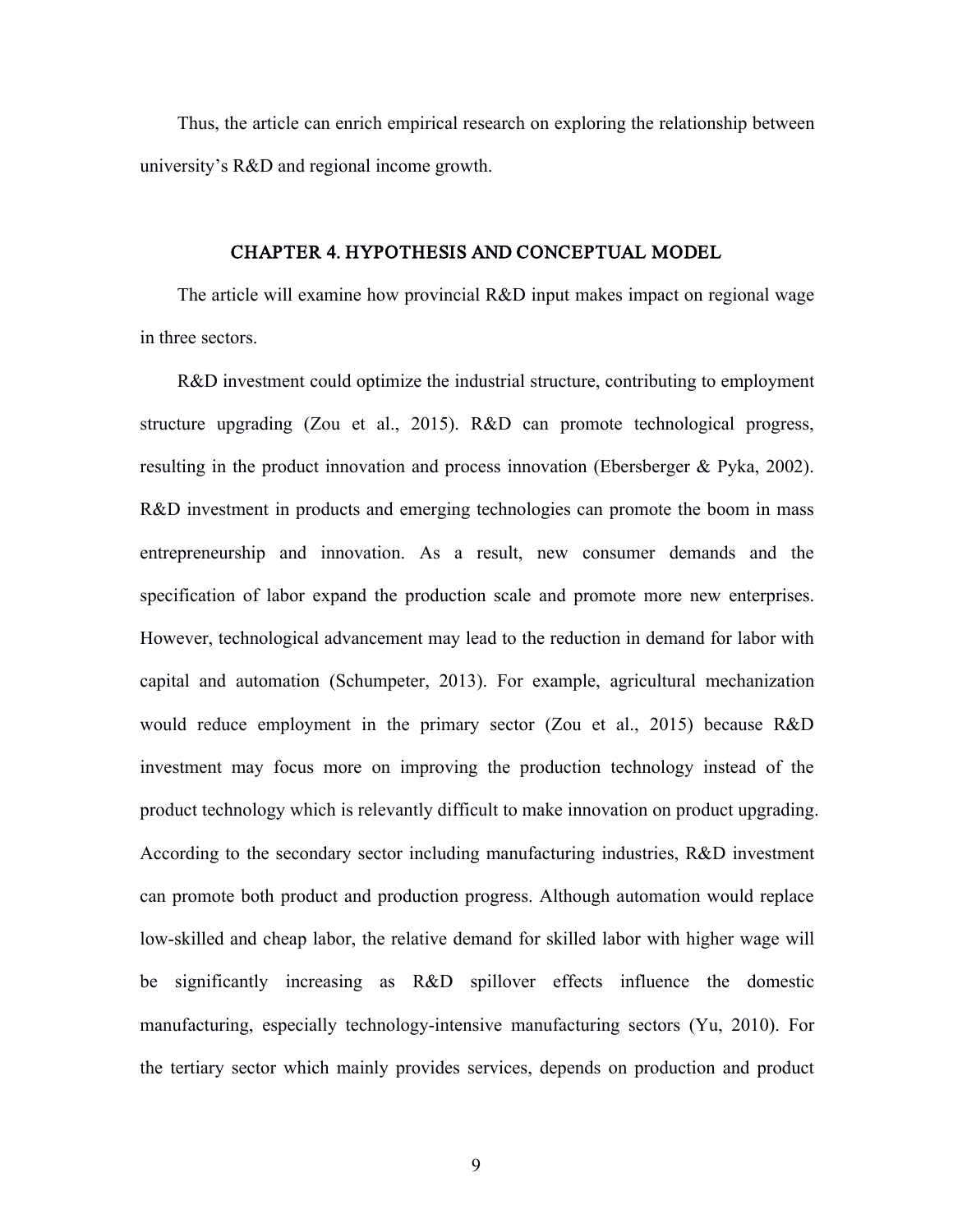innovation. R&D investment can generate more employment chances with increasing demands promoted by better services and products. (Li & Bi, 2004). Empirical research shows that for every 1 percent increase in R&D stock, the proportion of employment in the primary industry will decrease by 7.726 percent, the proportion of employment in the secondary industry will increase by 5.636 percent, and the proportion of employment in the tertiary industry will increase by 1.845 percent (Zou et al., 2015).

Based on the data from National Bureau of Statistics of China in 2018, the average annual income in the primary sector is 36,466 RMB, the average annual income in the manufacturing industry is 72,088 RMB, and the average annual income in the tertiary sector is 80,551 RMB. Therefore, the first hypothesis is concluded as follows:

*Hypothesis 1*: *with more R&D investment, the increasing employment and GDP in the the secondary and the tertiary sector is related with lager increase in wage of these two sectors than the increase in the primary sector.*

Larger R&D funding and personnel input in the university can improve educational qualities. Investments on human capital have positive impact on labor productivity and output (Koenig et al., 2017), which is able to improve the average wage rate. Additional research found that human capital endowments is positively associated with average income growth (Lundberg, 2017). And such positive effect is stronger for poorer households and beneficial for promoting greater equity (Abrigo et al., 2018). In addition, increasing in R&D expenditures could raise wages of researchers who share part of R&D subsidies. Expenditures on research personnel account for about 17 percent of R&D fund output (Department of Science and Technology of Ministry of Education PRC., 2018). Thus, the second hypothesis is concluded as: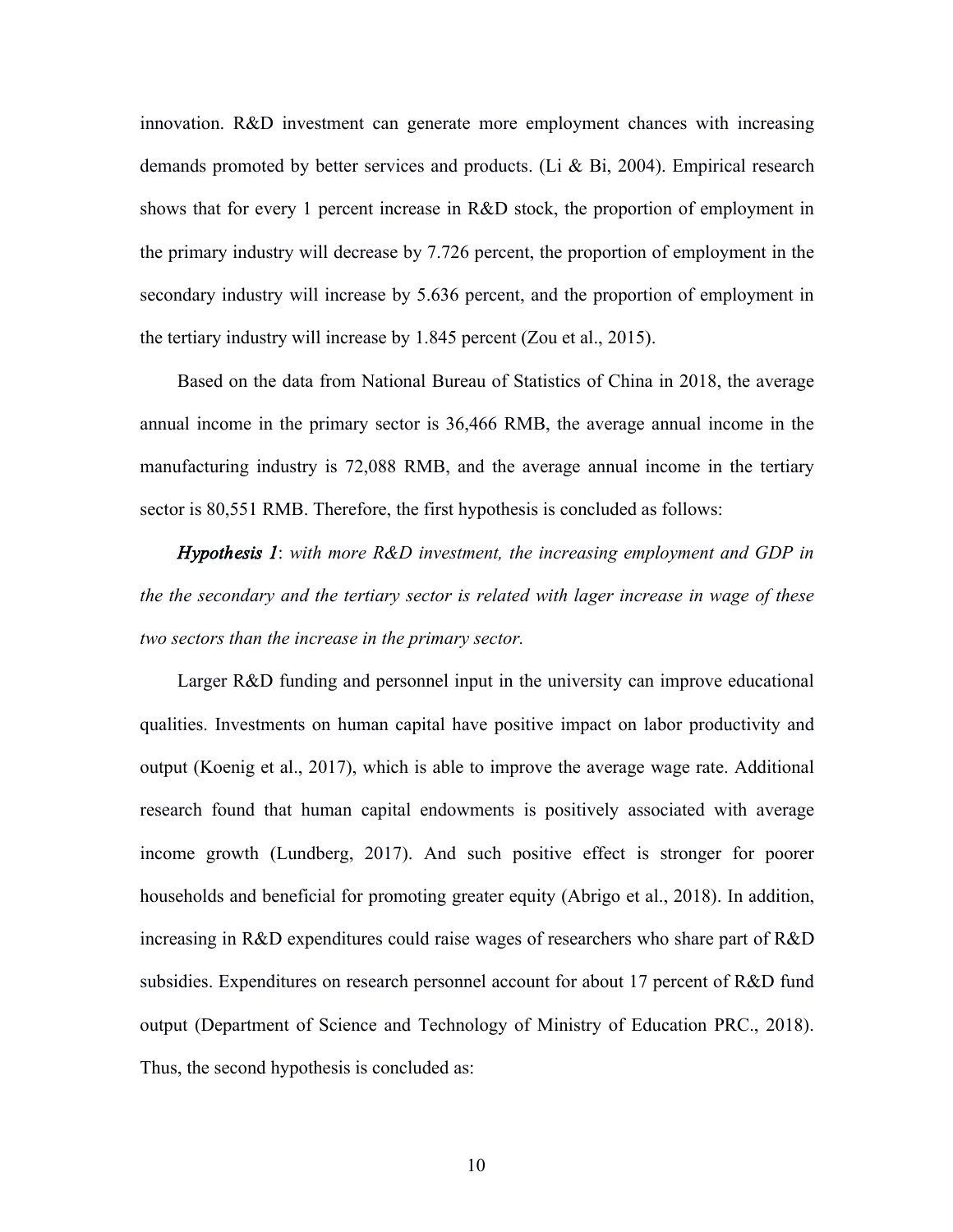*Hypothesis 2*: *Universities with a larger R&D funding could improve the human capital by cultivating better educated graduates with technical skills, positively associated with the local average income growth.*

Research shows that R&D outcomes are able to benefit for the local companies in labor productivity improvement and productive efficiency, and thus increase the local income (Zheng, 2011). Based on European regional growth, cross-regional knowledge spillovers with the R&D efforts of the public sector is associated with 1.8 percent increase in regional labor productivity growth (Kose, 2002). In addition to the public sector, the cooperation between researchers and private-sector partners contribute more to the spillovers of high-quality research across the regions through the university-industry relationship (Eun et al., 2006). For example, based on the survey, 10.04 percent (867 firms) of all the firms registered in Zhongguancun district in Beijing are firms run by universities and public research institutes (Eun et al., 2006). Since the market-oriented reform, Chinese universities and other research institutions would have strong propensity to pursue economic gains and strong internal resources including R&D to launch start-ups or involve in industrial firms (Eun et al., 2006). Thus, R&D outcomes can be transferred into economic benefits for individual researchers. So, the third hypothesis is concluded as:

*Hypothesis 3*: *R&D input from universities and research institutions are associated with higher average income of workers from the scientific industry, by transferring research outcomes into economic benefits, increasing the returns to researchers' wages.*

Universities with more R&D can increase their rank and reputation. Research quality is one of the three most important dimensions of university rankings (Shin  $\&$ 

11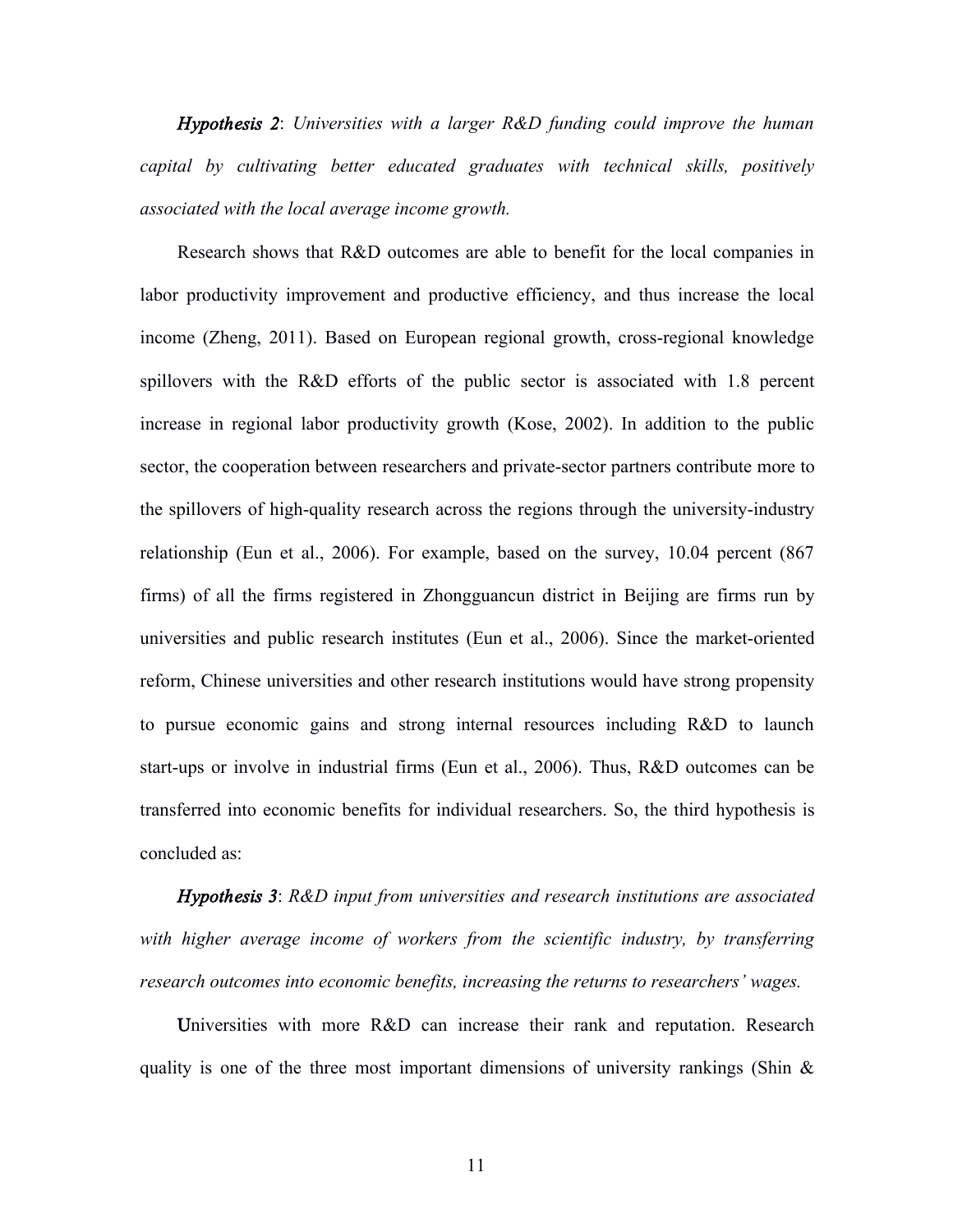Toutkoushian, 2011), which is measured by the number of quality research and publications cited and the amount of external research grants that the institution secured (Johnes, 1988). Universities with good reputation can attract more immigrants, more companies including start-ups, and more investments into the regions, resulting in income growth with the development of local economy. The research found that, with the research output, knowledge production and human capital, the location of universities could play an important role of shaping regional growth(Lundberg, 2017).

However, because the high-rank universities mainly concentrated in the coastal provinces, they can get more R&D funding and personnel input than inland provinces. According to the report from Ministry of Education of PRC released in 2017, the input of R&D funding from 211 projects and provincial ministry of higher education, totally 110 institutions, accounts for about 70.5 percent of total R&D input. Universities with larger amount R&D input is associated with more research activities and better research capabilities. The imbalance education resources among different provinces will exacerbate the income inequality. Thus, the final hypothesis is concluded as:

*Hypothesis 4: In the East China, more R&D of universities is associated with larger income growth, compared with the increasing wage in the other parts of China.*

#### CHAPTER 5. EMPIRICAL RESULTS

Owing to the research design for the hypothesis and the characteristics of my panel database, this article estimates a fixed effect model for the wage of three sectors in each Chinese province. The equation is given as following: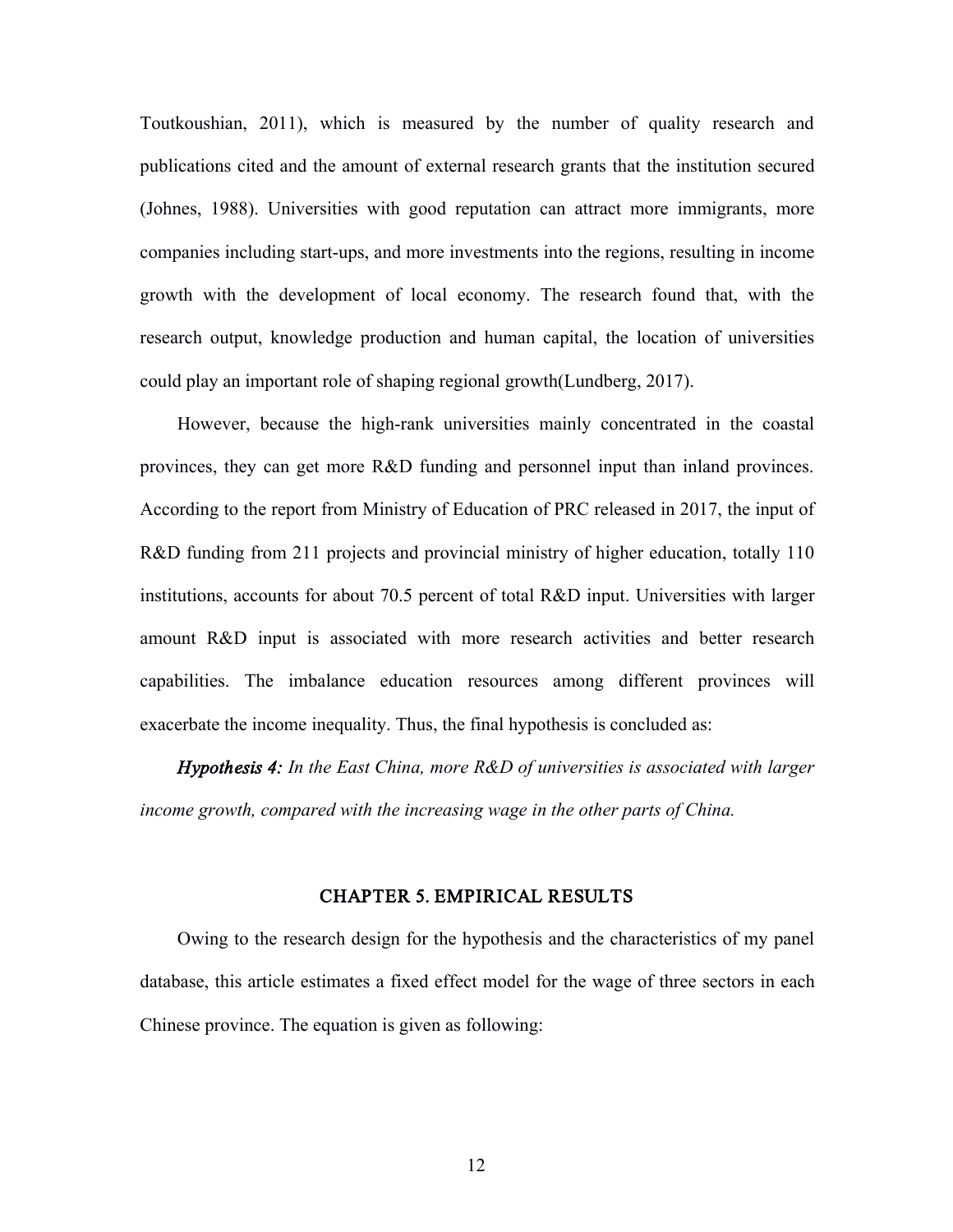$log(Wage_{it}) = \beta_0 + \beta_1 log(RD_{it}) + \beta_2 log(GDP_{it}) + \beta_3 log(GDP per\ capita_{it}) + \beta_4 log(Enroll_{it})$ +  $\beta_5 log(Population_{it}) + \beta_6 log(Grad_{it}) + \beta_7 log(Employ_{it}) + \beta_8 log(Female_{it}) + year_t + a_i + u_i$ Where  $a_i$  is the unobserved characteristics for each province that does not change over time (province fixed effect), and  $u_i$  is the error term. Variable  $GDP_i$  considers the gross domestic production of the primary, secondary and tertiary sectors of each province in a given year, representing the economic condition of the region. Variable *GDP per capitait* captures the living condition of households in the provinces. Variables *Enrollit* and *Gradit* capture the education conditions of each province in each year. Variable *Populationit* is the year end population of each region in a given year. Variables *Femaleit* and *Employit* capture the employment condition of a province in a given year.

Because there is no data about average wage of each sector but just the data of average wage of each industry in three sectors, the article makes calculations with the equation as below:

$$
Wage_i = \sum (W_a * P_a) / \sum P_i
$$

*Wa*: average wage of each industry in each sector

- *Pa*: the number of people work in each industry
- *Pi*: the number of people work in each sector

The total wage of each industry is equal to the average of the industry times total population working in that industry. The total wage of each sector is the sum of the total wage of each industry in that sector. The average wage of each sector is equal to the total wage of each sector divided by the total population working in that sector.

Variable *RDit* represents the R&D input of universities including basic research, applied research and experiment research, research institutions and industrial enterprises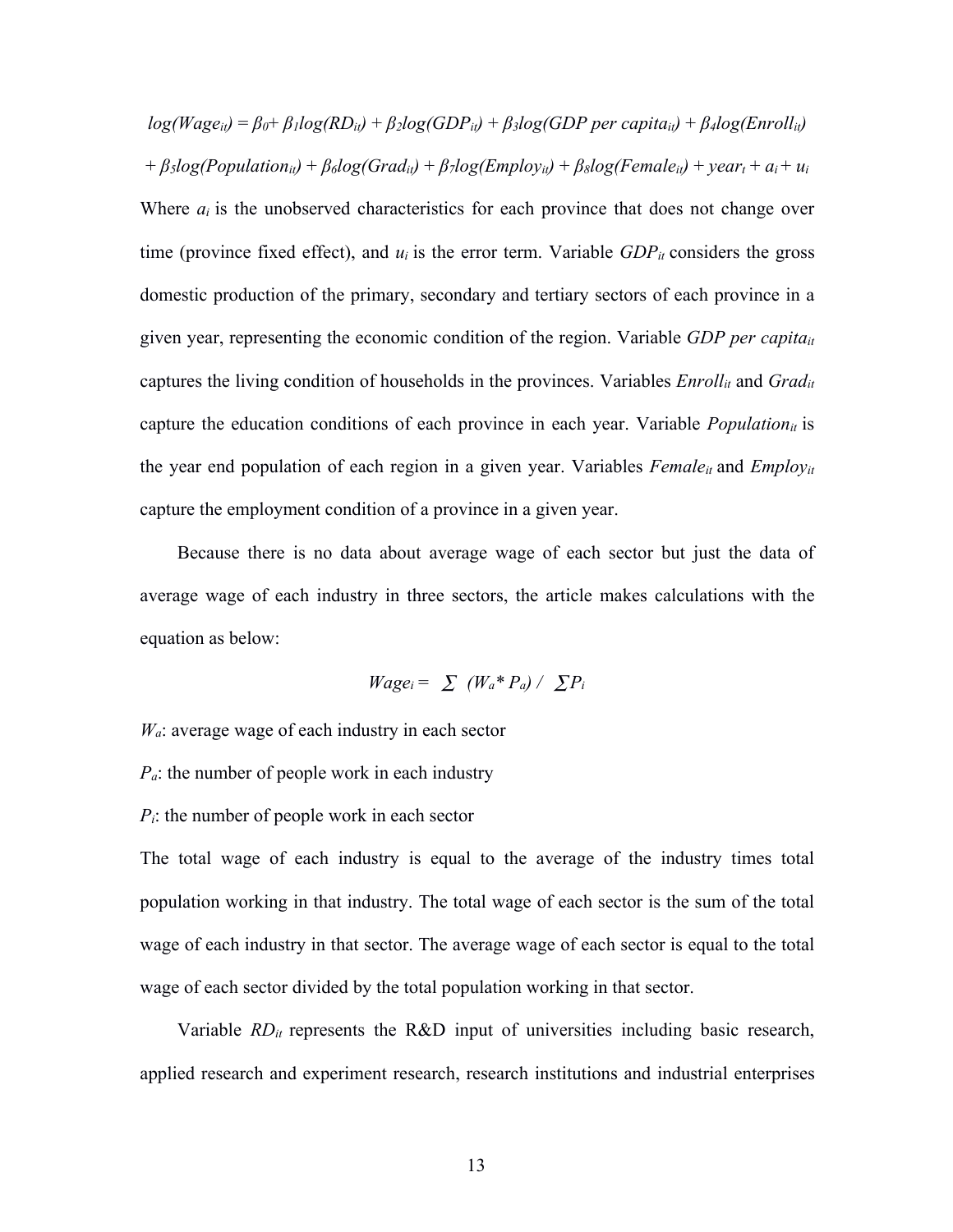of each province in a given year. In addition, the article calculates the R&D capital stocks with PIM method, concerning R&D depreciation rate and R&D growth rate. The PIM is employed widely for calculating R&D capital stocks (Coe & Helpman, 1995; Frantzen, 1998). The construction of the R&D capital stock is based on PIM using the equation as below:

$$
Kt = \lambda_0 I_t + \lambda_1 I_{t-1} + \dots + \lambda_T I_{t-T}
$$
 with  $0 < \lambda < 1$  (1)

Where  $\lambda$  is the share of knowledge of the corresponding vintage used in production at time t, and T indicates the age of the oldest surviving vintage of R&D investments I (Bitzer  $&$  Stephan, 2007). Because the share of obsolete knowledge in past vintages of R&D cannot be observed directly, the article assumes about the depreciation of knowledge (Bitzer & Stephan, 2007). A geometric depreciation of knowledge is:  $\lambda_0 = 1$ ,  $\lambda_1 = (1-\delta), \lambda_2 = (1-\delta)^2, \dots, \lambda_T = (1-\delta)^T$ , so the equation (1) can be simplified to:

$$
Kt = I_t + (1-\delta)K_{t-1}, \ \delta = \frac{\lambda t - 1 - \lambda t}{\lambda t - 1} \ \ (2)
$$

where  $\delta$  is the depreciation rate assumed to be constant over time. Usually a value between 5% and 15% is taken for (Bitzer & Stephan, 2007), so the article makes a mean and  $\delta$  is assumed to be 10%. The initial R&D capital stock can be calculated by the equation as following,

$$
R_{i,0}=A_{i,1}\bigm/ (g_{i,A}+\delta_i)\quad (3)
$$

 $R_{i,0}$  is the initial R&D capital stock of province i,  $A_{i,1}$  is the initial R&D input of province i,  $g_{i,A}$  is the annual growth rate of R&D input of province i between 2006 and 2007,  $\delta_i$  is the depreciation of R&D capital of province i.

$$
g_{i,A} = \left[(R_{07} - R_{06})/R_{06}\right]^*100\%\ (4)
$$

The eventual equation of R&D capital stocks is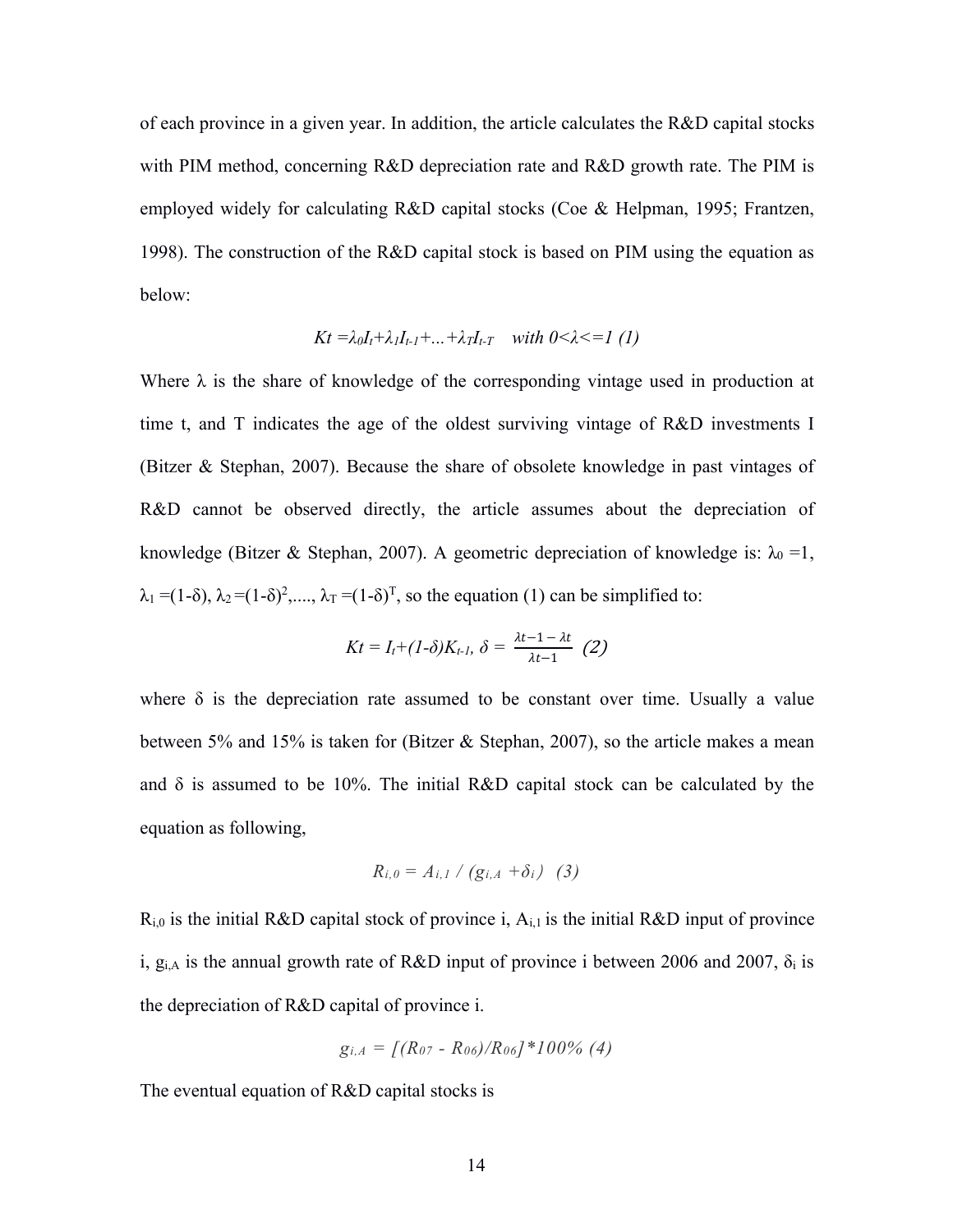$$
R_{t,i} = R_{i,0} + (1-\delta)R_{t-1,i} (5)
$$

According to the equation (5), R&D capital stock is equal to the initial R&D capital stock, which is the R&D capital stock in 2006 calculated by equation (4), plus the R&D capital stock of previous year times 0.9 (  $\delta$  = 10% in paper).

#### 5.1 Descriptive Statistics

This paper uses data from China Labor Statistical Yearbook 2007-2017, China Statistical Book from National Bureau of Statistics and Compilation of scientific and technological statistics of higher education institutions 2007-2017 (高等学校科技统计资 料汇编 2007-2017), China Statistical Yearbook on Science and Technology

2007-2017 and China Statistical Yearbook 2007-2017. These data are provincial-level in 31 provinces of Mainland China from 2006 to 2016.

Table C summarizes the available data for the dependent variables. This paper includes average wage of three sectors to explore how R&D input makes impact on wage differently in different sectors. The primary sector includes agriculture, forestry, animal husbandry and fishery. The secondary sector includes mining, manufacturing, construction and production and supply of electricity, heat, gas and water. 14 industries are included in the tertiary sector like wholesale and retail trades, transport, hotels and catering services, information transmission, financial inter- mediation, real estate, education and so on. According to the total population of urban workers, only 2.6 percent of the total population working in the primary sector. 50.3 percent and 47.1 percent working in the secondary and tertiary sector. Workers in the tertiary sector have the highest average wage, approximately 1.8 times more than the wages of workers in the primary sector. But the average wage of the primary sector has risen by 13.4 percent per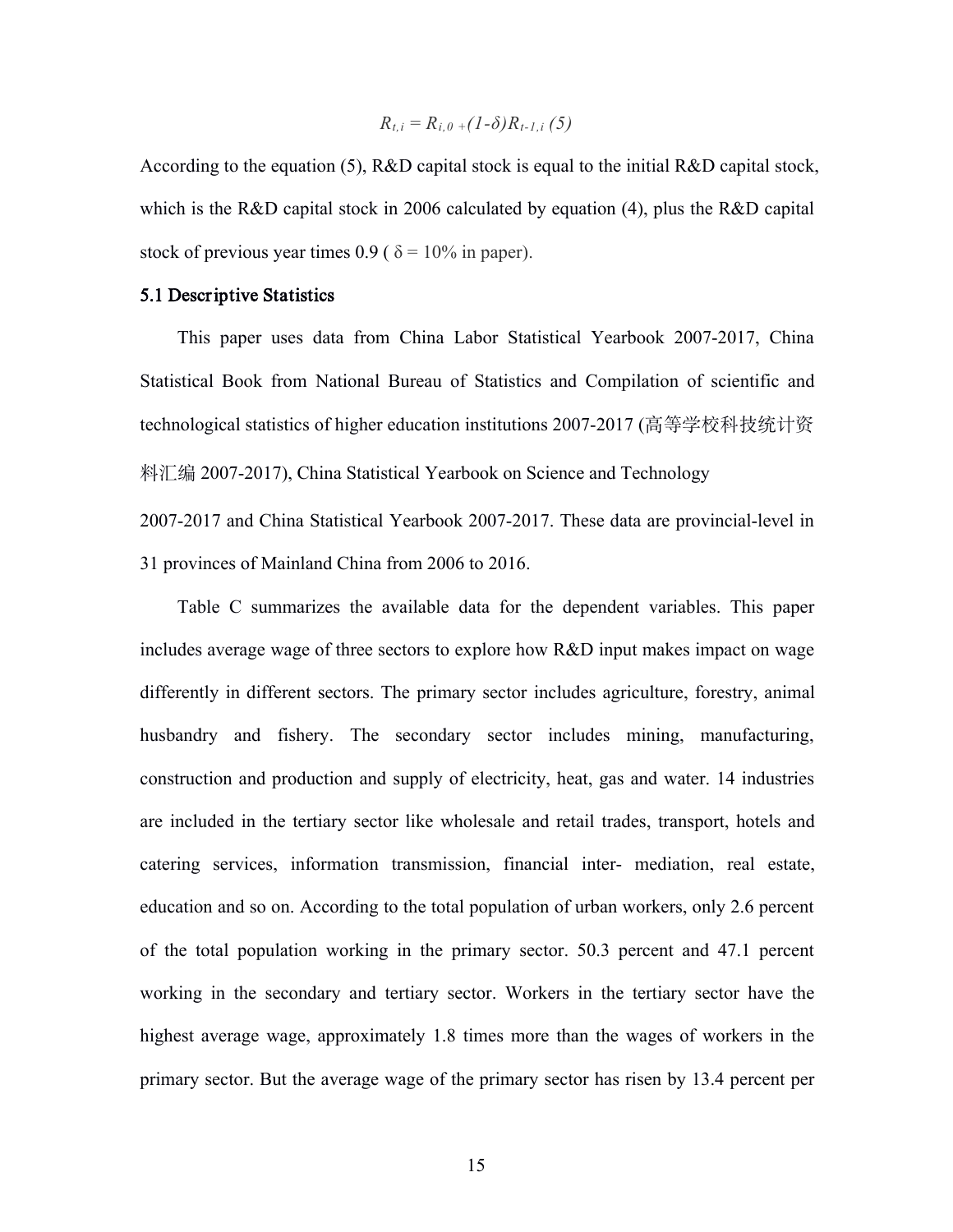year between 2006 and 2016, which is more rapidly than wage of the secondary sector  $(12.0\%)$  and the tertiary sector  $(12.8\%).$ 

Table D summarizes the available data for the independent variables. It shows that average R&D input and R&D capital stocks from universities is larger than research institutions and approximately three times less than the input of industrial enterprises. According to the R&D fund of universities, applied research enjoys the largest average fund and experiment research received the least research fund each year. There is an approximately 296 percent growth rate of university R&D input from 2006 to 2016, compared with 233 percent growth rate of industrial enterprise and 147 percent growth rate of research institutions. The average university R&D input in the East China is nearly more than double than it in the West and Central China, which shows the regional disparity in R&D resources.

This paper selects several variables to control the impact of the regional economic conditions, regional education, population and gender on the dependent variable. Provincial gross domestic production (GDP) is correlated with the wage.The economic growth may make a fundamental change in China's wage and employment structures by increasing the base wage, rising returns to human capital and promoting a higher state-sector wage premium (Ge & Yang, 2014). Based on the Table E, average GDP of the secondary sector is 7777.47 hundred million yuan, nearly equal to the GDP of the tertiary which is 7028.94 hundred million yuan. Two sectors' GDP are 4 times more than the GDP of the primary sector. GDP per capita in the East China is double more than the one in the West and Central China. Another two variables are related with the education level. Wages depend on productive workers whose productivity depends on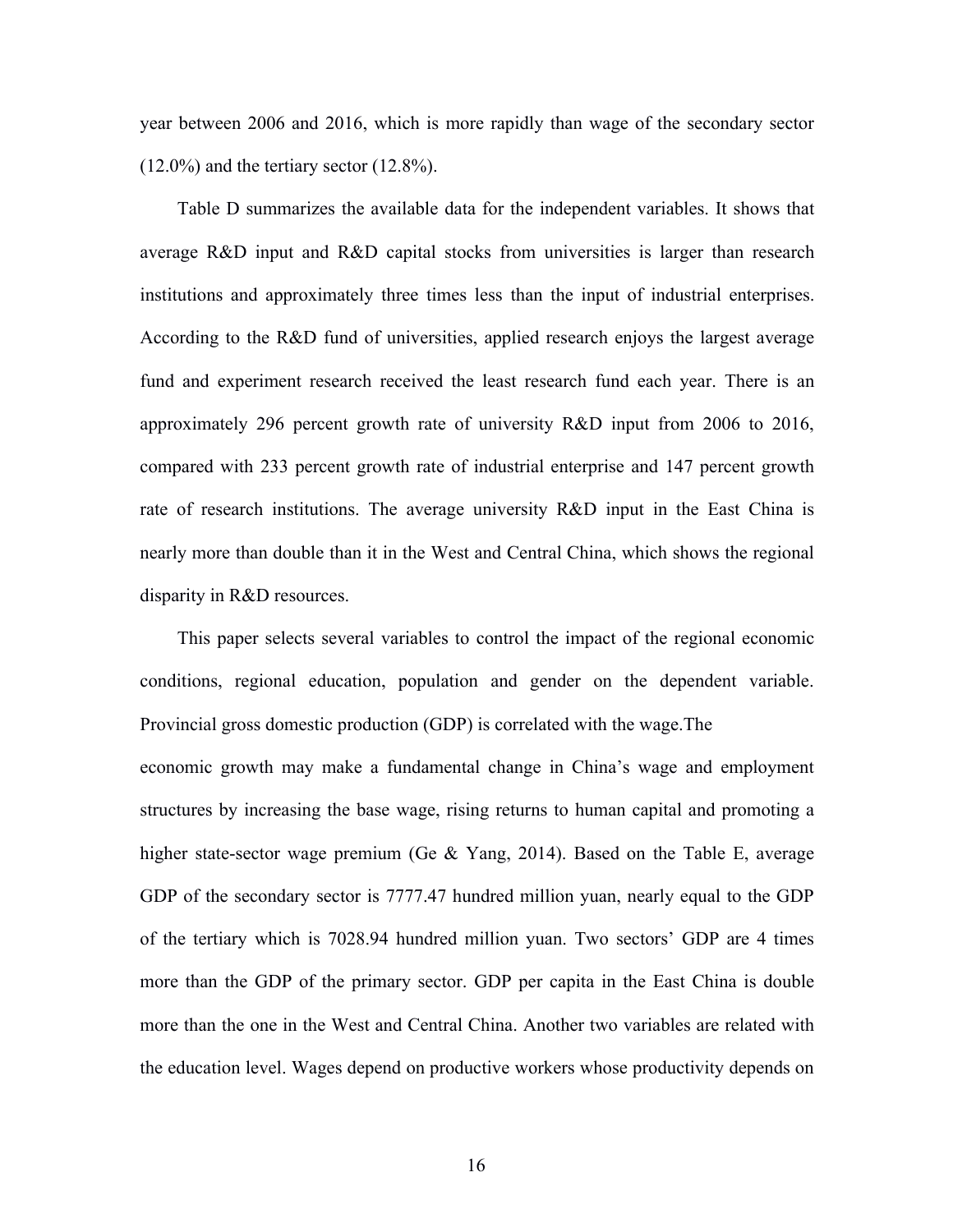human and physical capital used in the production process (Shambaugh et al., 2017). Education is correlate with human capital. The average growth rate of graduation and school enrollment per year from 2006 to 2016 is about 4.5 percent and 6.6 percent separately. The number of school enrollment of high-education and graduation in the East China is double larger than the number in the West China.

In summary, the large standard deviations show that there are huge disparities across provinces in R&D input, average wage of three sectors, economic and education conditions between 2006 and 2016. The following analysis uses relevant data drawn from various sources. The sample size is 341, data from 31 provinces within 10 years. Specific data sources and descriptive statistics can be found in the Appendix (see, Table B, Table C, Table D and Table E).

#### 5.2 Preliminary Findings

The regression results of the baseline model (see, Table 1) shows that the increasing universities R&D is positively associated with the wage of three sectors, which partly support the first hypothesis. The coefficients on universities' R&D input in the three models where controlling other variables' influence are all positively and statistically significant at the 5% significance level (See, Table 1). The baseline model indicates that 1 percent increase in universities' R&D input is associated with 20.8 percent increase in the wage of the tertiary sector and 15.8 percent increase in the wage of the primary sector. However, the magnitude of changes in the wage of the secondary sector is much smaller. The baseline model supports the third hypothesis that R&D input from universities and research institutions are associated with higher average income of workers from the scientific industry. Universities' R&D input is positively and significantly associated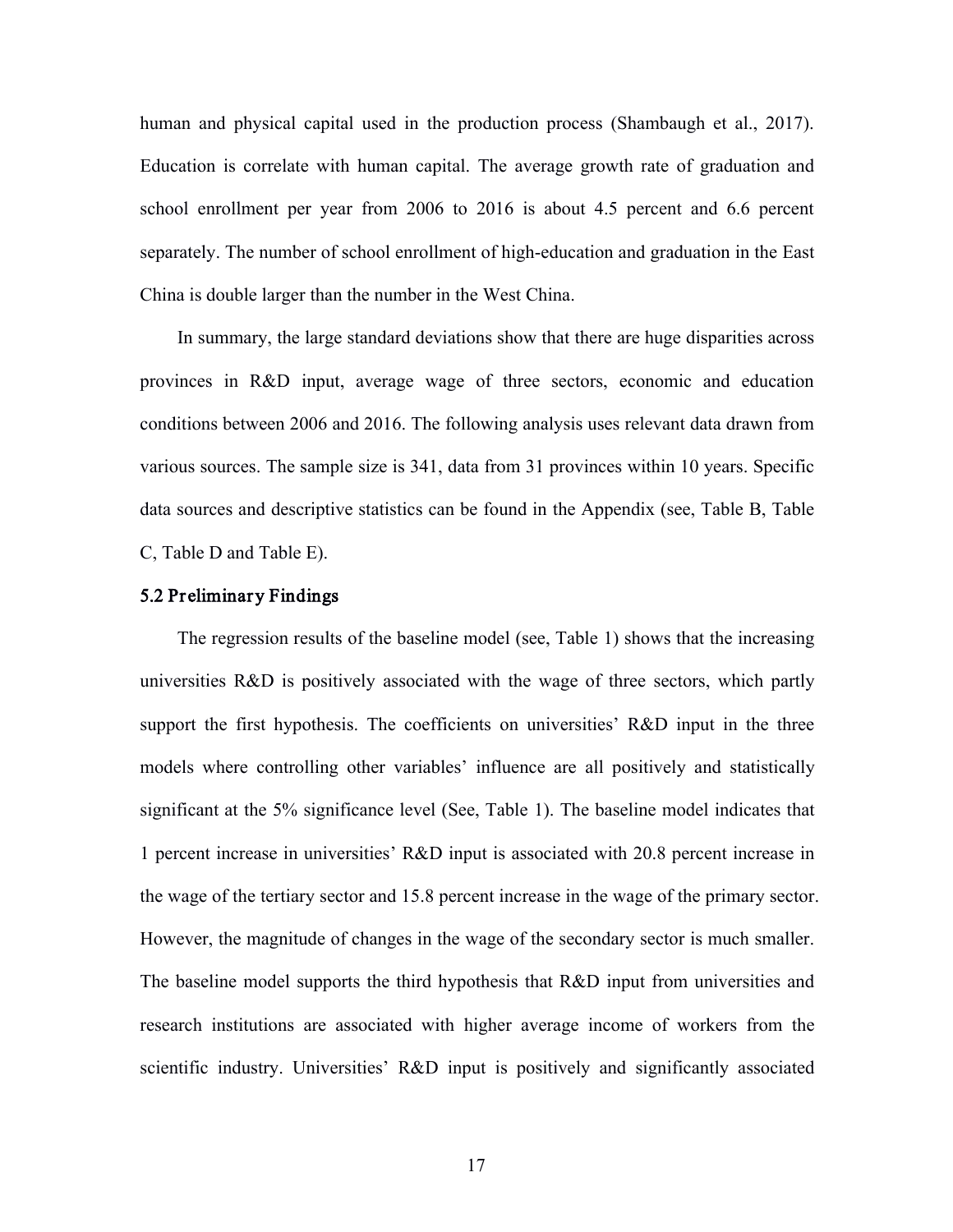with the wage of scientific research and technical services ( $p<0.05$ ). 1 percent increase in R&D of universities is associated with 18.6 percent increase in the wage of scientific research.

As for the control variables, GDP of the secondary sector is negatively significantly associated with the wage of three sectors  $(p<0.05)$ . The result indicates that economic growth in the secondary sector is not related with the wage growth because the rising labor cost and material price could cause the loss of Chinese industrial competitiveness (Xu & Hu, 2014). In addition, the development of industries like manufacturing and infrastructure could attract more labor immigrants from rural places, solving a labor shortage and rising wages. GDP per capita are positive significant associated with the wage of the secondary sector and tertiary sector but is negative significant associated with the wage of the primary sector, which indicates that the wage growth in the primary sector can't keep pace with per capita GDP growth in the primary sector.

Due to more education resources concentrating in the East China, it is assumed that the relationship between university R&D investment and the wage of different sectors would be different across different Chinese regions. Therefore, Table 2 is developed to examine the effects of R&D investment on the wage change in different Chinese regions. This paper divided the 31 provinces of Mainland China into four categories according to the economic development, based on the classification of the National Bureau of Statistics of China, which are East China, Central China, West China, Northeast China. When the difference across regions is considered, as shown in Table 2, universities' R&D input is all positive significant associated with the wage of all three sectors in the East China. 1 percent increase in universities R&D is associated with 53.54 percent increase in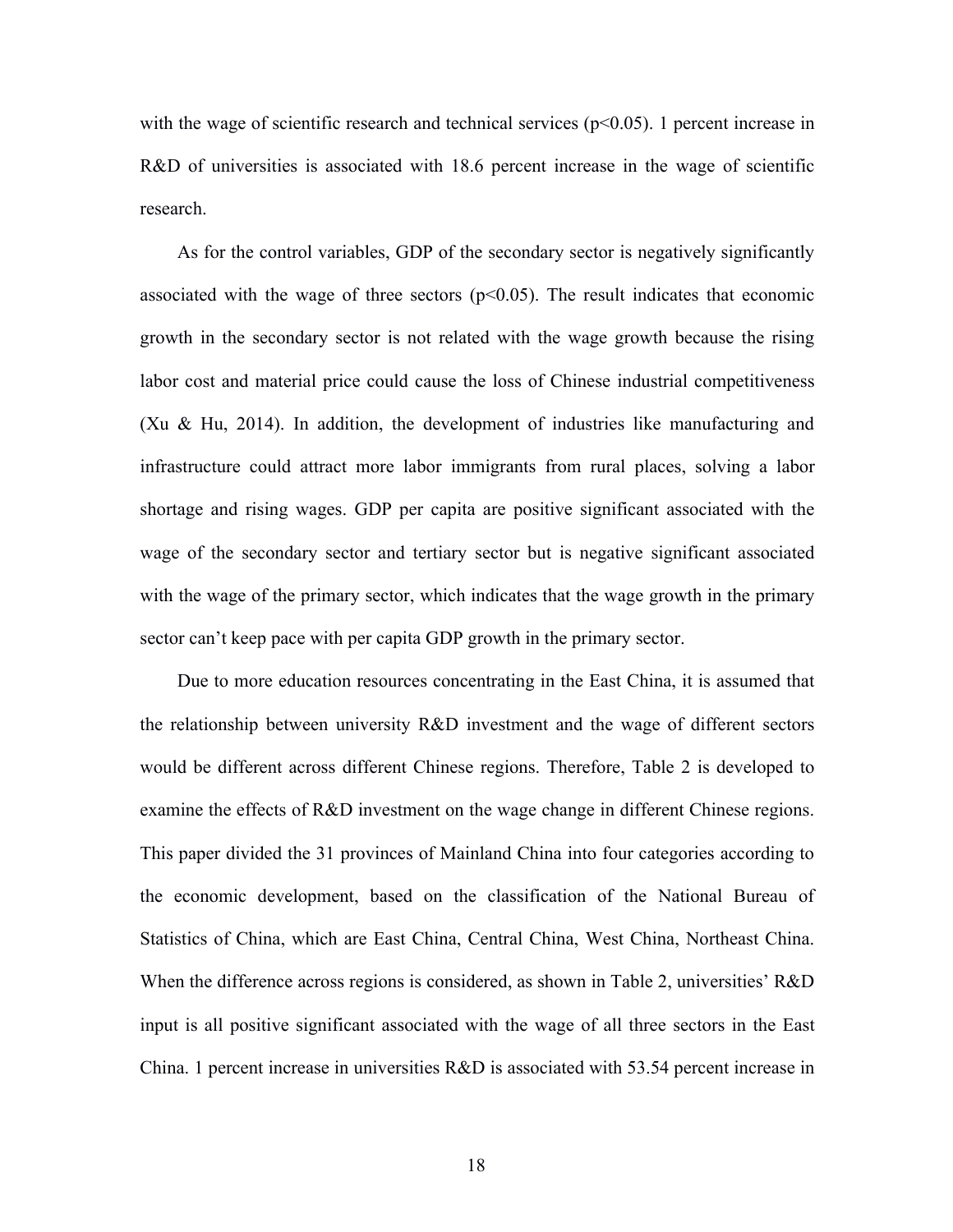the wage of the primary sector, 18.19 percent increase in the wage of the secondary sector and 42.11 percent increase in the wage of the tertiary sector. However, the coefficient on universities R&D is not statistically significant for the wage of three sectors in Central China. For West China, the coefficient on universities R&D is positively and significantly for the wage of the primary sectors and tertiary sector, but one percent increase in R&D is associated with 16.11 percent increase in the wage of the primary sectors and 11.87 percent increase in the wage of the tertiary sector. The effect of universities R&D on the wage of these two sectors in the West China are smaller than it in the East China. The result shows the disparity across different regions in the wage of three sectors.

Table 3 shows the regression results when disaggregating R&D into three sub-categories including basic research, applied research and experiment research. Basic research and applied research is positively associated with the wage of the three sectors (p<0.05). The coefficient on experiment research fund is only positively significant for the wage of the tertiary sector.

#### 5.3 Robustness Tests

This paper performs two robustness checks by using three types of model specifications including ECM model and GMM model. In Table 5, we find that lagged universities R&D input is significantly positively related to wage differences of the primary and secondary sector. For example, based on Model 4, universities are associated with an increase in wage of the secondary sector by 9.3 percent ( $p<0.05$ ).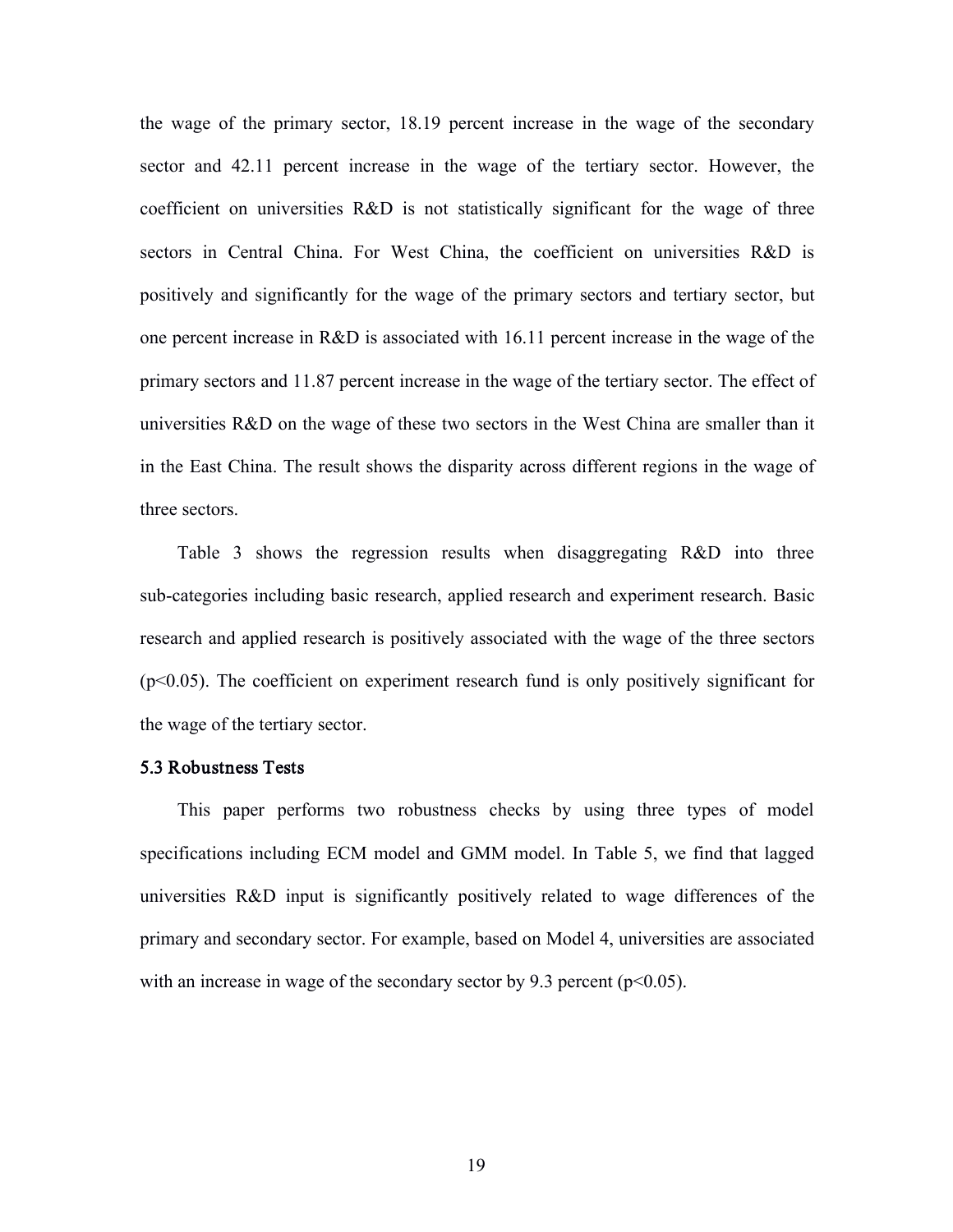GMM model is applied if some of the endogenous variables are latent (Wilde, 2008). To mitigate such concerns, we use GMM model. In the Table 6, we found the similar result compared to the baseline model, indicating that the baseline model is sufficiently robust.

#### CHAPTER 6. CONCLUSION AND PUBLIC IMPLICATIONS

R&D is important for the economic growth and increasing productivity driven by innovation. This paper finds that more R&D input of universities and colleges is related with the increasing wage of the primary sector, secondary sector and tertiary sector. More investment in basic research and applied research fund could make positive impact on wage growth in three sectors. Based on the analysis of the extension model when considering about geographic factors, we find that, compared with other regions, universities R&D input is associated with more increases in wage of the three sectors in the East China. So, the difference of R&D regional allocation could make the regional disparity worse off.

#### 6.1 Policy Implications

It is clear that more universities in the 985 Project concentrate in the Chinese coastal provinces than inland part, which causes the regional disparity in education resources. So it is necessary to adjust the 985 Project to pay more attention on the education development in the inland provinces. For example, Chinese government proposed a new project called *Double First-Class Initiative* in 2018, which aims to develop a number of Chinese universities and disciplines into the leading position among world-class and make China an international higher education power. In this initiative, the government has noticed the lack of higher education resources in the West and Central China so the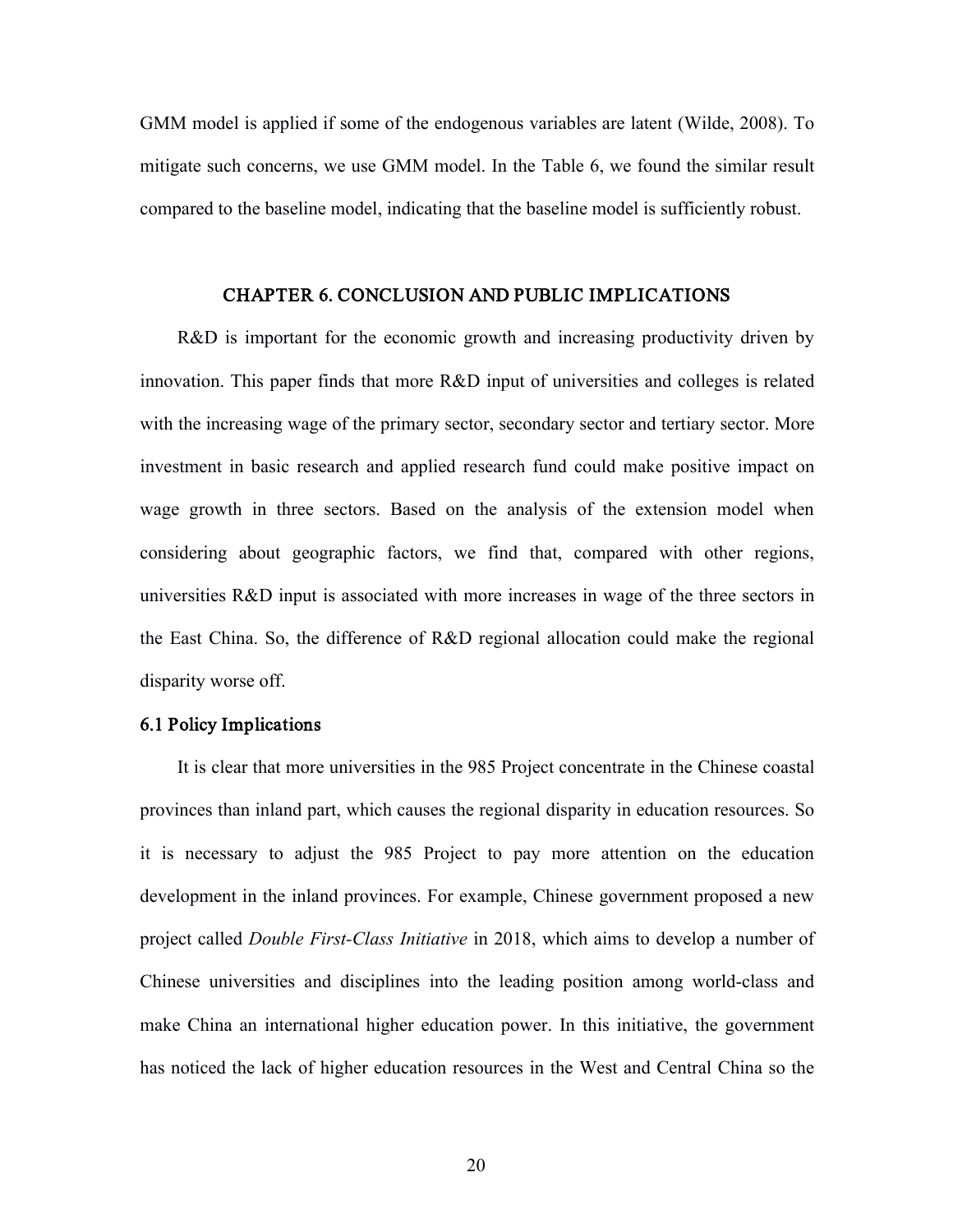Ministry of Education plans to establish a cooperation with local governments in those regions to help build up at least one qualified provincial university, with more financial and human capital support.

In addition, the local government could attract R&D teams and R&D institutions with several economic incentives and policy tools including tax, subsidies, discount of purchasing property and easier residential permit. There are many Chinese local governments have proposed different policies to attract scientific talents. For example, Dalian, located in Northeast China, attracts high-level talents by allowing them to purchase real estate with relevant cheaper prices. And Tangshan, a city of Hebei Province, attracts talents with PhD degree by giving 100,000 RMB ( about \$15,000) financial support for purchasing estate property.

#### 6.2 Potential Limitation

In spite of the robustness checks, this research has several limitations. First, the sample size is not big enough especially when analyzing the data divided into four geographic categories. The sample from the Northeast China is only 66, which would cause errors for the estimation. Furthermore, the data for the dependent variable only covers the urban population but ignoring the rural population. The research does not estimate the impact of R&D on urban and rural disparity. Future research might address these short-comings using more fine-grained data.

There are still limited researches to explore the relationship between university R&D input and local wage growth. This paper finds that university R&D input is positively associated with average wage of three sectors and the result shows the significantly regional disparities. Thus, it is important for policy makers to recognize the

21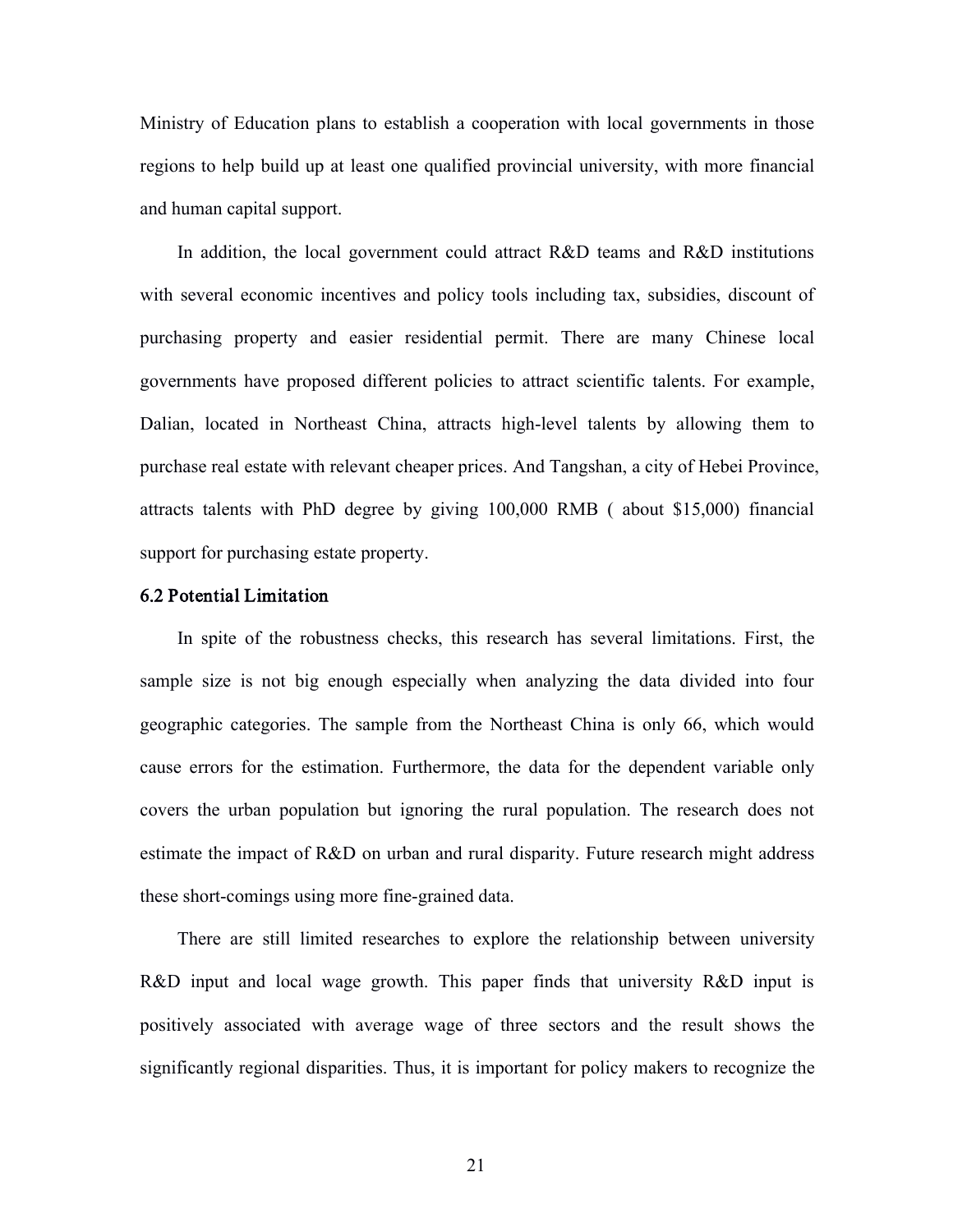unbalanced allocation of education resources among different Chinese provinces and be aware of the regional economic disparities caused by such unbalanced educational resources.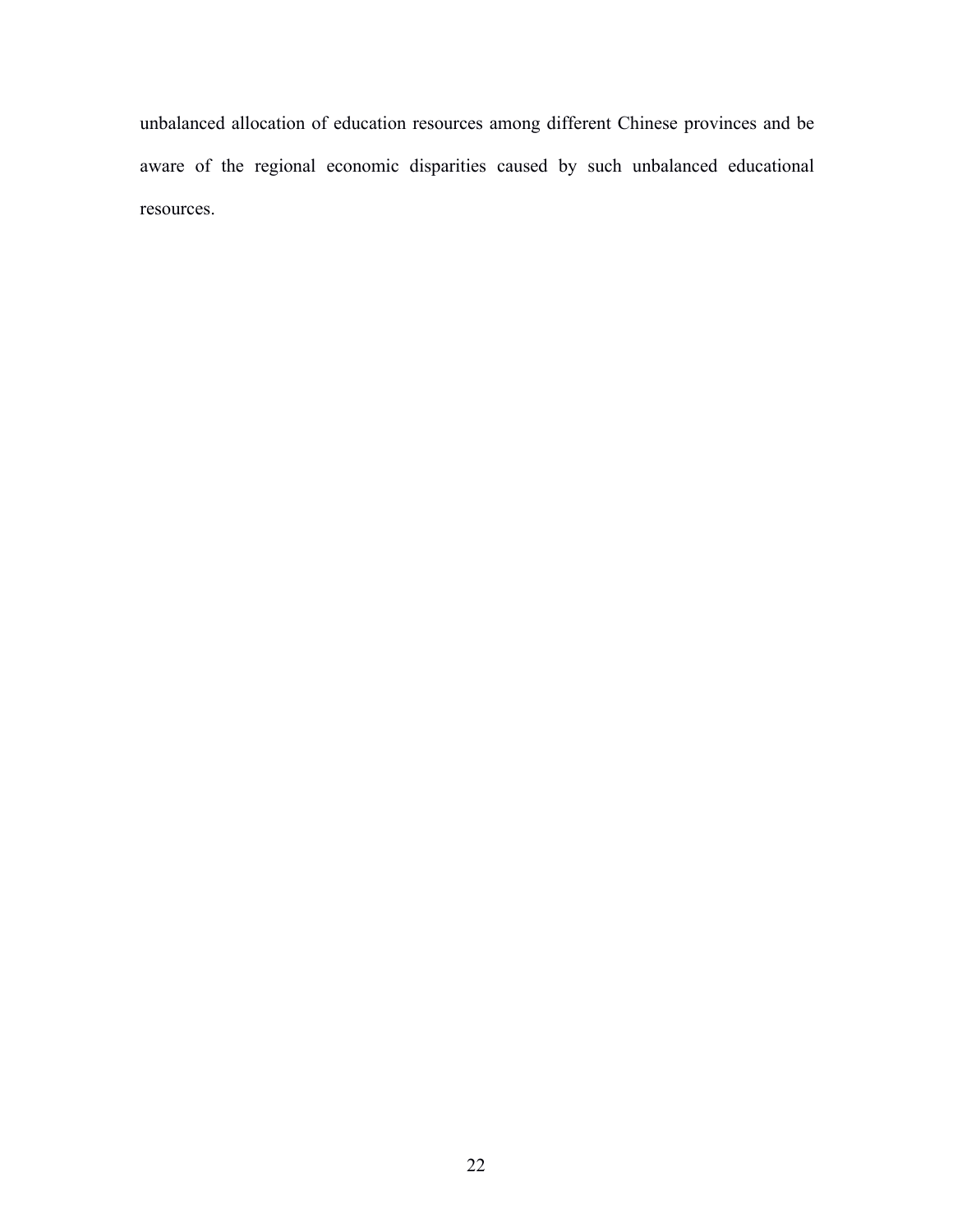|                                |           | Primary Sector |            | Secondary sector |           | <b>Tertiary Sector</b> |           | Science        |
|--------------------------------|-----------|----------------|------------|------------------|-----------|------------------------|-----------|----------------|
|                                |           | $\overline{2}$ |            | $\overline{2}$   |           | $\overline{2}$         |           | $\overline{2}$ |
|                                | .0017     | $.1574**$      | $-.0162**$ | $.0756**$        | $.0266**$ | $.2081**$              | $.0183**$ | $.1862**$      |
| Input of universities R&D(log) | (.0031)   | (.0486)        | (.0042)    | (.0193)          | (.0021)   | (.0384)                | (.0032)   | (.0353)        |
|                                |           | .0883          |            | .0085            |           | .0565                  |           | .0581          |
| GDP of primary sector(log)     |           | (.0489)        |            | (.0180)          |           | (.0322)                |           | (.0328)        |
|                                |           | $-.6058**$     |            | $-.1147**$       |           | $-.3619**$             |           | $-.4786**$     |
| GDP of secondary sector(log)   |           | (.0638)        |            | (.0262)          |           | (.0359)                |           | (.0324)        |
|                                |           | $-.1839*$      |            | $-.2129**$       |           | .0792                  |           | .0542          |
| GDP of tertiary<br>sector(log) |           | (.0818)        |            | (.0448)          |           | (.0374)                |           | (.0324)        |
|                                |           | $-1362*$       |            | $.1895**$        |           | $.1167**$              |           | $.3787**$      |
| GDP per capita (log)           |           | (.0606)        |            | (.0412)          |           | (.0189)                |           | (.0786)        |
|                                |           | $-.6259*$      |            | $-.4598**$       |           | $-.3237$               |           | $-.3564*$      |
| Enroll(log)                    |           | (.2785)        |            | (.0706)          |           | (.1637)                |           | (.1464)        |
| Graduate(log)                  |           | .4431          |            | $.3330**$        |           | .1491                  |           | .2946          |
|                                |           | (.2224)        |            | (.0577)          |           | (.1333)                |           | (.1392)        |
|                                |           | $.1290*$       |            | $.0284**$        |           | $.1430**$              |           | $.1971**$      |
| Population(log)                |           | (.0481)        |            | (.0141)          |           | (.0114)                |           | (.0174)        |
|                                |           | $1.150**$      |            | .1271            |           | .1560                  |           | $-.2094$       |
| Female(log)                    |           | (.2687)        |            | (.0653)          |           | (.1209)                |           | (.1481)        |
|                                |           | $-.8156*$      |            | $.2036**$        |           | $-.0963$               |           | .2742          |
| Employ(log)                    |           | (.2801)        |            | (.1099)          |           | (.1051)                |           | (.1417)        |
|                                |           | $.2467**$      |            | $-.0207$         |           | .0166                  |           | $-.0166$       |
| Control R&D                    |           | (.0504)        |            | (.0322)          |           | (.0259)                |           | (.0278)        |
|                                | $10.00**$ | $4.510*$       | 10.69      | $1.512**$        | $10.30**$ | $8.472**$              | $10.52**$ | $8.920**$      |
| Constant                       | (.0403)   | (1.86)         | (.0548)    | (.4602)          | (.0269)   | (.8089)                | (.0418)   | (.5510)        |
| R square                       | .0986     | .0485          | .1134      | .0908            | .1617     | .3660                  | .1503     | .5739          |

Table 1. Basic Model

\* statistical significant at 5%level

\*\* statistical significant at 1%level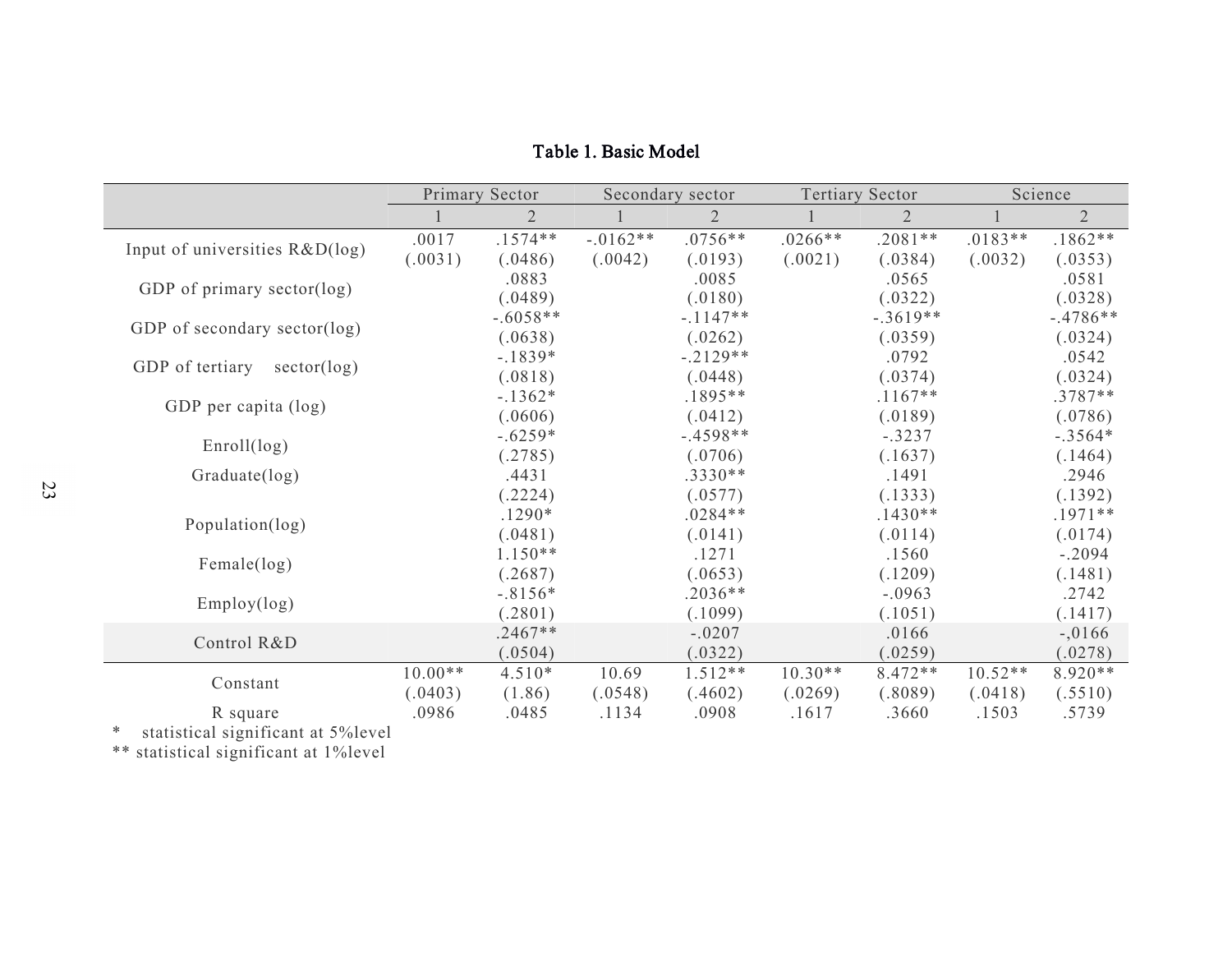|                                      |                              | East ( $N = 110$ )               |                              |                             | West $(N = 119)$    |                              |                               | Central ( $N = 66$ ) | Northeast ( $N = 33$ )      |                     |                     |                              |
|--------------------------------------|------------------------------|----------------------------------|------------------------------|-----------------------------|---------------------|------------------------------|-------------------------------|----------------------|-----------------------------|---------------------|---------------------|------------------------------|
|                                      | Primary                      | Second<br>ary                    | Tertiary                     | Primary                     | Seconda<br>ry       | Tertiary                     | Primary                       | Seconda<br>ry        | Tertiary                    | Primary             | Seconda<br>ry       | Tertiary                     |
| Input of<br>universities<br>R&D(log) | .5354<br>$**$<br>(.0635)     | .1819<br>$***$<br>(.0206)        | .4211<br>$***$<br>(.0392)    | .1611<br>$**$<br>(.0510)    | .0307<br>(.0241)    | .1187<br>$**$<br>(.0313)     | $-.1581$<br>(.1356)           | .0492<br>(.0390)     | .0365<br>(.0662)            | $-.2241$<br>(.1856) | $-1828$<br>(.1074)  | $-.3034*$<br>(.1087)         |
| GDP of<br>primary<br>sector(log)     | .2658<br>$***$<br>(.0369)    | $-1543$<br>$\ast\ast$<br>(.0298) | .2181<br>$**$<br>(.0315)     | $-.1237$<br>(.2428)         | .0440<br>(.0573)    | .1239<br>(.1118)             | .0527<br>(.1687)              | $-.2528*$<br>(.0881) | .0429<br>(.1963)            | $-.0335$<br>(.6855) | $-.0276$<br>(.2997) | 1.365<br>**<br>(.3440)       |
| GDP of<br>secondary<br>sector(log)   | $-1.737$<br>$***$<br>(.1702) | $-.7691$<br>$***$<br>(.0781)     | $-.9218$<br>$***$<br>(.0966) | $-.7516$<br>$**$<br>(.2164) | $-1993$<br>(.1334)  | $-.6573$<br>$***$<br>(.1903) | 1.048<br>(.4778)              | .0204<br>(.4306)     | $-.2257$<br>(1.163)         | .3775<br>(.5059)    | $-.3177$<br>(.3424) | 1.402<br>**<br>(.3009)       |
| GDP of<br>tertiary<br>sector(log)    | $-.8524$<br>(.4300)          | $-.7908$<br>$***$<br>(.2017)     | $-.3474$<br>(.2458)          | $-.4085$<br>(.2792)         | $-.2381$<br>(.0468) | $-1482$<br>(.1398)           | $-.0488$<br>(.4057)           | .2687<br>(.3486)     | .3547<br>(.8785)            | $-1.118$<br>(.8000) | $-.6312$<br>(.5167) | .4685<br>(.5840)             |
| GDP per<br>capita (log)              | 1.926*<br>(.6398)            | 1.727<br>$**$<br>(.3105)         | 1.349<br>$**$<br>(.3475)     | .0802<br>(.2745)            | .1379<br>(.0802)    | .4666*<br>(.1899)            | $-1.778$<br>$\ast$<br>(.7260) | .4003<br>(.6676)     | .4985<br>(1.987)            | $-.6652$<br>(.9522) | .5430<br>(.6053)    | $-3.356$<br>$***$<br>(.6447) |
| Enroll(log)                          | $-.0590$<br>(.7479)          | .1207<br>(.2385)                 | $-.0392$<br>(.5295)          | $-.0959$<br>(.2025)         | $-.2208$<br>(.1039) | .0886<br>(.1661)             | .2608<br>(.1267)              | $-.2648$<br>(.1329)  | $-.6406$<br>$**$<br>(.1447) | $-2.235$<br>(1.449) | $-1640$<br>(.6579)  | $-.3342$<br>(.5663)          |

# Table 2. Extension Model: Variation in Geogr aphic Regions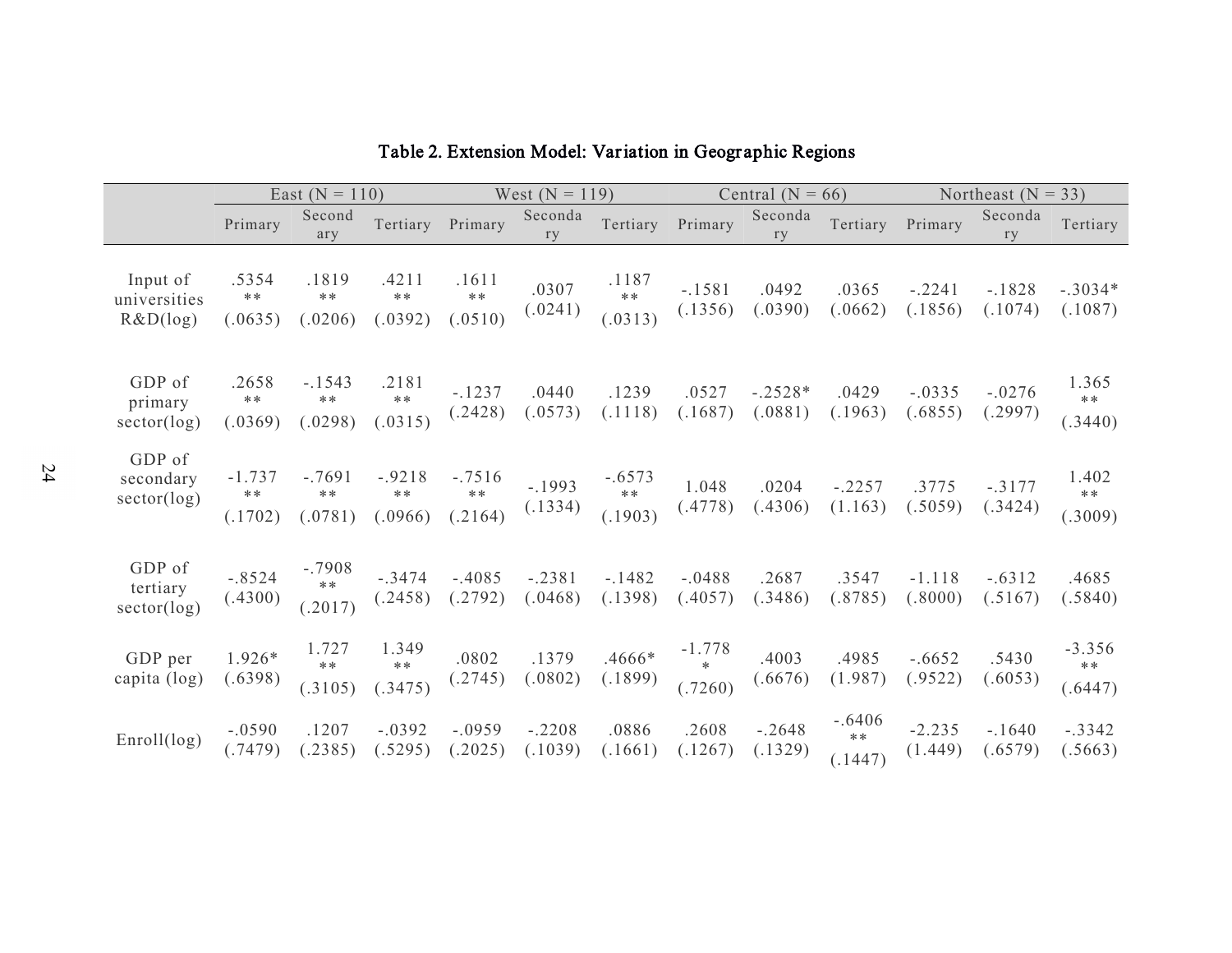| Graduate<br>(log)                                 | .0124<br>(.5547)            | .1049<br>(.1695)            | $-.2848$<br>(.3853)          | $-.1707$<br>(.1835)      | $-.1121$<br>(.1100) | $-.5188*$<br>(.1910) | .2508<br>(.1844)            | $.2448*$<br>(.1078)        | .1523<br>(.3314)    | $-2.004$<br>$**$<br>(.5419) | $-1.091$<br>$***$<br>.2396) | $-1.589$<br>$***$<br>.3498) |
|---------------------------------------------------|-----------------------------|-----------------------------|------------------------------|--------------------------|---------------------|----------------------|-----------------------------|----------------------------|---------------------|-----------------------------|-----------------------------|-----------------------------|
| Population<br>(log)                               | 2.078*<br>$\ast$<br>(.5985) | 1.617<br>$***$<br>.2712)    | 1.179<br>$***$<br>.3145)     | .1580<br>$**$<br>(.0314) | $-.0005$<br>(.0145) | $.0891*$<br>(.0301)  | $-1.210$<br>(.7238)         | .5330<br>(.6176)           | .7232<br>(1.895)    | 3.982<br>(2.710)            | 2.060<br>(1.305)            | $-2.038$<br>(1.435)         |
| Female(log)                                       | .3462<br>(.2553)            | $-.5128$<br>$**$<br>(.0947) | $.3705*$<br>(.1610)          | .1270<br>(.5824)         | .9382<br>.2968)     | .8455<br>(.5944)     | .0803<br>.6646)             | $-.5250$<br>(3235)         | $-1.234$<br>(.7049) | .0130<br>(1.360)            | $-.6945$<br>(.6395)         | $-.4886$<br>(.6519)         |
| Employ<br>$(\log)$                                | $-.5935*$<br>(.2511)        | .6843<br>**<br>(.0919)      | $-.7407$<br>$**$<br>(0.1755) | .8118<br>(.5259)         | $-.4455$<br>.2509)  | .0939<br>(.4858)     | $-.5841$<br>(.4904)         | .2179<br>(.3030)           | .7984<br>(.5700)    | 2.387*<br>.8033)            | $1.929**$<br>(.3621)        | 2.603<br>$***$<br>(.4618)   |
| Control<br>R&D                                    | .3087*<br>$\ast$<br>(.0792) | $-.2442$<br>$***$<br>.0540) | .1948<br>$**$<br>.0470)      | $.2293*$<br>(.0746)      | .1447<br>(.0507)    | .0415<br>(.0536)     | $-.0491$<br>$**$<br>(8.502) | $-1966$<br>$**$<br>(.0543) | $-.1821$<br>(.1524) | $-.2448$<br>(.1512)         | $-.3357$<br>$**$<br>(.0848) | $-.3229$<br>$**$<br>(.1008) |
| Constant                                          | $-17.46*$<br>(6.431)        | $-6.526$<br>(3.485)         | $-7.309$<br>$***$<br>(3.961) | 8.097*<br>(3.048)        | 4.739<br>(2.294)    | 1.294<br>(3.578)     | 29.13<br>(22.01)            | 9.593<br>(6.178)           | 17.96<br>(20.84)    | $31.50*$<br>(10.91)         | 12.73<br>(8.404)            | 53.93<br>$**$<br>(7.040)    |
| R square<br>* statistical significant at 5% level | .7026                       | .5665                       | .8503                        | .0851                    | .0093               | .0388                | .4725                       | .8423                      | .7690               | .0489                       | .0636                       | .0070                       |

\*\* statistical significant at 1% level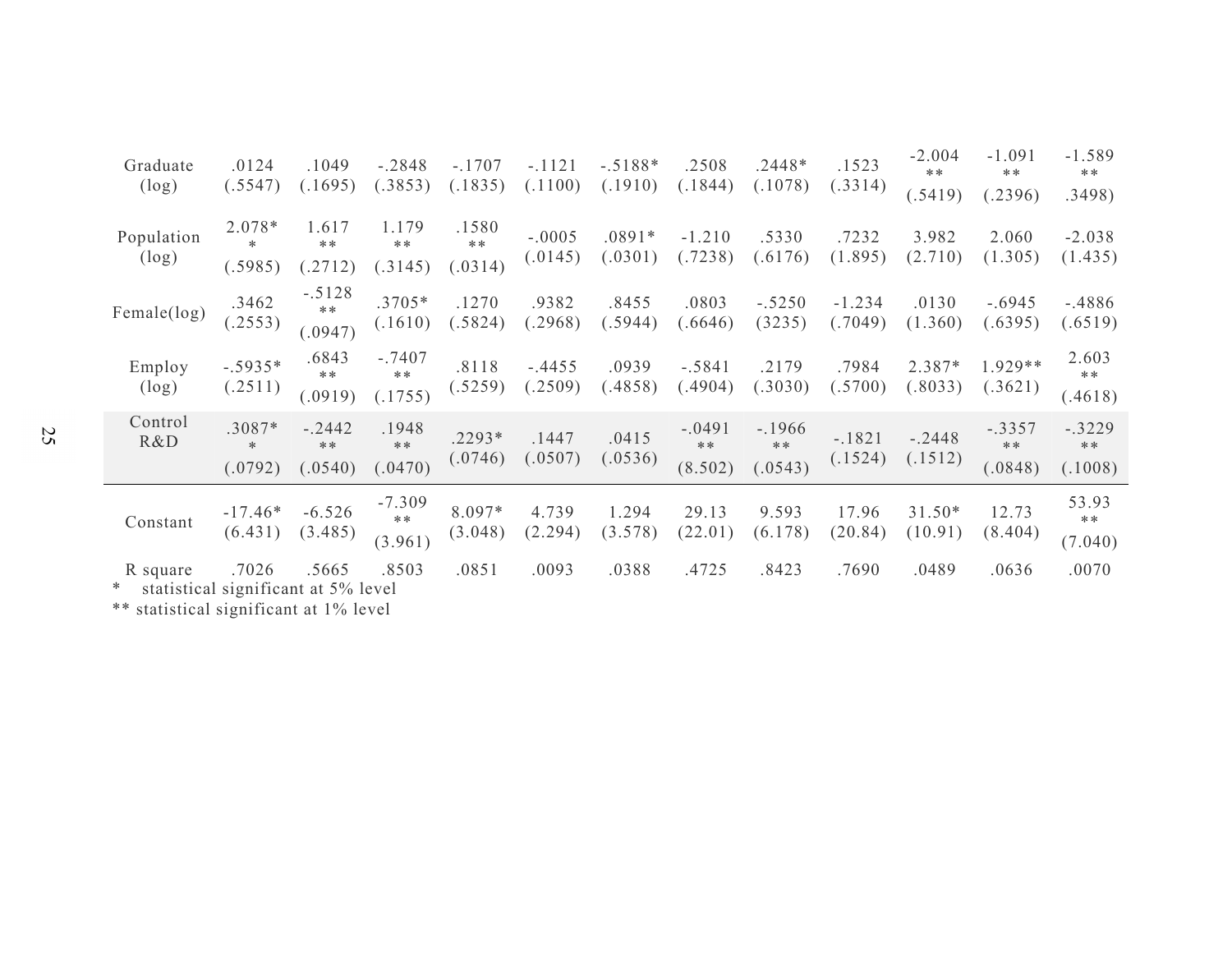|                                      |                      | Wage of Primary sector(log) |                     |                      | Wage of Secondary Sector(log) |                               | Wage of Tertiary Sector(log) |                      |                      |  |
|--------------------------------------|----------------------|-----------------------------|---------------------|----------------------|-------------------------------|-------------------------------|------------------------------|----------------------|----------------------|--|
|                                      |                      | $\overline{2}$              | 3                   | $\overline{4}$       | 5                             | 6                             |                              | 8                    | 9                    |  |
| R&D basic research<br>fund(log)      | $.1423**$<br>(.0343) |                             |                     | $.0747**$<br>(.0188) |                               |                               | $.1077**$<br>(.0278)         |                      |                      |  |
| R&D applied research<br>fund(log)    |                      | $.0688*$<br>(.0225)         |                     |                      | $.0331*$<br>(.0137)           |                               |                              | $.1010**$<br>(.0192) |                      |  |
| R&D experiment research<br>fund(log) |                      |                             | $-.0188$<br>(.0135) |                      |                               | $-.0060$<br>(.0069)           |                              |                      | $.0450**$<br>(.0111) |  |
| GDP of primary                       | .0715                | .0599                       | .0404               | .0021                | $-.0051$                      | $-.0263$                      | .0131                        | .0227                | $-.0084$             |  |
| sector(log)                          | (.0476)              | (.0386)                     | (.0407)             | (.0190)              | (.0130)                       | (.0159)                       | (.0306)                      | (.0231)              | (.0236)              |  |
| GDP of secondary                     | $-.6139**$           | $-.5809**$                  | $-.5789**$          | $-1199**$            | $-.1027**$                    | $-.0912*$                     | $-.3551**$                   | $-.3285**$           | $-.3636**$           |  |
| sector(log)                          | (.0703)              | (.0573)                     | (.0660)             | (.0295)              | (.0234)                       | (.0293)                       | (.0416)                      | (.0305)              | (.0343)              |  |
| GDP of tertiary                      | $-.2411*$            | $-.1721*$                   | $-.2352**$          | $-.2439**$           | $-.2072**$                    | $-.1719*$                     | $.0477**$                    | $.0934*$             | $.1777**$            |  |
| sector(log)                          | (.0938)              | (.0697)                     | (.0661)             | (.0515)              | (.0441)                       | (.0571)                       | (.0337)                      | (.0320)              | (.0341)              |  |
| GDP per capita (log)                 | $-.0778$<br>(.0816)  | $-.1206$<br>(.0631)         | $-.0631$<br>(.0621) | $.2186**$<br>(.0307) | $.1970**$<br>(.0391)          | $.1970*$<br>$\ast$<br>(.0402) | $.1807**$<br>(.0259)         | $.1346**$<br>(.0192) | $.1127**$<br>(.0232) |  |
| Enroll(log)                          | $-.6279*$            | $-.5285$                    | $-.4174$            | $-.4662**$           | $-.4130**$                    | $-.4270**$                    | $-.2582$                     | $-.1980$             | $-.2583$             |  |
|                                      | (.2655)              | (.2547)                     | (.2384)             | (.0740)              | (.0664)                       | (.0660)                       | (.1427)                      | (.1406)              | (.1603)              |  |
| Graduate(log)                        | .4730                | .4218                       | .3785               | $.3484**$            | $.3227**$                     | $.3700**$                     | .1748                        | .1170                | .1966                |  |
|                                      | (.2137)              | (.2165)                     | (.1972)             | (.0623)              | (.0554)                       | (.0578)                       | (.1259)                      | (.1228)              | (.1490)              |  |
| Population(log)                      | .1393*               | .1437                       | $.1781**$           | $.0321*$             | $.0354*$                      | $.0377**$                     | $.1717**$                    | $.1591**$            | $.1851**$            |  |
|                                      | (.5900)              | (.0456)                     | (.0310)             | (.0106)              | (.0153)                       | (.0098)                       | (.0136)                      | (.0169)              | (.0182)              |  |

# Table 3. Extension Model: Disaggr egated Resear ch and Development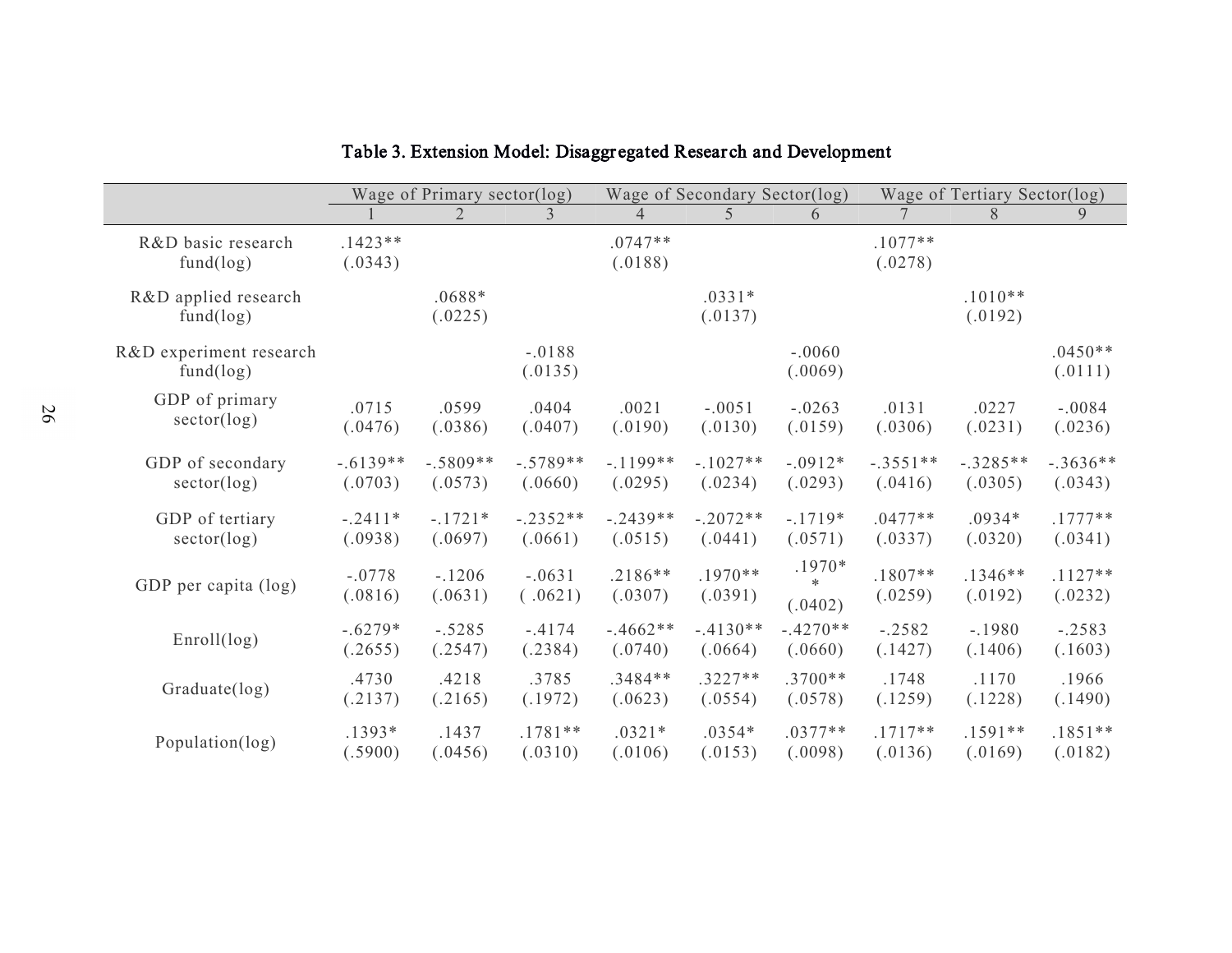| Female(log)                                                                                                                                                                                                                    | $0.044**$                                                                                                                                                                                                                                                                                                          | $1.128**$ | $.081**$  | .0751     | .1167     | .0608     | .0340     | .1350    | .0940     |
|--------------------------------------------------------------------------------------------------------------------------------------------------------------------------------------------------------------------------------|--------------------------------------------------------------------------------------------------------------------------------------------------------------------------------------------------------------------------------------------------------------------------------------------------------------------|-----------|-----------|-----------|-----------|-----------|-----------|----------|-----------|
|                                                                                                                                                                                                                                | (.2951)                                                                                                                                                                                                                                                                                                            | (.2686)   | (.2625)   | (0528)    | (.0591)   | (.0553)   | (.1295)   | (.1113)  | (.1088)   |
| Employ(log)                                                                                                                                                                                                                    | $-.6696$                                                                                                                                                                                                                                                                                                           | $-.7914*$ | $-.6966*$ | $.2753*$  | .2152     | $.2738*$  | .0772     | $-.0770$ | .0085     |
|                                                                                                                                                                                                                                | (.3222)                                                                                                                                                                                                                                                                                                            | (.2946)   | .2899)    | 0904)     | (.1049)   | (0.0919)  | (.1350)   | (.1080)  | (.2099)   |
| Control R&D                                                                                                                                                                                                                    | $.2599**$                                                                                                                                                                                                                                                                                                          | $.2349**$ | $.2635**$ | $-.0129$  | $-.0266$  | $-.0483$  | .0153     | .0021    | $-.0347$  |
|                                                                                                                                                                                                                                | (.0532)                                                                                                                                                                                                                                                                                                            | (.0459)   | (.0489)   | (.0338)   | (.0296)   | (.0319)   | (.0270)   | (.0207)  | (.0230)   |
| Constant                                                                                                                                                                                                                       | $4.632*$                                                                                                                                                                                                                                                                                                           | 4.546*    | $3.890*$  | $9.041**$ | $9.002**$ | $9.449**$ | $8.662**$ | 8.499**  | $-3.836*$ |
|                                                                                                                                                                                                                                | (1.848)                                                                                                                                                                                                                                                                                                            | (1.815)   | (1.685)   | (.3934)   | (.3931)   | (.4097)   | (.7004)   | (.7507)  | (1.658)   |
| R square                                                                                                                                                                                                                       | .0169                                                                                                                                                                                                                                                                                                              | .0844     | .1032     | .2145     | .0234     | .0234     | .3678     | .1635    | .0996     |
| and a structure of the structure of the structure of the structure of the structure of the structure of the structure of the structure of the structure of the structure of the structure of the structure of the structure of | $\sqrt{2}$ $\sqrt{2}$ $\sqrt{2}$ $\sqrt{2}$ $\sqrt{2}$ $\sqrt{2}$ $\sqrt{2}$ $\sqrt{2}$ $\sqrt{2}$ $\sqrt{2}$ $\sqrt{2}$ $\sqrt{2}$ $\sqrt{2}$ $\sqrt{2}$ $\sqrt{2}$ $\sqrt{2}$ $\sqrt{2}$ $\sqrt{2}$ $\sqrt{2}$ $\sqrt{2}$ $\sqrt{2}$ $\sqrt{2}$ $\sqrt{2}$ $\sqrt{2}$ $\sqrt{2}$ $\sqrt{2}$ $\sqrt{2}$ $\sqrt{2$ |           |           |           |           |           |           |          |           |

\* statistical significant at 5% level

\*\* statistical significant at 1% level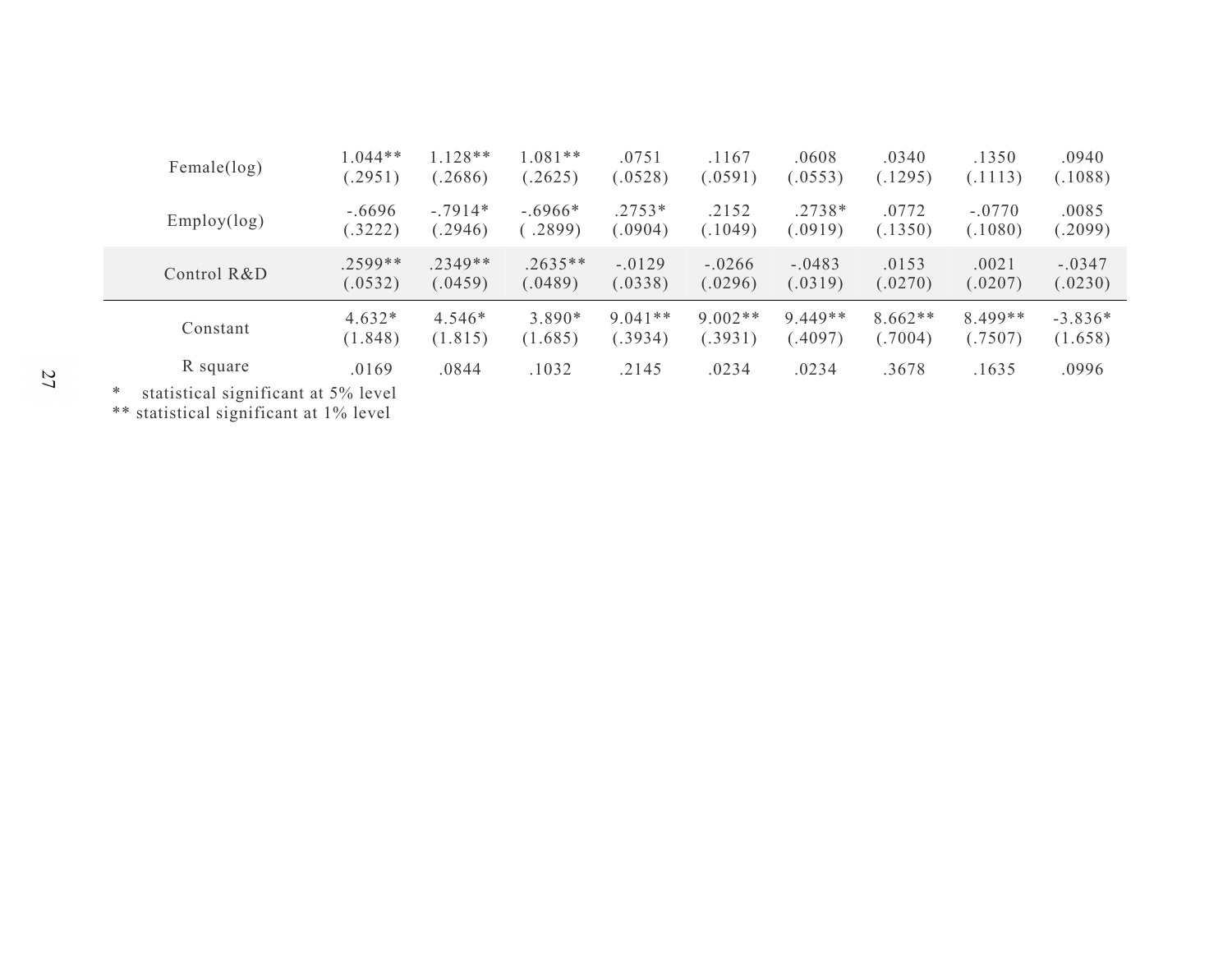|                                                | Wage of Primary sector(log) |                      |                  |                      | Wage of Secondary Sector(log) |                     | Wage of Tertiary Sector(log) |                      |                  |  |
|------------------------------------------------|-----------------------------|----------------------|------------------|----------------------|-------------------------------|---------------------|------------------------------|----------------------|------------------|--|
|                                                |                             | $\overline{2}$       | 3                | $\overline{4}$       | 5                             | 6                   |                              | 8                    | 9                |  |
| Input of universities<br>R&D(log)              | $.1282*$<br>(.0475)         |                      |                  | $.0724**$<br>(.0178) |                               |                     | $.1974**$<br>(.0159)         |                      |                  |  |
| Input of research<br>institutions $R&D(\log)$  |                             | $.1090**$<br>(.0088) |                  |                      | $.0313**$<br>(.0050)          |                     |                              | $.0289**$<br>(.0070) |                  |  |
| Input of industrial<br>enterprises $R&D(\log)$ |                             |                      | .0362<br>(.0506) |                      |                               | $-.0288$<br>(.0339) |                              |                      | .0084<br>(.0285) |  |
| GDP of primary                                 | .0611                       | .0892                | .0955            | $-.0163$             | .0095                         | .0109               | .0052                        | .0021                | .0339            |  |
| sector(log)                                    | (.0689)                     | (.0559)              | (.0667)          | (.0138)              | (.0080)                       | (.0131)             | (.0267)                      | (.0218)              | (.0274)          |  |
| GDP of secondary                               | $-.4035**$                  | $-.2196*$            | $-.1537*$        | $-.2078**$           | $-.0822$                      | $-.1126*$           | $-.3953**$                   | $-.4201**$           | $-.3341**$       |  |
| sector(log)                                    | (.0910)                     | (.0811)              | (.0660)          | (.0356)              | (.0644)                       | (.0480)             | (.0653)                      | (.0708)              | (.0599)          |  |
| GDP of tertiary                                | .0317                       | .1526                | .2569            | $-.3326**$           | $-.2208**$                    | $-.2631**$          | .0211                        | $-.0109$             | .0764            |  |
| sector(log)                                    | (.1738)                     | (.1055)              | (.1395)          | (.0417)              | (.0338)                       | (.0411)             | (.1080)                      | (.0931)              | (.1070)          |  |
| GDP per capita (log)                           | $-.4821$                    | $-.7344**$           | $-.8323**$       | $.4685**$            | $.2898**$                     | $.3052**$           | .3397                        | .3534*               | .1832            |  |
|                                                | (.3280)                     | (.1974)              | (.2582)          | (.0737)              | (.0661)                       | (.0714)             | (.1708)                      | (.1586)              | (.1661)          |  |
| Enroll(log)                                    | $-.5508$                    | $-.4863$             | $-.5660$         | $-.4651$             | $-.4091**$                    | $-.4706**$          | $-.3071$                     | $-.2180$             | $-.2898$         |  |
|                                                | (.2844)                     | (.2616)              | (.2962)          | (.0572)              | (.0691)                       | (.0632)             | (.1293)                      | (.1370)              | (.1460)          |  |
| Graduate(log)                                  | .4691                       | .3543                | .4377            | $.3445**$            | $.2874**$                     | $.3139**$           | .1822                        | .1167                | .1415            |  |
|                                                | (.2362)                     | (.2354)              | (.2621)          | (.0438)              | (.0585)                       | (.0491)             | (.1092)                      | (.1275)              | (.1286)          |  |
| Population(log)                                | $-.2607$                    | $-.5260*$            | $-.6474*$        | $.3177**$            | .1634                         | $.1709*$            | .3636                        | $.4413*$             | .2638            |  |
|                                                | (.3431)                     | (.2173)              | (.2848)          | (.0801)              | (0911)                        | (.0723)             | (.1748)                      | (.1677)              | (.5039)          |  |

# Table 4. Extension Model: Resear ch and Development Capital Stock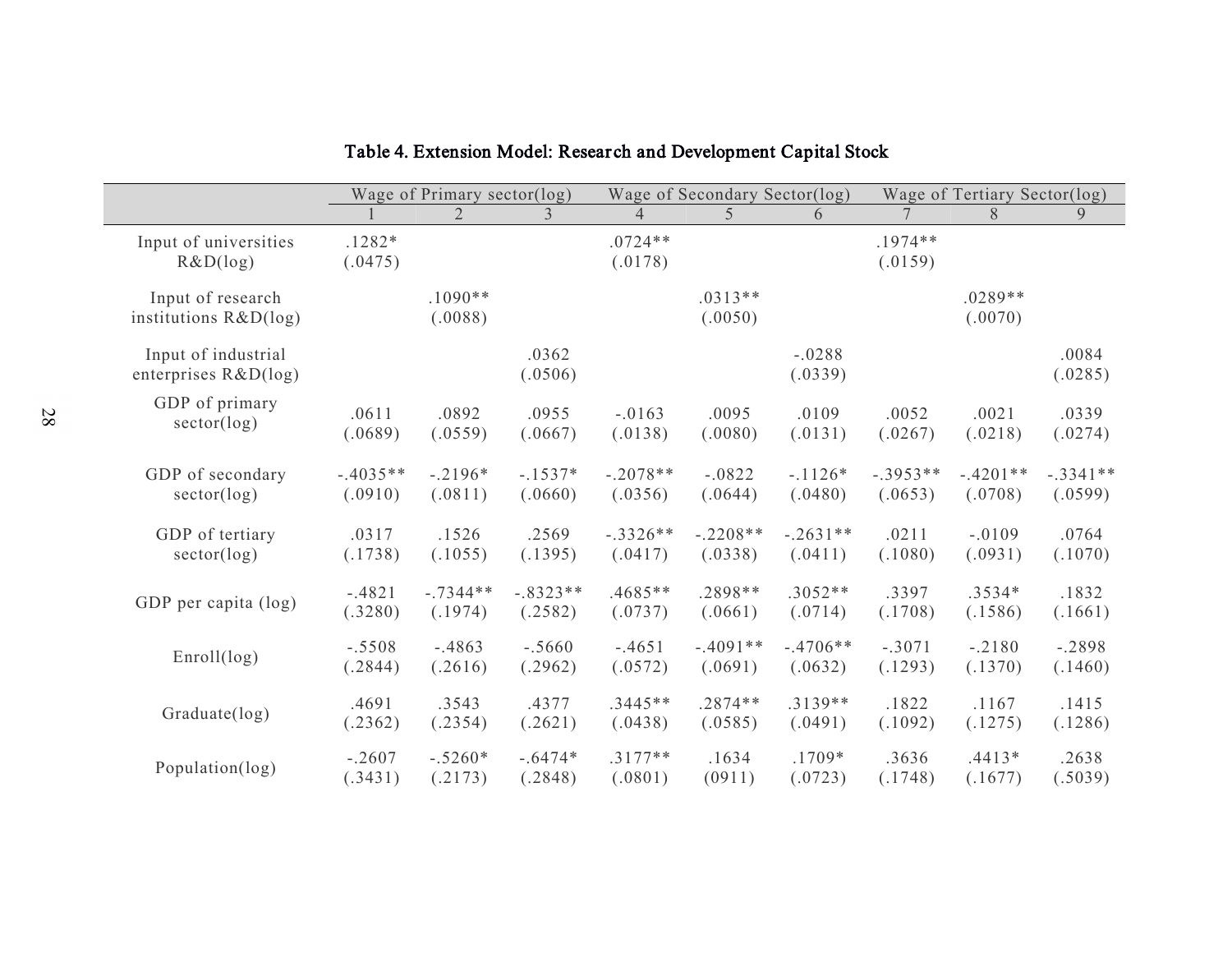| Female(log)                                                | $.175**$  | $.109**$  | $1.071**$ | .0576     | .0215     | .0370     | .0725     | .0743     | .0726     |
|------------------------------------------------------------|-----------|-----------|-----------|-----------|-----------|-----------|-----------|-----------|-----------|
|                                                            | (.3028)   | .2927)    | (2989)    | (.0804)   | (.0773)   | (.0955)   | (.1159)   | (.1163)   | (.1114)   |
| Employ(log)                                                | $-.7901*$ | $-.6867$  | $-.6917$  | .2515     | .2799*    | .2439     | $-.0062$  | $-.0210$  | $-.0483$  |
|                                                            | (.3403)   | (.3292)   | (.3341)   | (.1146)   | (.0998)   | (.1317)   | (.1396)   | (.1394)   | (.1373)   |
| Control R&D                                                | $.1586*$  | .1332     | $.2073**$ | $-.0438$  | $-.0782$  | $.0689**$ | $-.0702*$ | .0342     | $.1053**$ |
|                                                            | (.0648)   | (.0787)   | (.0317)   | (.0304)   | (.0363)   | (.0093)   | (.0233)   | (.0353)   | (.0116)   |
| Constant                                                   | 7.462     | $10.78**$ | $11.87**$ | $6.573**$ | $9.086**$ | $8.462**$ | $6.578**$ | $6.801**$ | $8.502**$ |
|                                                            | (3.813)   | (2.486)   | (3.238)   | (.7629)   | (9433)    | (.7537)   | (1.685)   | (1.812)   | (1.884)   |
| R square<br>statistical significant of E0/ lavel<br>$\ast$ | .1183     | .0874     | .0487     | .0710     | .1162     | .0790     | .2544     | .0309     | .0987     |

\* statistical significant at 5% level

\*\* statistical significant at 1% level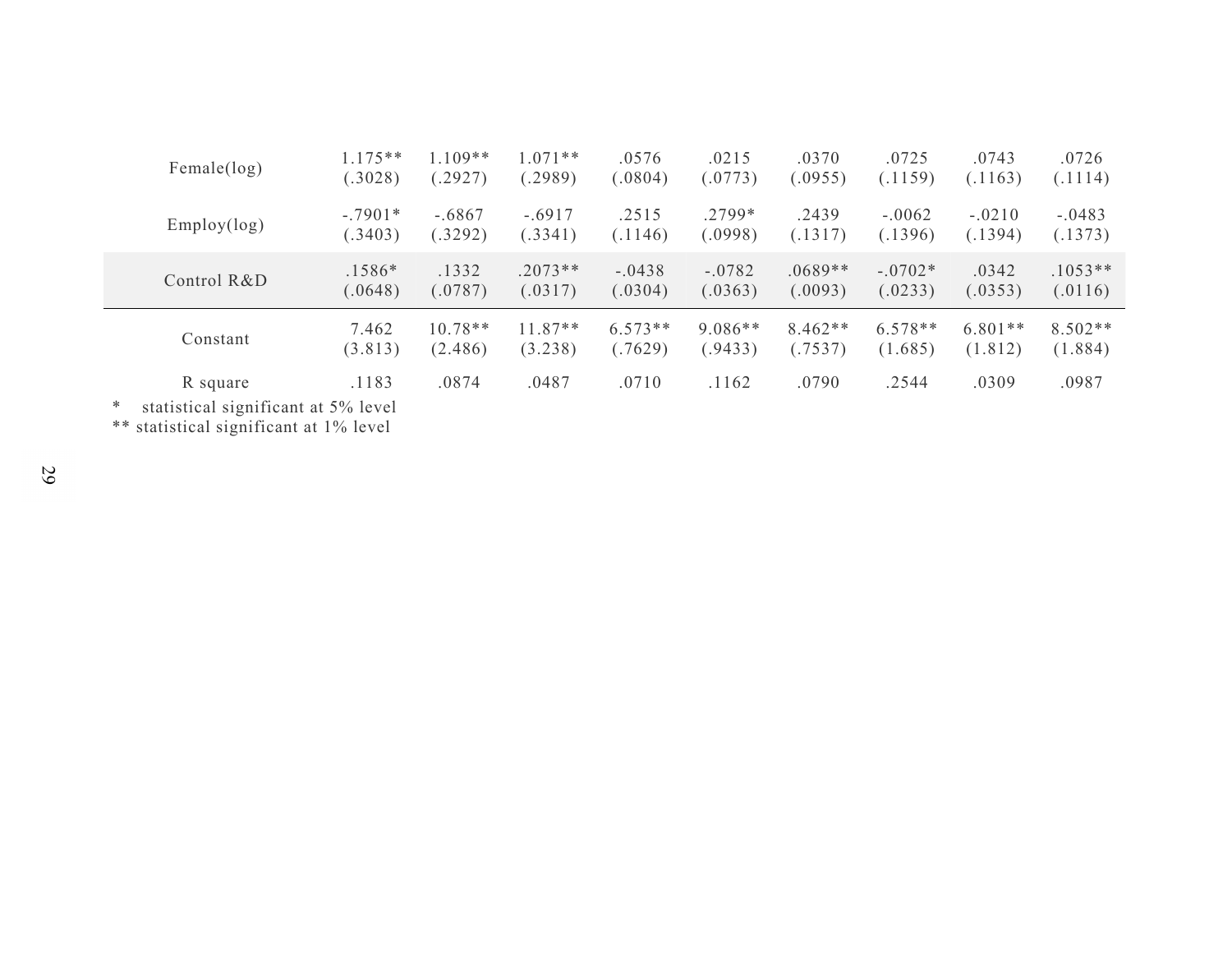|                                 | Wage of Primary sector(log) |           |           |           | Wage of Secondary Sector(log) |           | Wage of Tertiary Sector(log) |           |           |  |
|---------------------------------|-----------------------------|-----------|-----------|-----------|-------------------------------|-----------|------------------------------|-----------|-----------|--|
|                                 |                             | 2         | 3         | 4         | 5                             | 6         |                              | 8         | 9         |  |
| Input of universities $R\&D_t$  | $-.2272**$                  |           |           | $-.0557*$ |                               |           | $-.0553$                     |           |           |  |
| $(\log)$                        | (.0271)                     |           |           | (.0212)   |                               |           | (.0142)                      |           |           |  |
|                                 |                             |           |           |           |                               |           |                              |           |           |  |
| Input of universities           | $.3231**$                   |           |           | $.0930**$ |                               |           | .2497                        |           |           |  |
| $R&D_{t-1}$ (log)               | (.0673)                     |           |           | (.0257)   |                               |           | (.0383)                      |           |           |  |
|                                 |                             |           |           |           |                               |           |                              |           |           |  |
| Input of research               |                             | $-.0408$  |           |           | .0100                         |           |                              |           |           |  |
| institutions $R&D_t$ (log)      |                             | (.0252)   |           |           | (.0098)                       |           |                              |           |           |  |
| Input of research               |                             | $.1238*$  |           |           | $-.0121$                      |           |                              |           |           |  |
| institutions $R\&D_{t-1}$ (log) |                             | (.0415)   |           |           | (.0222)                       |           |                              |           |           |  |
|                                 |                             |           |           |           |                               |           |                              |           |           |  |
| Input of industrial             |                             |           | $-1453**$ |           |                               | $-.0060$  |                              | $-.0060$  | $-.0166$  |  |
| enterprises $R&D_t$ (log)       |                             |           | (.0357)   |           |                               | (.0113)   |                              | (.0113)   | (.0169)   |  |
|                                 |                             |           |           |           |                               |           |                              |           |           |  |
| Input of industrial             |                             |           | $.1381**$ |           |                               | $-.0366$  |                              | $-.0366$  | .0453     |  |
| enterprises $R&D_{t-1}$ (log)   |                             |           | (.0097)   |           |                               | (.0227)   |                              | (.0227)   | (.0212)   |  |
|                                 |                             |           |           |           |                               |           |                              |           |           |  |
| GDP of primary                  | $-.0094$                    | $-.0838*$ | $-.1024*$ | .0151     | $-.0005$                      | $-.0129$  | .0883                        | $-.0129$  | .0094     |  |
| sector(log)                     | (.0367)                     | (.0333)   | (.0335)   | (.0112)   | (.0137)                       | (.0094)   | (.0277)                      | (.0094)   | (.0258)   |  |
| GDP of secondary                | $.1974**$                   | $.2070**$ | $.2427**$ | $-.0232$  | .0129                         | $-.0038$  | .0215                        | $-.0038$  | .0999     |  |
| sector(log)                     | (.0587)                     | (.0474)   | (.0625)   | (.0314)   | (.0369)                       | (.0301)   | (.0678)                      | (.0301)   | (.0564)   |  |
|                                 |                             |           |           |           |                               |           |                              |           |           |  |
| GDP of tertiary                 | $.4657**$                   | $.5334**$ | $.4871**$ | $.2379**$ | $.2488**$                     | $.2667**$ | .3205                        | $.2667**$ | $.3758**$ |  |
| sector(log)                     | (.1214)                     | (.1096)   | (.1070)   | (.0654)   | (.0571)                       | (.0547)   | (.1043)                      | (.0547)   | (.0843)   |  |

# Table 5. Extension Model: An Error Corr ection Model (ECM)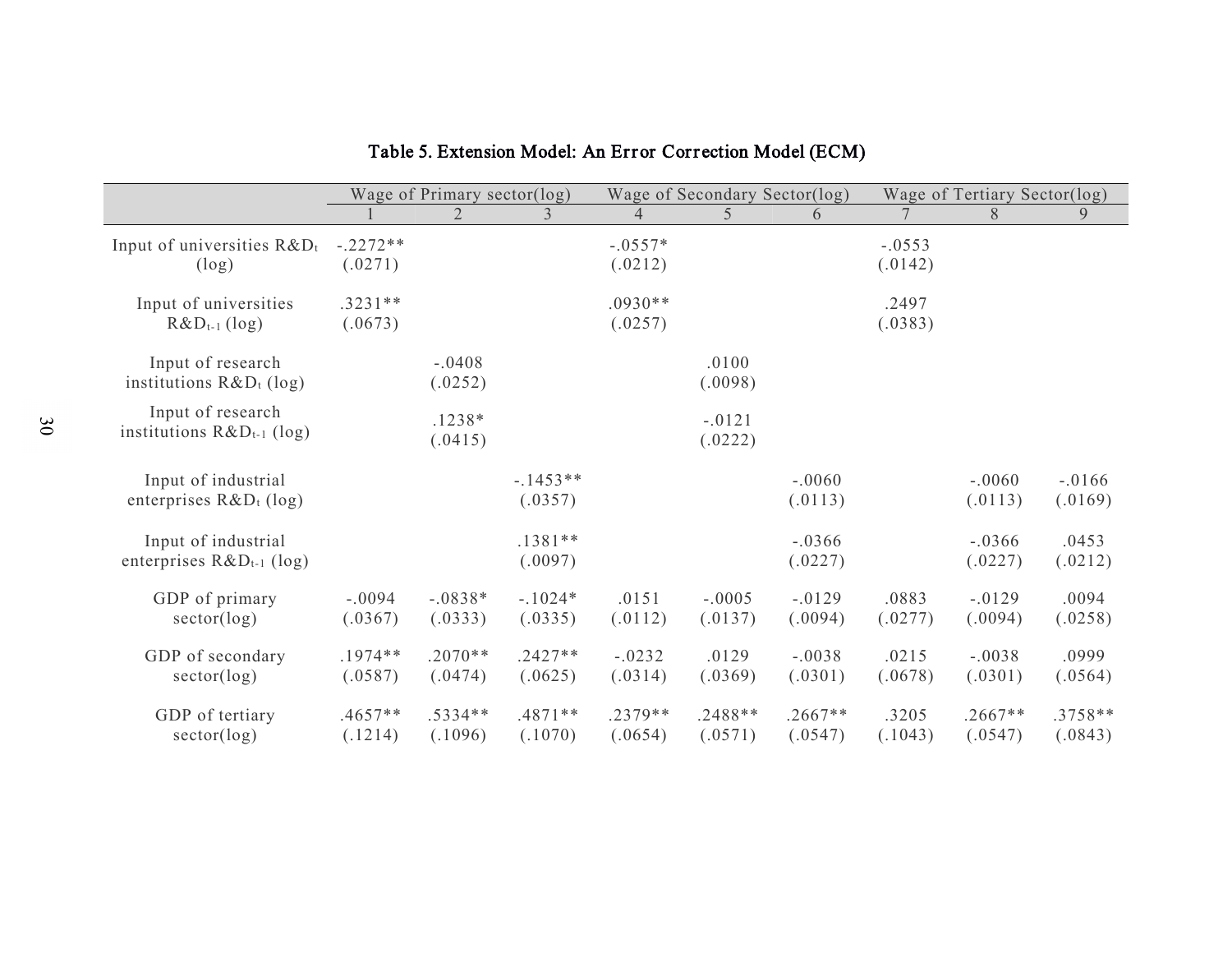| *<br>statistical significant at 5% level |           |           |            |           |            |          |          |          |            |
|------------------------------------------|-----------|-----------|------------|-----------|------------|----------|----------|----------|------------|
| R square                                 | .2496     | .2632     | .2579      | .1433     | .1313      | .1324    | .1910    | .1324    | .1505      |
| Constant                                 | 4.179     | $-3.877$  | $-.1024$   | $5.472**$ | $4.168*$   | $4.471*$ | 1.780    | $4.471*$ | 1.732      |
|                                          | (3.395)   | (2.975)   | (.0335)    | (1.693)   | (1.809)    | (1.526)  | (2.490)  | (1.526)  | (2.670)    |
| Control R&D                              | .0524     | $-1983**$ | $-.1931$   | .0623     | $-.0657**$ | $-.0190$ | .1365    | $-.0190$ | $-.0321$   |
|                                          | (.0595)   | (.0266)   | (.0392)    | (.0212)   | (.0164)    | (.0190)  | (.0270)  | (.0190)  | (.0155)    |
| Employ(log)                              | .6620     | .8989     | $1.004*$   | $-.0640$  | .0737      | .0783    | .1036    | .0783    | .4516      |
|                                          | (.3934)   | (.4110)   | (.4168)    | (.1138)   | (.1319)    | (.1100)  | (.2101)  | (.1100)  | (.2203)    |
| Female(log)                              | $-.9423*$ | $-1.232*$ | $-1.164**$ | $-.0861$  | $-.1618$   | $-.2090$ | $-.5723$ | $-.2090$ | $-.8603**$ |
|                                          | (.3702)   | (.4152)   | (.3634)    | (.1128)   | (.1507)    | (.1213)  | (.2267)  | (.1213)  | (.2356)    |
| Population(log)                          | $-.0792$  | $-.0663$  | $-.0874$   | .1100     | .0786      | .1027    | .0668    | .1027    | .0302      |
|                                          | (.0728)   | (.0576)   | (.0699)    | (.0525)   | (.0534)    | (.0543)  | (.0756)  | (.0543)  | (.0692)    |
| Graduate(log)                            | $-.2659$  | $-.2722$  | $-.2838$   | $-.1310$  | $-.1100$   | $-.1135$ | $-.4065$ | $-.1135$ | $-.2935$   |
|                                          | (.2747)   | (.2962)   | (.2700)    | (.0775)   | (.0778)    | (.0725)  | (.2037)  | (.0725)  | (.2098)    |
| Enroll(log)                              | .2985     | .4290     | .4844      | .0017     | $-.0091$   | .0008    | .2916    | .0008    | .2736      |
|                                          | (.2565)   | (.2310)   | (.2441)    | (.0791)   | (.0742)    | (.0773)  | (.1944)  | (.0773)  | (.1901)    |
| GDP per capita (log)                     | $-.5103*$ | $-.4916*$ | $-.3241$   | $-.2280$  | $-.2029*$  | $-.2079$ | $-.1808$ | $-.2079$ | $-1466$    |
|                                          | (.2271)   | (.1934)   | (.2074)    | (.1036)   | (.0870)    | (.0975)  | (.1535)  | (.0975)  | (.1323)    |

\*\* statistical significant at 1% level

 $\mathfrak{Z}1$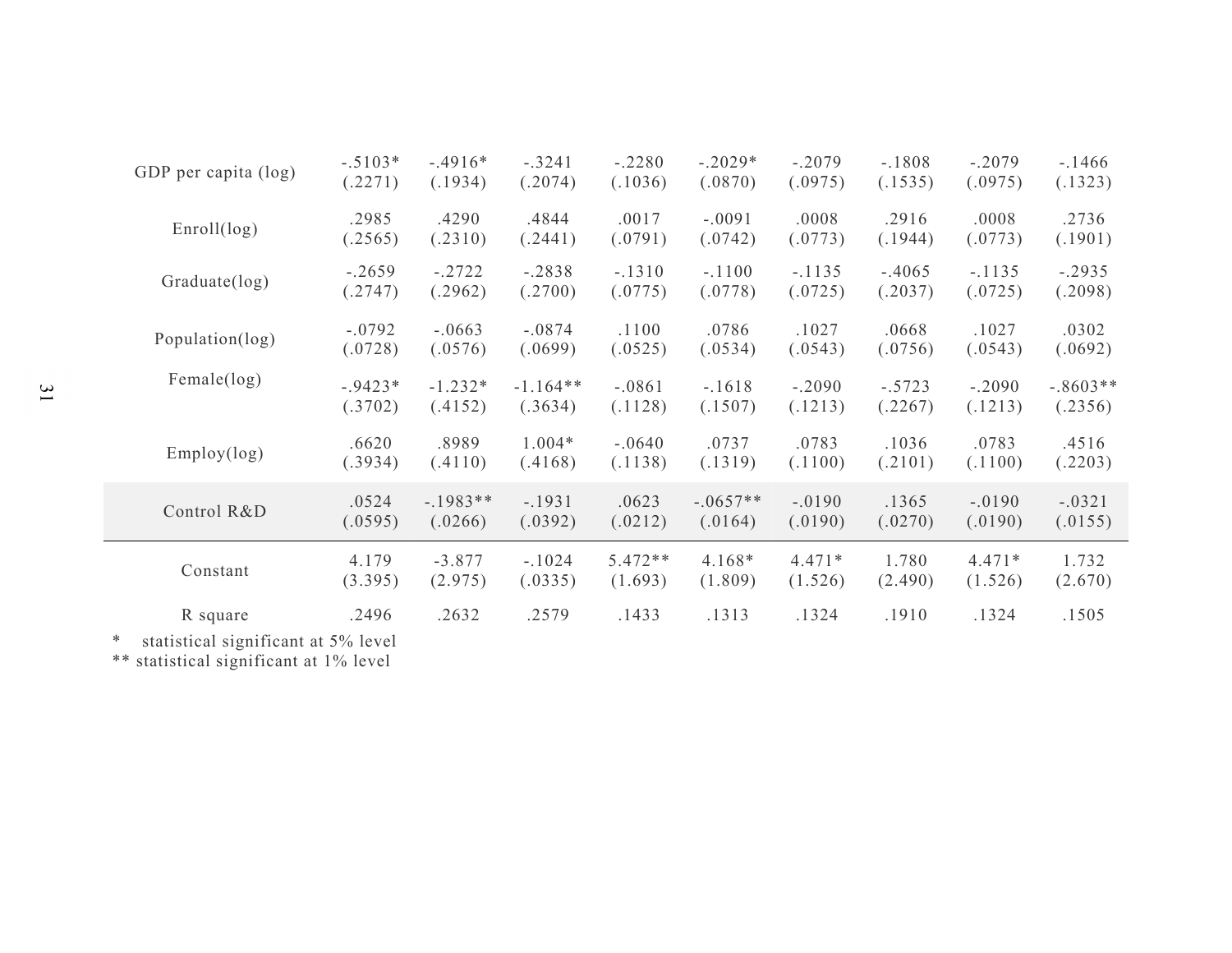|                          |            | Wage of Primary sector(log) |                |            | Wage of Secondary Sector(log) |                | Wage of Tertiary Sector(log) |                |                |  |
|--------------------------|------------|-----------------------------|----------------|------------|-------------------------------|----------------|------------------------------|----------------|----------------|--|
|                          |            | $\overline{2}$              | $\mathfrak{Z}$ |            | $\overline{2}$                | $\overline{3}$ |                              | $\overline{2}$ | $\mathfrak{Z}$ |  |
| Input of universities    | $.1574**$  |                             |                | $.0756**$  |                               |                | $.2081**$                    |                |                |  |
| R&D(log)                 | (.0456)    |                             |                | (.0181)    |                               |                | (.0360)                      |                |                |  |
| Input of research        |            | $.1006**$                   |                |            | $.0238**$                     |                |                              | .0123          |                |  |
| institutions $R&D(\log)$ |            | (.0128)                     |                |            | (.0079)                       |                |                              | (.0103)        |                |  |
| Input of industrial      |            |                             | $.0883**$      |            |                               | $-.0044$       |                              |                | $.0535*$       |  |
| enterprises $R&D(log)$   |            |                             | (.0308)        |            |                               | (.0300)        |                              |                | (.0252)        |  |
| GDP of primary           | .0883      | .0409                       | $.0843*$       | .0085      | $.0285**$                     | $.0323*$       | .0565                        | $.0560**$      | $.0707*$       |  |
| sector(log)              | (.0458)    | (.0343)                     | (.0419)        | (.0169)    | (.0082)                       | (.0161)        | (.0302)                      | (.0200)        | (.0291)        |  |
| GDP of secondary         | $-.6058**$ | $-.3715**$                  | $-.4720**$     | $-1147**$  | $-.0946**$                    | $-.0712$       | $-.3619**$                   | $-.3393**$     | $-.3264**$     |  |
| sector(log)              | (.0598)    | (.0590)                     | (.0680)        | (.0245)    | (.0202)                       | (.0378)        | (.0336)                      | (.0287)        | (.0400)        |  |
| GDP of tertiary          | $-.1839*$  | $-.0940$                    | $-1227$        | $-.2129**$ | $-.2189**$                    | $-.2158**$     | $.0792*$                     | .0854**        | $.0818**$      |  |
| sector(log)              | (.0767)    | (.0564)                     | (.0639)        | (.0420)    | (.0401)                       | (.0399)        | (.0350)                      | (.0344)        | (.0300)        |  |
| GDP per capita (log)     | $-.1362*$  | $-.1457$                    | $-.1448*$      | .1895**    | $.1573***$                    | $-1532**$      | $.1167**$                    | $.1104**$      | $.0812**$      |  |
|                          | (.0568)    | (.0837)                     | (.0719)        | (.0662)    | (.0304)                       | (.0402)        | (.0177)                      | (.0242)        | (.0217)        |  |
| Enroll(log)              | $-.6259*$  | $-.4953*$                   | $.6407*$       | $-4598**$  | $-4811**$                     | $-.4882**$     | $-.3237*$                    | $-3169*$       | $-.3489*$      |  |
|                          | (.2610)    | (.2143)                     | (.2692)        | (.0662)    | (.0655)                       | (.0698)        | (.1534)                      | (.1403)        | (.1528)        |  |
| Graduate(log)            | $.4431*$   | .3204                       | .4338          | .3330**    | $.3087**$                     | .3093**        | .1491                        | .1350          | .1555          |  |
|                          | (.2085)    | (.2010)                     | (.2323)        | (.0541)    | (.0557)                       | (.0558)        | (.1249)                      | (.1350)        | (.1303)        |  |
| Population(log)          | $.1290**$  | .0647                       | .0877          | $.0284*$   | $0.172*$                      | $.0166**$      | $.1430**$                    | .1358**        | $.1542**$      |  |
|                          | (.0451)    | (.0583)                     | (.0619)        | (.0132)    | (.0083)                       | (.0060)        | (.0107)                      | (.0100)        | (.0106)        |  |

# Table 6. Extension Model: Gaussian Mixture Model (GMM)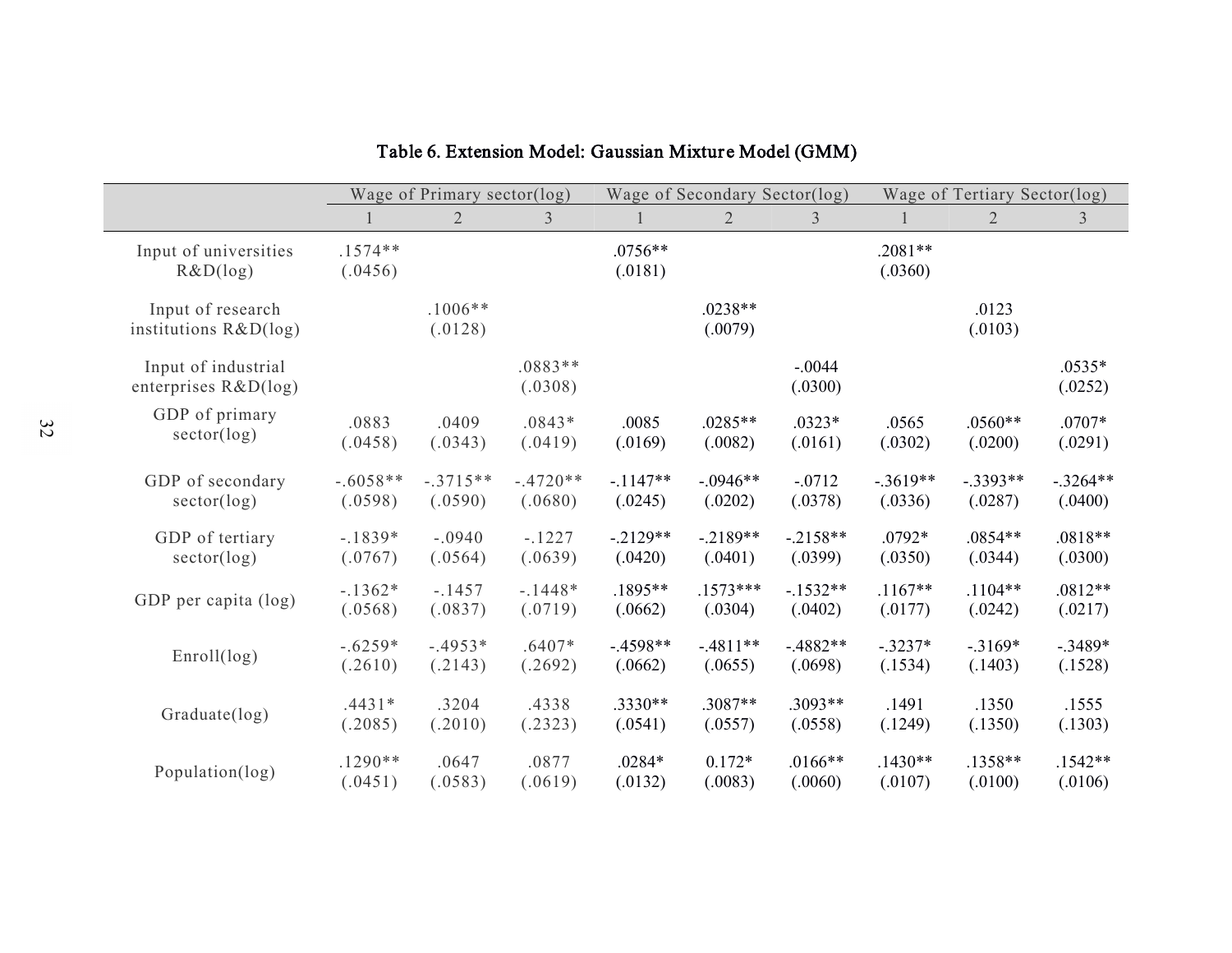| Female(log) | $1.150**$  | $.8636**$ | $.9818**$ | $.1271*$ | $1454**$  | .1167     | .1560     | .1359      | .1549     |
|-------------|------------|-----------|-----------|----------|-----------|-----------|-----------|------------|-----------|
|             | (.2519)    | (2700)    | (2806)    | (.0612)  | (.0472)   | (.0641)   | (.1133)   | (.1261)    | (.1016)   |
| Employ(log) | $-.8156**$ | $-.4508$  | $-.6300*$ | $.2036*$ | $.1635*$  | .1776     | $-.0963$  | $-0.0735$  | $-.1333$  |
|             | .2626)     | (.2984)   | (.2960)   | (.1030)  | (.0833)   | .1091)    | (.0985)   | (.1164)    | (.0917)   |
| Control R&D | $.2467**$  | .0800     | $.2278**$ | $-.0207$ | $.0661**$ | $.0862**$ | .0166     | $.2003**$  | $.1431**$ |
|             | (.0472)    | (.0371)   | (.0284)   | (.0302)  | (.0183)   | (.0119)   | (.0243)   | (.0358)    | (.0217)   |
| Constant    | $-6.476**$ | $5.724**$ | $4.945*$  | .8360**  | .8698**   | 8.929**   | $7.891**$ | $-8.134**$ | $8.541**$ |
|             | (1.684)    | (1.503)   | (1.864)   | (.4094)  | (.3638)   | (.3332)   | (.7826)   | (.7790)    | (.9060)   |

\* statistical significant at 5% level

\*\* statistical significant at 1% level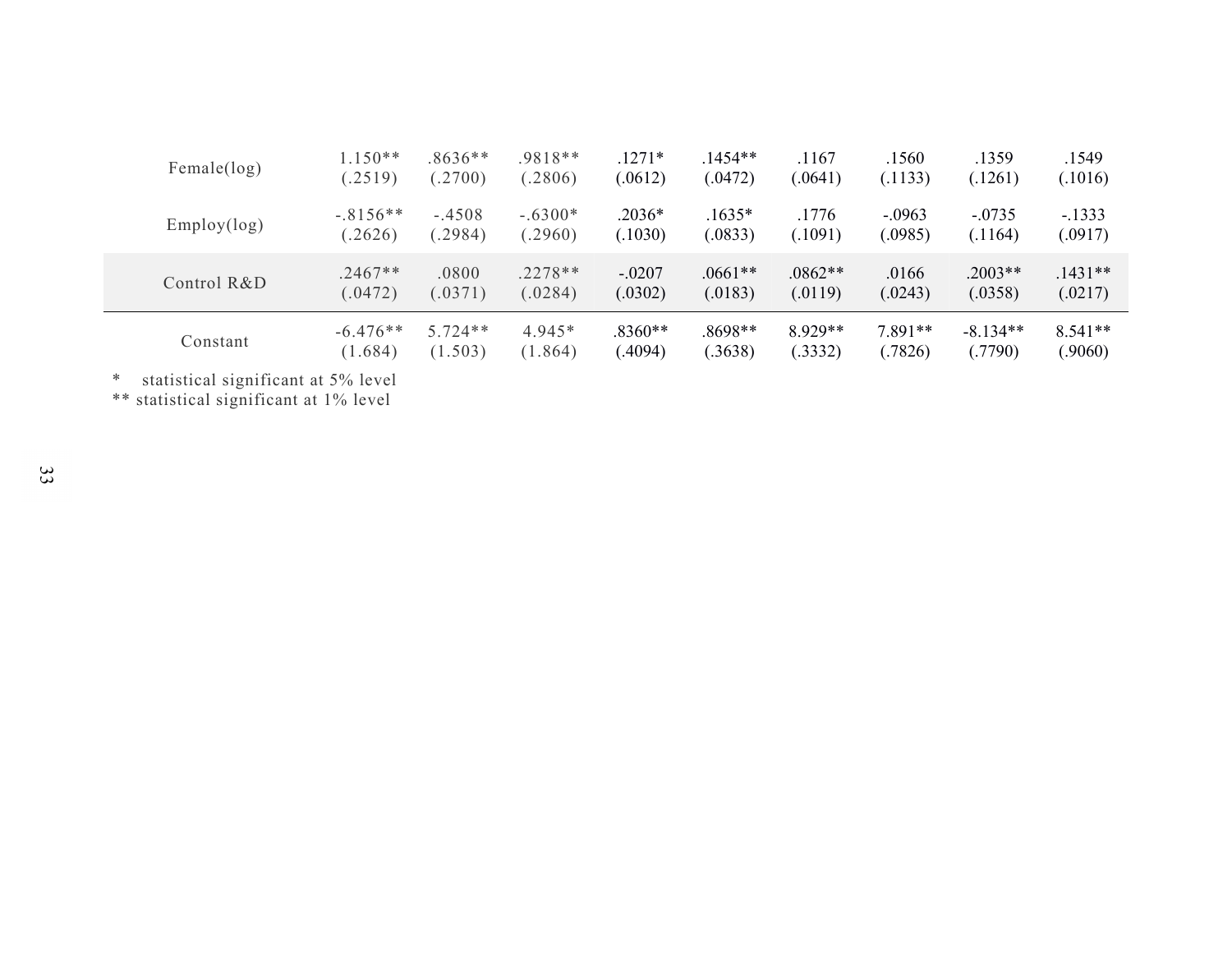### APPENDIX

| Peking University                            | Renmin University                                           | Tsinghua University                |
|----------------------------------------------|-------------------------------------------------------------|------------------------------------|
| Beihang University                           | Nanjing University                                          | Xi'an Jiao Tong<br>University      |
| Beijing Institute of<br>Technology           | Beijing Normal University                                   | Central South<br>University        |
| Central University for<br>Nationalities      | Chongqing University                                        | Dalian University of<br>Technology |
| East China Normal<br>University              | Huazhong University of Science<br><b>AND Technology</b>     | Hunan university                   |
| Jilin University                             | Ocean University of China                                   | <b>Tianjin University</b>          |
| Tongji University                            | University of Electronic Science and<br>Technology of China | Wuhan University                   |
| Xiamen University                            | Shandong University                                         | Sichuan University                 |
| South China University of<br>Technology      | Southeast University                                        | Sun Yat-sen<br>University          |
| Shanghai Jiao Tong<br>University             | University of Science and<br>Technology of China            | Zhejiang University                |
| China Agricultural<br>University             | Lanzhou University                                          | Nankai University                  |
| National University of<br>Defense Technology | Northeastern University                                     | Northwest A&F<br>university        |
| Northwestern Polytechnical<br>University     | <b>Fudan University</b>                                     | Harbin Institute of<br>Technology  |

### Table A1. Introduction of Project 211 and Project 985

Project 211: The State Council, Department of Finance and the Ministry of Education of China co-issued the General Plan for Project 211 in 1995 to strengthen selected higher education institutions and key disciplines. The Project started with 99 institutions and currently includes 112 universities.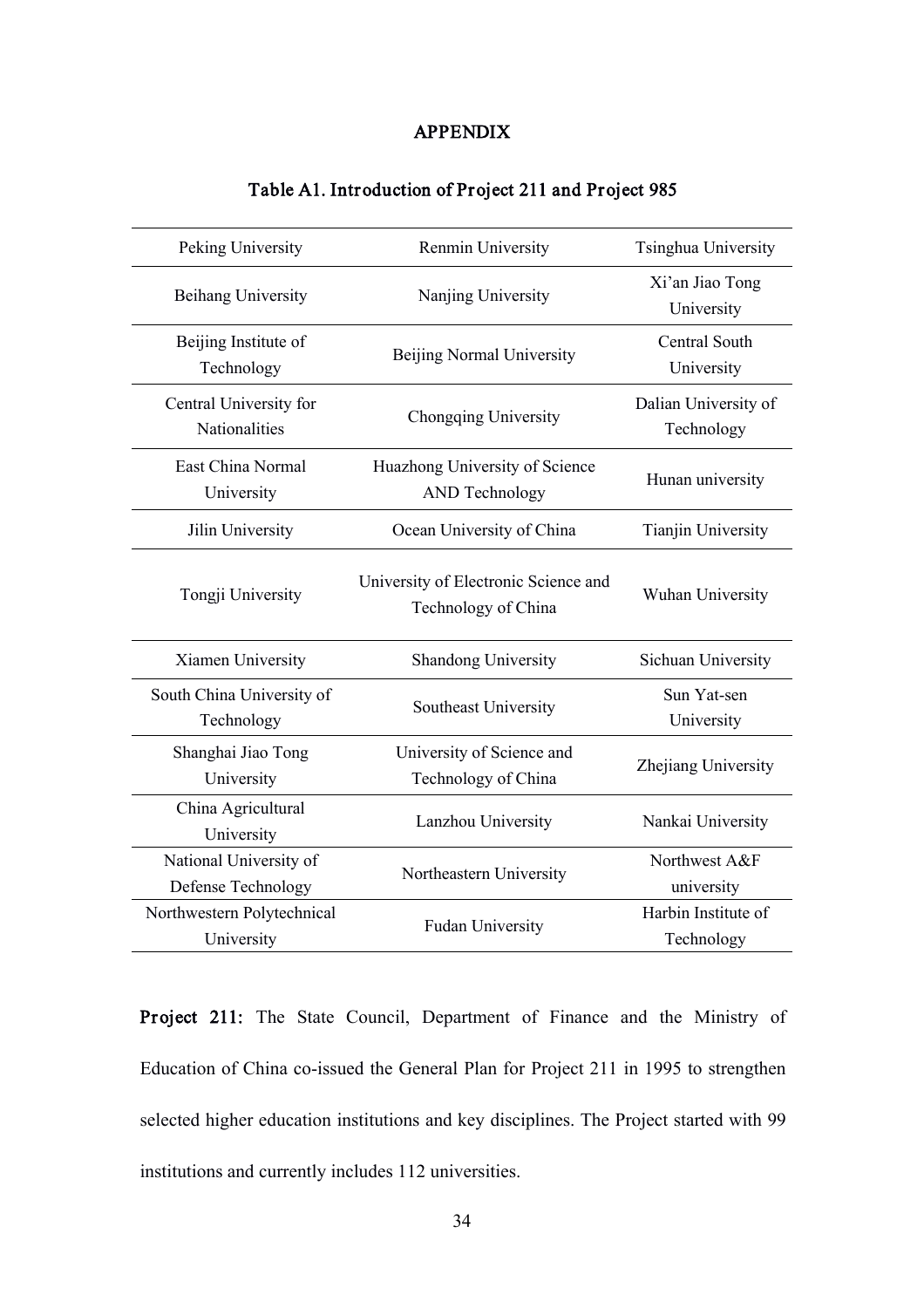Project 985: The State Council, and the Ministry of Education of China launched project in 1998 with the aim of building world-class universities. There are totally 39 institutions receiving approximately \$ US 40.4 billion from central government and \$US 28.4 billion from local government. Institutions of Project 985 are also included in the Project 211. See the list of institutions as below,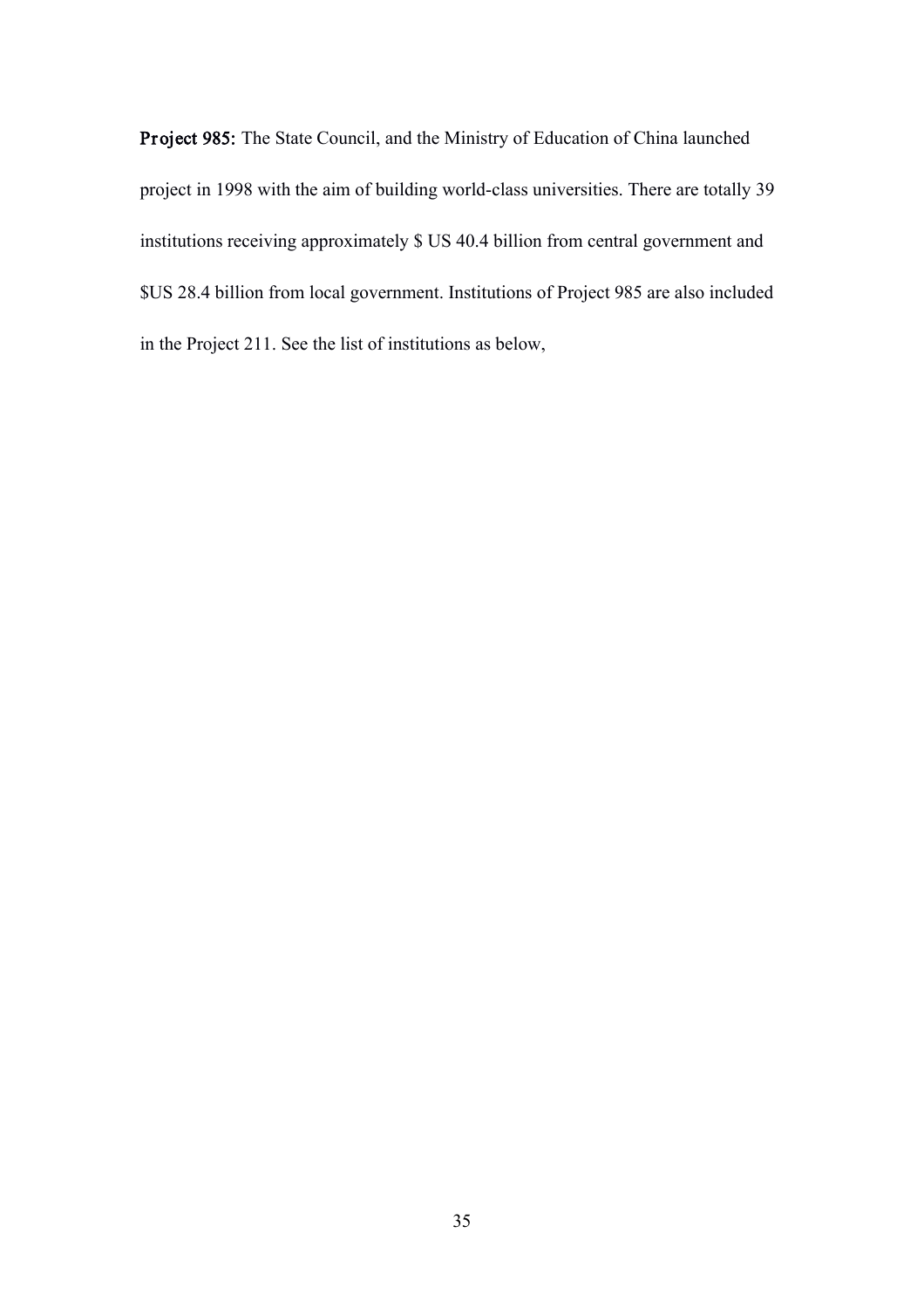| Variables         | Sources                         | Description               | Unit            |
|-------------------|---------------------------------|---------------------------|-----------------|
|                   | The Compilation of              | Total input of colleges   | <b>RMB 1000</b> |
| Input of          | Scientific and                  | and universities R&D      |                 |
| universities      | <b>Technological Statistics</b> | fund by region            |                 |
| R&D               | of Higher Education             |                           |                 |
|                   | Institutions 2007-2107          |                           |                 |
|                   | China Statistical               | Intramural Expenditure    | <b>RMB</b>      |
| Input of research | Yearbook on Science             | on R&D of R&D             | 10,000          |
| institutions R&D  | and Technology                  | Institutions by Region    |                 |
|                   | 2007-2017                       |                           |                 |
|                   | China Statistical               | Intramural Expenditure    | <b>RMB</b>      |
| Input of          | Yearbook on Science             | on R&D in Industrial      | 10,000          |
| industrial        | and Technology                  | Enterprises above         |                 |
| enterprises R&D   | 2007-2017                       | Designated Size by        |                 |
|                   |                                 | Region(2016)              |                 |
| Input of          | The Compilation of              | Input of colleges and     | <b>RMB 1000</b> |
| universities      | Scientific and                  | universities R&D basic    |                 |
| R&D basic         | <b>Technological Statistics</b> | research fund by region   |                 |
| research          | of Higher Education             |                           |                 |
| fund(log)         | Institutions 2007-2107          |                           |                 |
| Input of          | The Compilation of              | Input of colleges and     | <b>RMB 1000</b> |
| universities      | Scientific and                  | universities R&D          |                 |
| R&D applied       | <b>Technological Statistics</b> | applied research fund     |                 |
| research          | of Higher Education             | by region                 |                 |
| fund(log)         | Institutions 2007-2107          |                           |                 |
| Input of          | The Compilation of              | Input of colleges and     | <b>RMB 1000</b> |
| universities      | Scientific and                  | universities R&D          |                 |
| R&D experiment    | <b>Technological Statistics</b> | experiment research       |                 |
| research          | of Higher Education             | fund by region            |                 |
| fund(log)         | Institutions 2007-2107          |                           |                 |
|                   | China Statistical               | Gross regional product    | <b>RMB 100</b>  |
| GDP of primary    | Yearbook 2007-2017              | of the primary sector by  | million         |
| sector            |                                 | region                    |                 |
|                   | China Statistical               | Gross regional product    | <b>RMB 100</b>  |
| GDP of            | Yearbook 2007-2017              | of the secondary sector   | million         |
| secondary sector  |                                 | by region                 |                 |
|                   | China Statistical               | Gross regional product    | <b>RMB 100</b>  |
| GDP of the        | Yearbook 2007-2017              | tertiary sector<br>of the | million         |
| tertiary sector   |                                 | by region                 |                 |

# Table A2. Description of Variables and Data Sour ces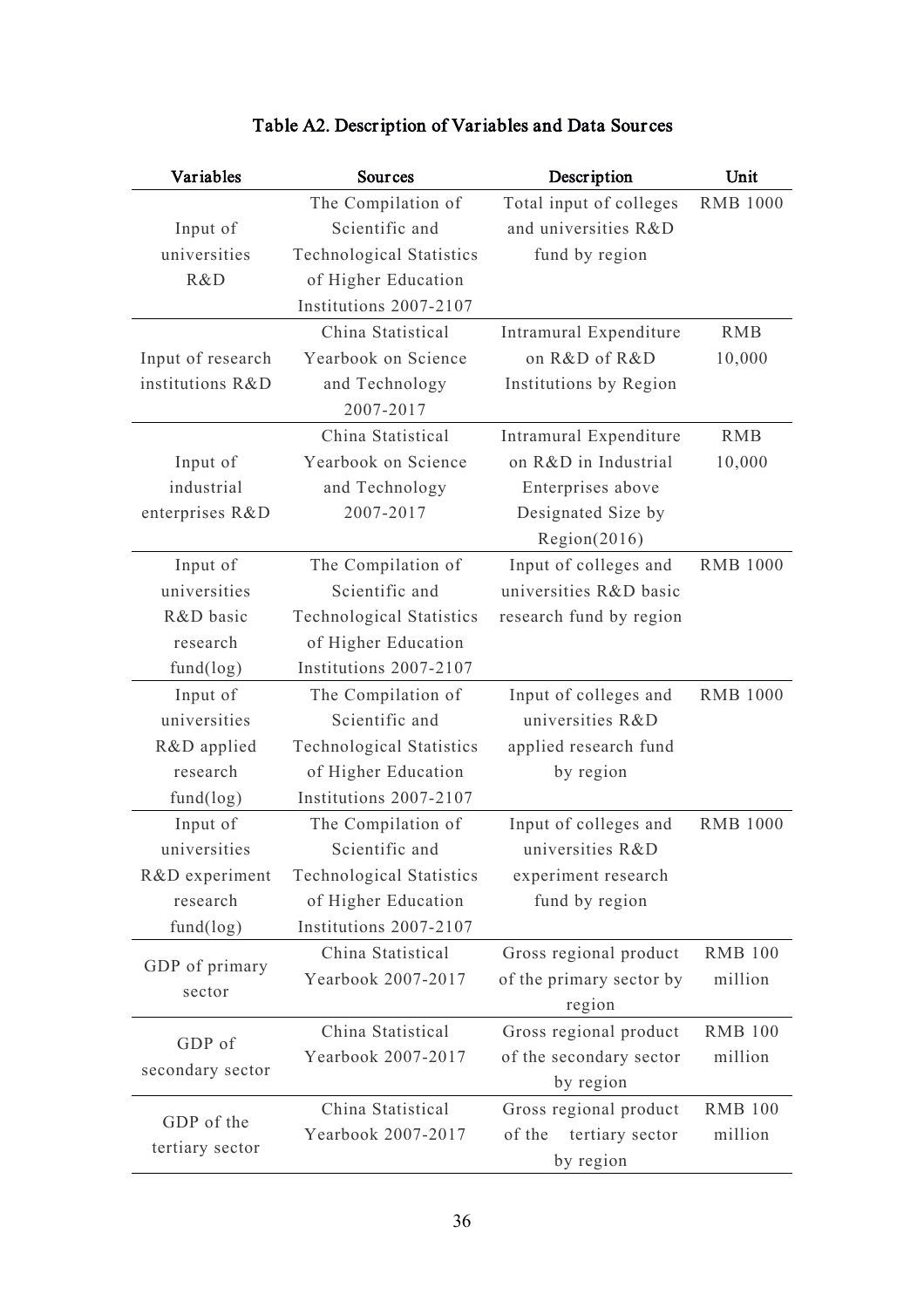| GDP per capita  | China Statistical                             |                                                                                                                                                                                                                                                                                                                       | Per        |
|-----------------|-----------------------------------------------|-----------------------------------------------------------------------------------------------------------------------------------------------------------------------------------------------------------------------------------------------------------------------------------------------------------------------|------------|
|                 | Yearbook 2007-2017                            |                                                                                                                                                                                                                                                                                                                       | unit/RMB   |
|                 | China Statistical                             | Number of regular                                                                                                                                                                                                                                                                                                     | Per person |
|                 | Yearbook 2007-2017                            | students enrolled in                                                                                                                                                                                                                                                                                                  |            |
| Enroll          |                                               | normal, short-cycle and                                                                                                                                                                                                                                                                                               |            |
|                 |                                               | higher education on                                                                                                                                                                                                                                                                                                   |            |
|                 |                                               | region                                                                                                                                                                                                                                                                                                                |            |
|                 | China Statistical                             | Number of regular                                                                                                                                                                                                                                                                                                     | Per person |
|                 | Yearbook 2007-2017                            | students graduates in                                                                                                                                                                                                                                                                                                 |            |
| Graduate        |                                               | normal, short-cycle and                                                                                                                                                                                                                                                                                               |            |
|                 |                                               | higher education on                                                                                                                                                                                                                                                                                                   |            |
|                 |                                               | region                                                                                                                                                                                                                                                                                                                |            |
|                 | China Statistical                             | Population at Year-end                                                                                                                                                                                                                                                                                                | 10,000     |
| Population      | Yearbook 2017                                 | Per Capita Gross<br>Regional Product<br>by Region<br>Female employment in<br>urban units by<br>registration status and<br>region<br>Employment in urban<br>units by registration<br>status and region<br>urban units on-post<br>staff and workers<br>average wage of<br>scientific research and<br>technical services | persons    |
|                 | China Labor Statistical<br>Yearbook 2007-2017 |                                                                                                                                                                                                                                                                                                                       | Per person |
|                 |                                               |                                                                                                                                                                                                                                                                                                                       |            |
| Female          |                                               |                                                                                                                                                                                                                                                                                                                       |            |
|                 |                                               |                                                                                                                                                                                                                                                                                                                       |            |
|                 | China Labor Statistical                       |                                                                                                                                                                                                                                                                                                                       | 1000       |
| Employ          | Yearbook 2007-2017                            |                                                                                                                                                                                                                                                                                                                       | persons    |
|                 |                                               |                                                                                                                                                                                                                                                                                                                       |            |
|                 | China Labor Statistical                       |                                                                                                                                                                                                                                                                                                                       | Unit RMB   |
|                 | Yearbook 2007-2017                            |                                                                                                                                                                                                                                                                                                                       |            |
| Wage of Science |                                               |                                                                                                                                                                                                                                                                                                                       |            |
|                 |                                               |                                                                                                                                                                                                                                                                                                                       |            |
|                 |                                               |                                                                                                                                                                                                                                                                                                                       |            |
|                 |                                               |                                                                                                                                                                                                                                                                                                                       |            |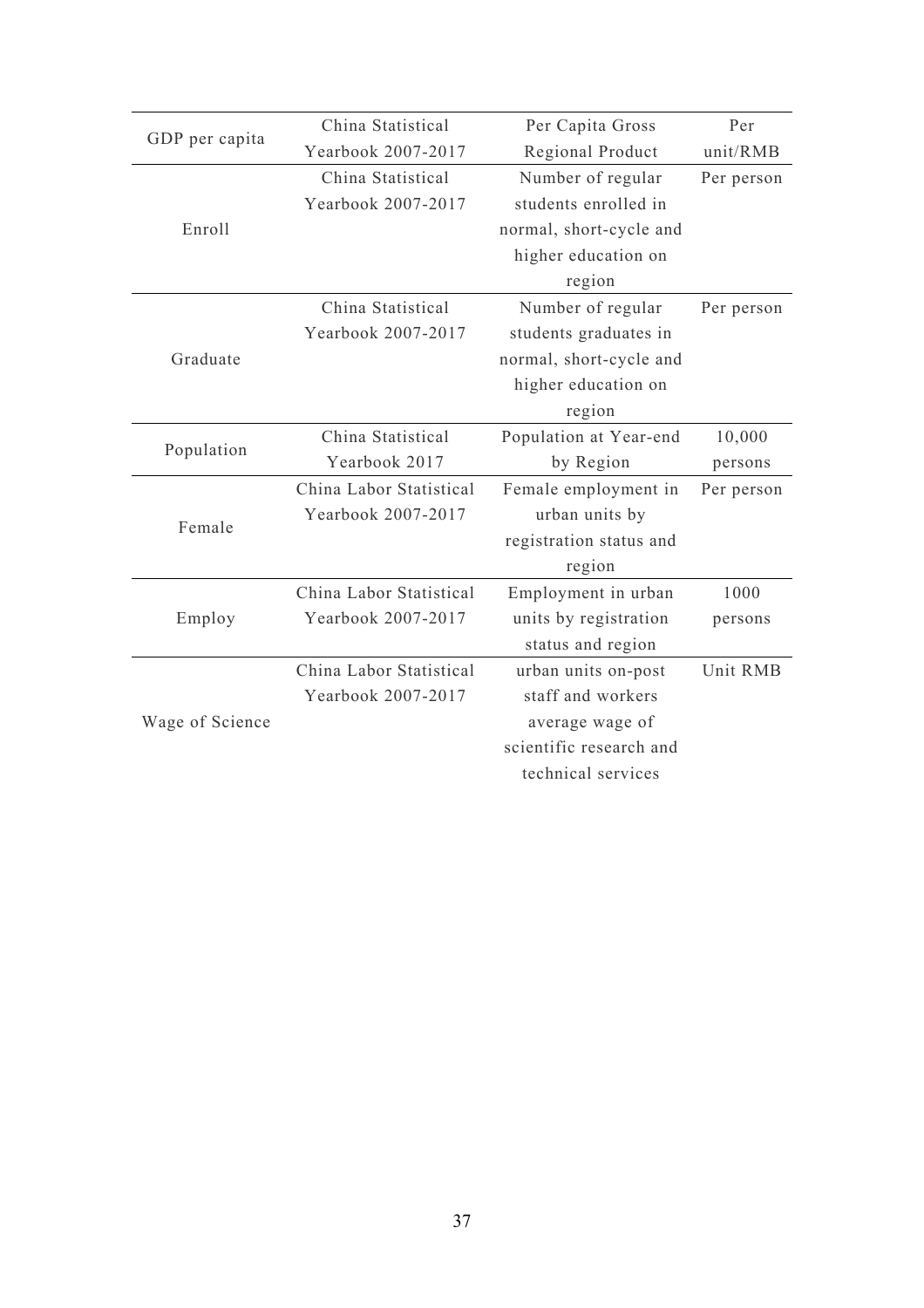| Variable                              | Obs | Mean     | Std. Dev. | Min      | Max      |
|---------------------------------------|-----|----------|-----------|----------|----------|
| Wage of the primary sector            | 341 | 26152.12 | 13557.71  | 6615     | 73394    |
| Wage of the primary<br>sector(log)    | 341 | 10.04    | .5296     | 8.80     | 11.20    |
| Wage of the secondary sector          | 341 | 39161.75 | 15540.11  | 14353.49 | 97273.05 |
| Wage of the secondary<br>sector(log)  | 341 | 10.49    | .4105     | 9.57     | 11.49    |
| Wage of the tertiary sector           | 341 | 47452.95 | 21856.56  | 16408.74 | 134673   |
| Wage of the tertiary<br>sector(log)   | 341 | 10.67    | .4504     | 9.71     | 11.81    |
| Wage of Science                       | 341 | 54216.9  | 27642.04  | 16117    | 161394   |
| Wage of Science (log)                 | 341 | 10.77    | .5127     | 9.688    | 11.99    |
| Population of the primary<br>sector   | 341 | 96284    | 139185    | 2621     | 649065   |
| Population of the secondary<br>sector | 341 | 1895407  | 2033677   | 15257    | 11817040 |
| Population of the tertiary<br>sector  | 341 | 1775307  | 1174785   | 111419   | 6570644  |

# Table A3. Description of Dependent Variables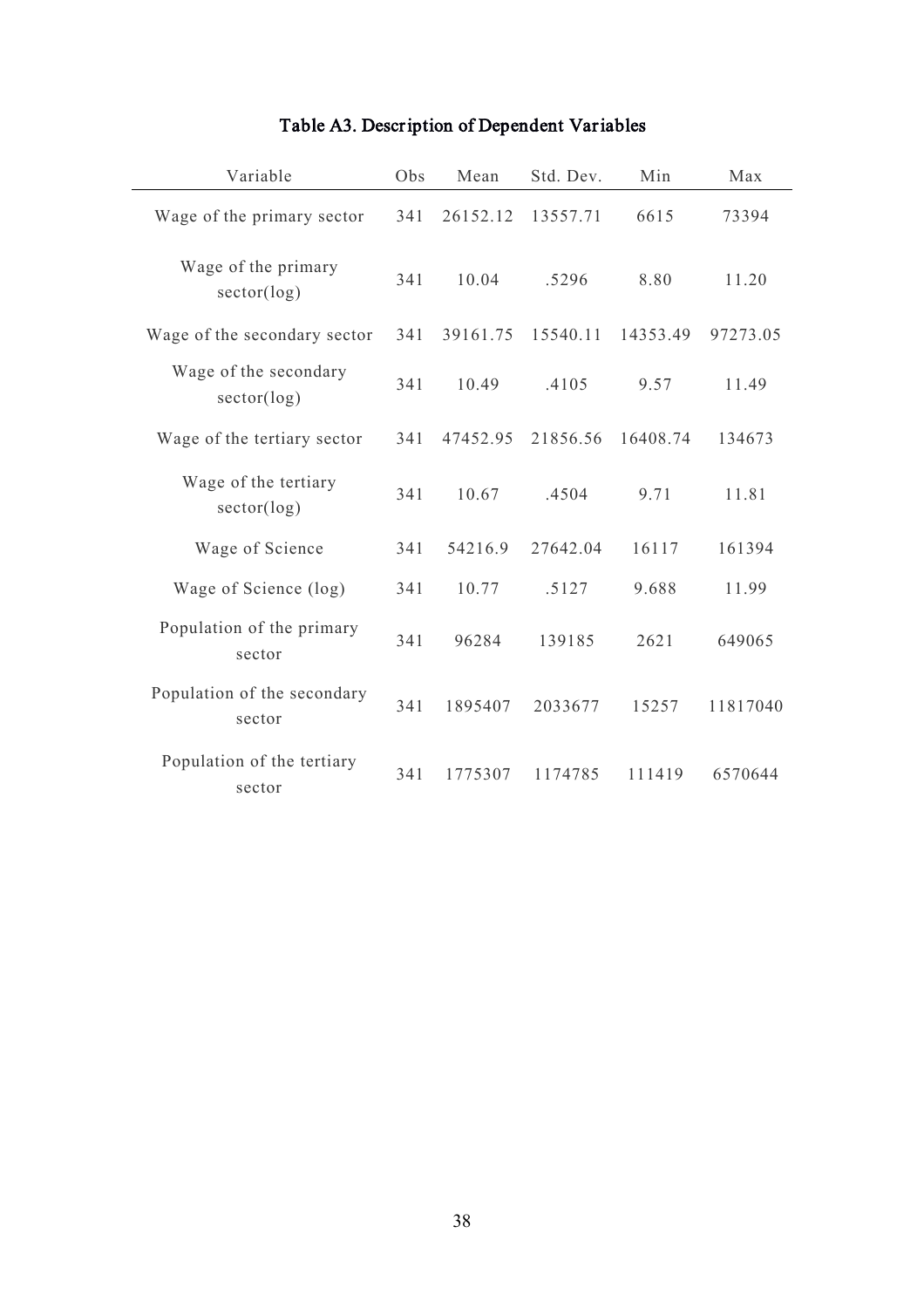| Variable                                                   | Obs | Mean     | Std. Dev. | Min              | Max        |
|------------------------------------------------------------|-----|----------|-----------|------------------|------------|
| Input of universities R&D                                  | 341 | 678331.8 | 576089    | 1672             | 3782861    |
| Input of universities R&D(log)                             | 341 | 12.97    | 1.19      | 7.42             | 15.15      |
| Input of research institutions<br>R&D                      | 341 | 456194.3 | 935039.1  | 3177             | 7301166    |
| Input of research institutions<br>R&D(log)                 | 341 | 11.98    | 1.49      | 8.06             | 15.80      |
| Input of industrial enterprises<br>R&D                     | 339 | 2146252  | 2966478   | 1162.1           | $1.68e+07$ |
| Input of industrial enterprises<br>R&D(log)                | 339 | 13.72    | 1.59      | 7.06             | 16.63      |
| Input of universities R&D basic<br>research fund           | 341 | 225599.7 | 240738.7  | 1109             | 1788620    |
| Input of universities R&D basic<br>research fund(log)      | 341 | 11.77    | 1.25      | 7.01             | 14.40      |
| Input of universities R&D<br>applied research fund         | 341 | 364087.1 | 295382.7  | 302              | 1858605    |
| Input of universities R&D<br>applied research fund(log)    | 341 | 12.33    | 1.26      | 5.71             | 14.44      |
| Input of universities R&D<br>experiment research fund      | 341 | 88644.98 | 91423.69  | $\boldsymbol{0}$ | 522568     |
| Input of universities R&D<br>experiment research fund(log) | 336 | 10.70    | 1.58      | 3.00             | 13.17      |
| Colleges and universities R&D<br>capital stock             | 310 | 1280454  | 981291.3  | 4022.8           | 6345227    |

# Table A4. Description of Independent Variables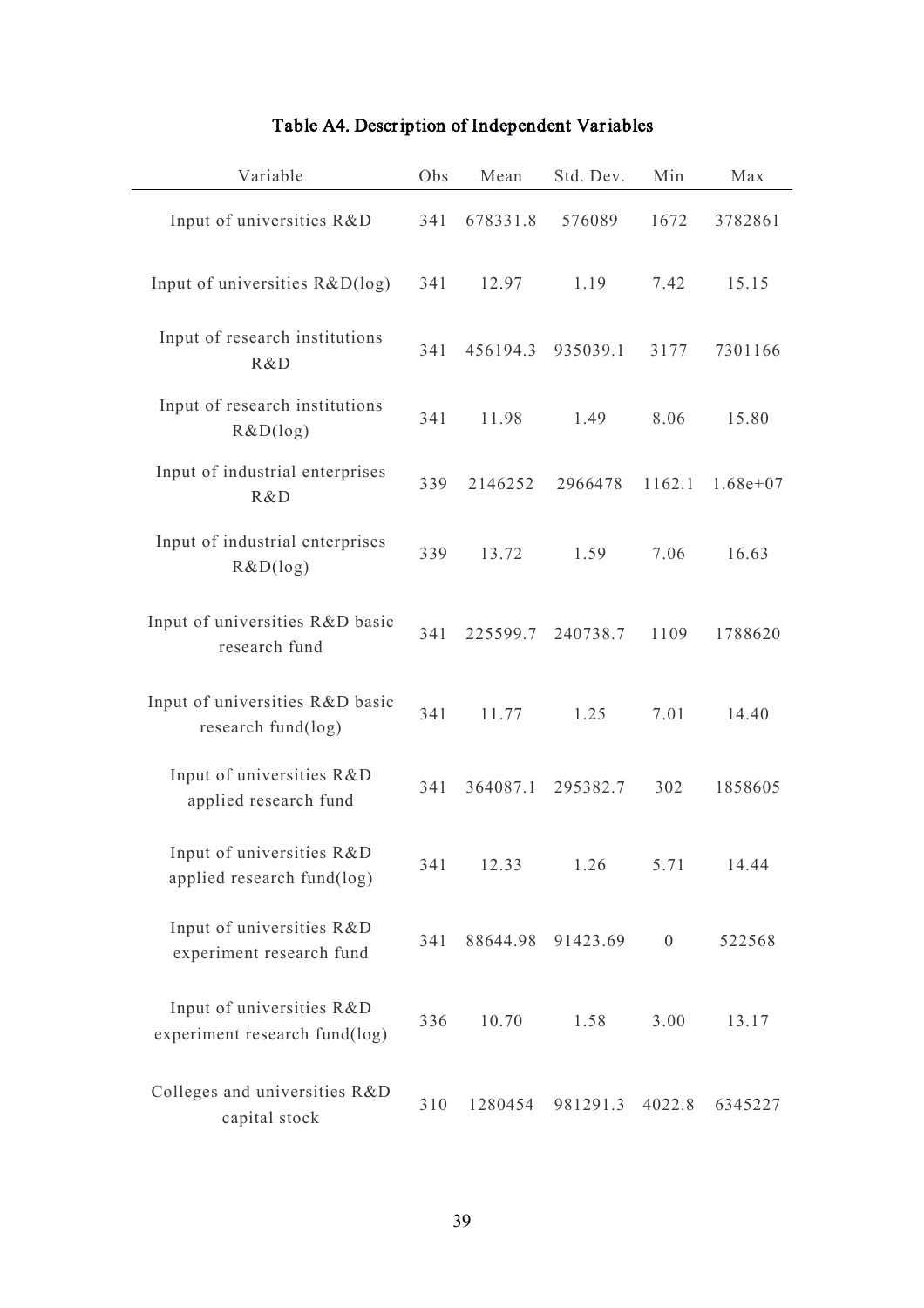| Colleges and universities R&D<br>capital stock(log)         | 310 | 13.68    | 1.08     | 8.30   | 15.66      |
|-------------------------------------------------------------|-----|----------|----------|--------|------------|
| Research institutions R&D<br>capital stock                  | 310 | 866043.2 | 1731717  | 8778.4 | $1.36e+07$ |
| Research institutions R&D<br>capital $stock(log)$           | 310 | 12.66    | 1.46     | 9.08   | 16.43      |
| Industrial enterprises R&D<br>capital stock                 | 306 | 4060711  | 5288885  | 3978.8 | $2.91e+07$ |
| Industrial enterprises R&D<br>capital stock(log)            | 306 | 14.43    | 1.49     | 8.29   | 17.19      |
| Input of colleges and universities<br>R&D in the East China | 110 | 975356.9 | 755743.8 | 20799  | 3782861    |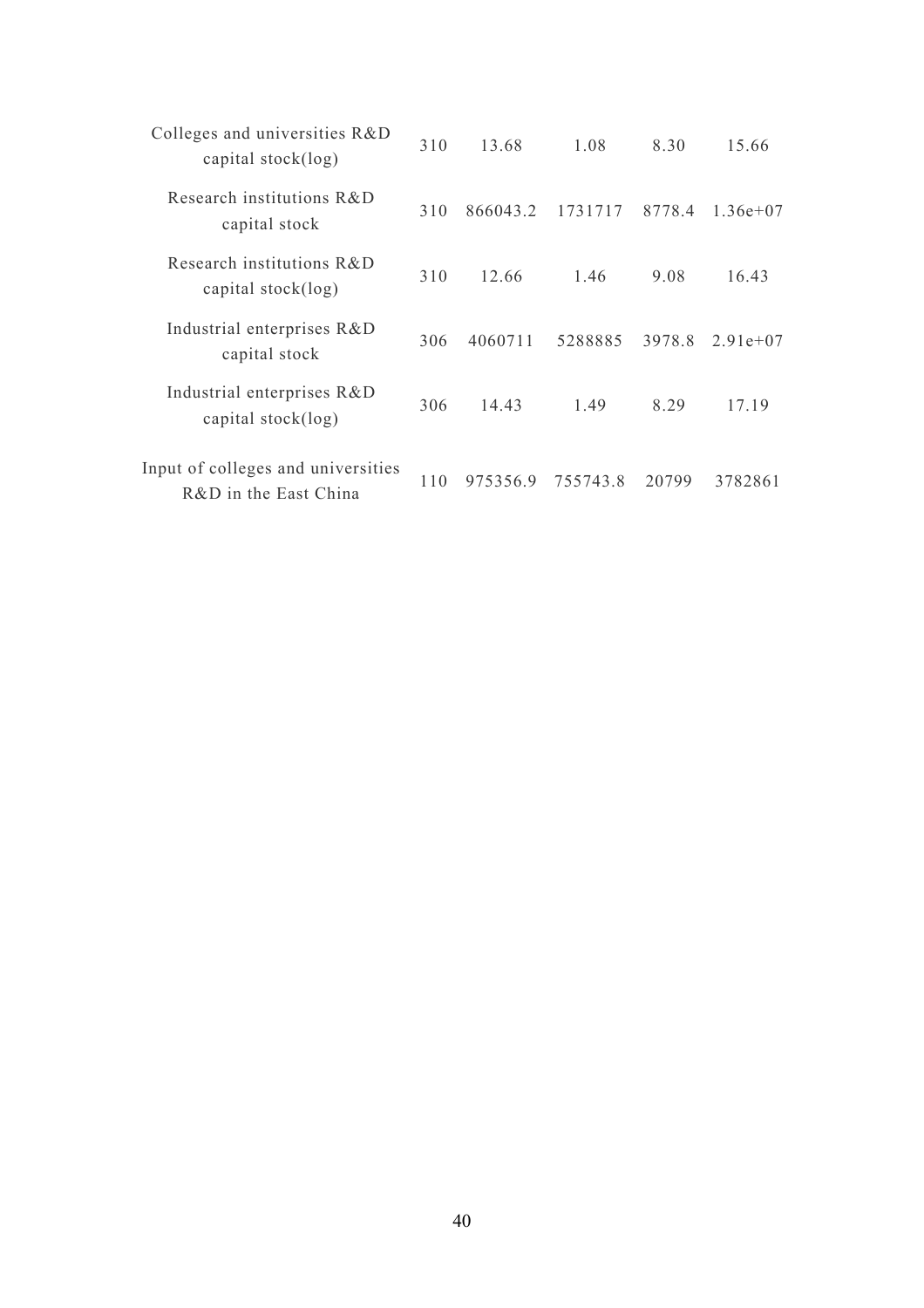| Variable                     | Obs | Mean     | Std. Dev. | Min    | Max      |
|------------------------------|-----|----------|-----------|--------|----------|
| Population                   | 341 | 4436.62  | 3492.58   | 285    | 44602    |
| Population(log)              | 341 | 8.10     | .8639     | 5.65   | 10.71    |
| Female                       | 341 | 1751361  | 1304052   | 62495  | 8200978  |
| Female(log)                  | 341 | 14.06    | .9040     | 11.04  | 15.92    |
| GDP of primary sector        | 341 | 1473.45  | 1147.87   | 50.9   | 4979.08  |
| GDP of primary sector(log)   | 341 | 6.830    | 1.15      | 3.93   | 8.51     |
| GDP of secondary sector      | 341 | 7777.47  | 7136.48   | 80.1   | 35109.66 |
| GDP of secondary sector(log) | 341 | 8.48     | 1.14      | 4.38   | 10.47    |
| GDP of tertiary sector       | 341 | 7028.94  | 6969.29   | 160.01 | 42050.88 |
| GDP of tertiary sector(log)  | 341 | 8.38     | 1.09      | 5.08   | 10.65    |
| GDP per capita               | 341 | 38106.11 | 22600.52  | 5787   | 118198   |
| GDP per capita(log)          | 341 | 10.38    | .5905     | 8.66   | 11.68    |
| Enroll                       | 341 | 734837.2 | 467508.1  | 23327  | 1995880  |
| Enroll(log)                  | 341 | 8.17     | .8977     | 5.14   | 9.89     |
| Graduate                     | 341 | 186503.9 | 125266.1  | 3846   | 509142   |
| Graduate(log)                | 341 | 11.79    | 1.01      | 8.25   | 13.14    |

# Table A5. Description of Control Variables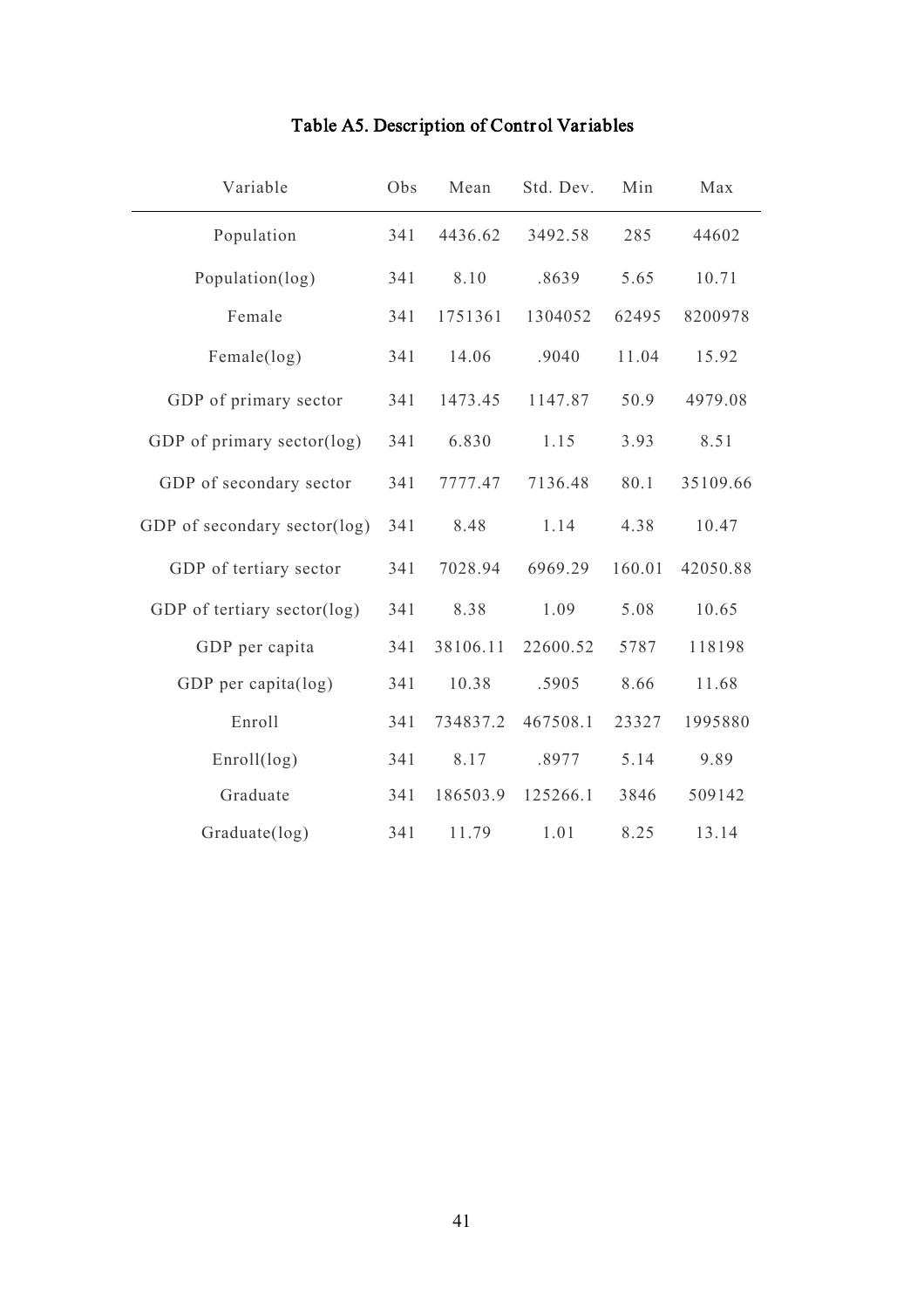### REFERENCES

Abrigo, M. R., Lee, S. H., & Park, D. (2018). Human capital spending, inequality, and growth in middle-income Asia. Emerging Markets Finance and Trade, 54(6), 1285-1303.

Audretsch, D., & Feldman, M. (1996). R&D Spillovers and the Geography of Innovation and Production. The American Economic Review, 86(3), 630-640.

Bitzer, J., & Stephan, A. (2007). A Schumpeter-inspired approach to the construction of R&D capital stocks. Applied Economics, 39(2), 179-189.

China Power Team. (2019). "Is China a global leader in research and development?" China **Power.** Power. Retrieved from https://chinapower.csis.org/china-research-and-development-rnd/.

Coe, D. T., & Helpman, E. (1995). International r&d spillovers. European economic review, 39(5), 859-887.

Cui, X., Chen, B., & Gong, L. (2010). The Technology Spillover Channels of R&D Cooperation between MNCs and Universities in China. Transnational Corporations Review, 2(4), 76-86.

Department of Science and Technology of Ministry of Education PRC. (2018). 2017 the Compilation of Scientific and Technological Statistics of Higher Education Institutions. Higher Education Press,13-29.

Drucker, J., & Goldstein, H. (2007). Assessing the regional economic development impacts of universities: A review of current approaches. International regional science review, 30(1), 20-46.

Ebersberger, B., & Pyka, A. (2002). Innovation and Sectoral Employment: A Trade–off between Compensation Mechanisms. Labour, 16(4), 635-665.

Eun, J. H., Lee, K., & Wu, G. (2006). Explaining the "University-run enterprises" in China: A theoretical framework for university–industry relationship in developing countries and its application to China. Research Policy, 35(9), 1329-1346.

Frantzen, D. (1998). R&D efforts, international technology spillovers and the evolution of productivity in industrial countries. Applied Economics, 30(11), 1459-1469.

Fisch, C. O., Block, J. H., & Sandner, P. G. (2016). Chinese university patents: quantity, quality, and the role of subsidy programs. The Journal of Technology Transfer, 41(1), 60-84.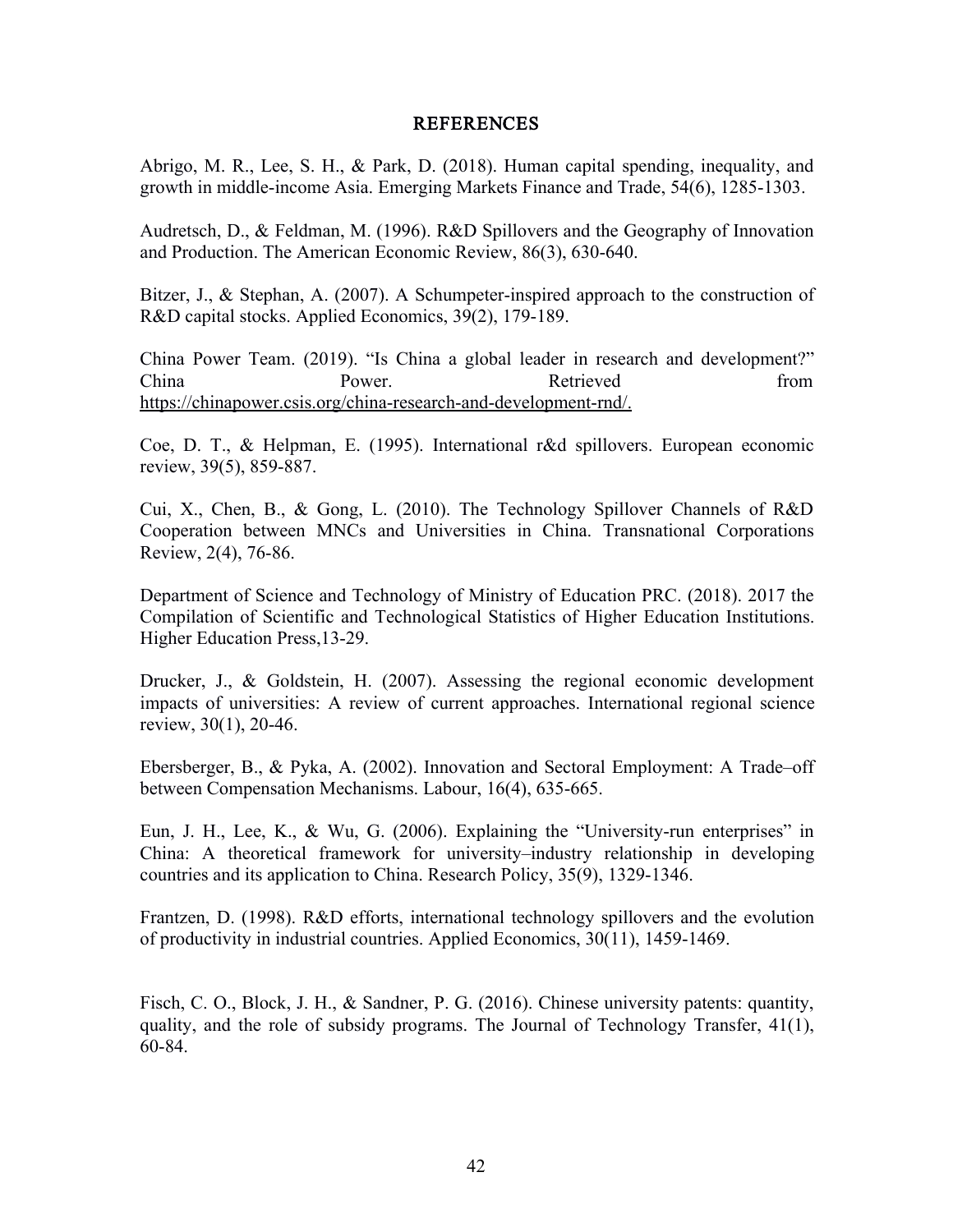Griliches, Z. (1979). Issues in assessing the contribution of research and development to productivity growth. Bell Journal of Economics 10: 92–116.

Ge, S., & Yang, D. T. (2014). Changes in China's wage structure. Journal of the European Economic Association, 12(2), 300-336.

Hammond, G. W., & Thompson, E. C. (2010). Divergence and Mobility in College sag Attainment Across US Labor Market Areas: 1970—2000. International Regional Science Review, 33(4), 397-420.

Hou, B., Hong, J., Wang, H., & Zhou, C. (2019). Academia-industry collaboration, government funding and innovation efficiency in Chinese industrial enterprises. Technology Analysis & Strategic Management, 31(6), 692-706.

Huan, W., & Zhang, T. (2012). 国内 R&D, 国际技术溢出及其就业效应 (Doctoral dissertation).

Huang, Y., & Li, M. (2013). 我国高校科研经费管理政策与制度存在的主要问题及其 对策建议. 教育与经济, 3(3), 8.

Jaffe, A. B. (1989). Real effects of academic research. The American Economic Review 79: 957–70.

Koenig, J., Brenner, T., & Buenstorf, G. (2017). Regional effects of university funding: Excellence at the cost of regional disparity?. Review of Regional Research, 37(2), 111-133.

Koo, J., & Kim, T. E. (2009). When R&D matters for regional growth: A tripod approach. Papers in Regional Science, 88(4), 825-840.

Kose, S. (2002). Private and Public Sector R&d Efforts, Knowledge Spillovers and Regional Growth in Europe (Doctoral dissertation, Oklahoma State University).

Li, Z., & Bi, X. (2004). 技术进步的就业效应: 一个理论分析框架. 经济评论, 2.

Lundberg, J. (2017). Does academic research affect local growth? Empirical evidence based on Swedish data. Regional Studies, 51(4), 586-601.

Michael, R., & Gu, M. (2016). Education in China. Retrieved from <https://wenr.wes.org/2016/03/education-in-china-2>

Mishra, V., & Smyth, R. (2014). Technological Change and Wages in C hina: Evidence from Matched Employer–Employee Data. Review of Development Economics, 18(1), 123-138.